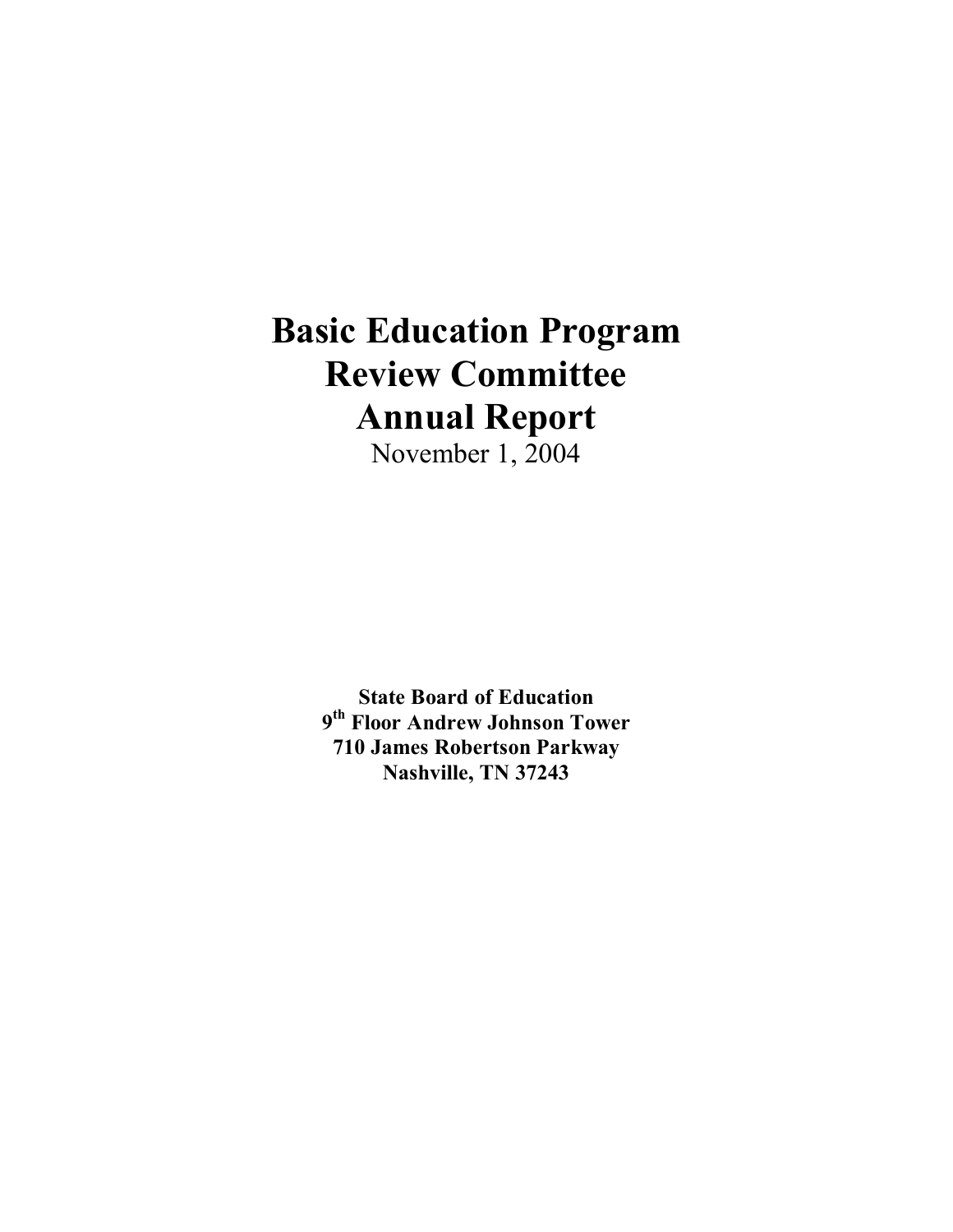#### **Tennessee Basic Education Program Review Committee**

Bill Emerson Randy McNally Superintendent Chairman

Douglas Goddard Gary Nixon Executive Director Executive Director Tennessee County Commissioners Association State Board of Education

M.D. Goetz John Morgan Commissioner Comptroller of the Treasury Department of Finance and Administration

Harry Green Executive Director Executive Director Tennessee Organization of Tennessee Advisory Committee on School Superintendents Intergovernmental Relations

Graham Greeson Director of Schools Tennessee Education Association **Hamilton County Schools** 

Vincent Harvell Fielding Rolston Finance Director Chairman Haywood County Schools State Board of Education

Chris Henson Lana Seivers Assistant Superintendent Commissioner Metro Nashville Public Schools Department of Education

Carol Johnson Stephen Smith Memphis City Schools Association

Karen King Connie Hardin Finance Director Director

Richard Kitzmiller Les Winningham Director of Schools Chairman

Ross Loder Tennessee Municipal League

Bells City Schools Senate Education Committee

Kip Reel

Jesse Register

Director of Schools Tennessee School Boards

Sevier County Schools Legislative Budget Office

Kingsport City Schools House Education Committee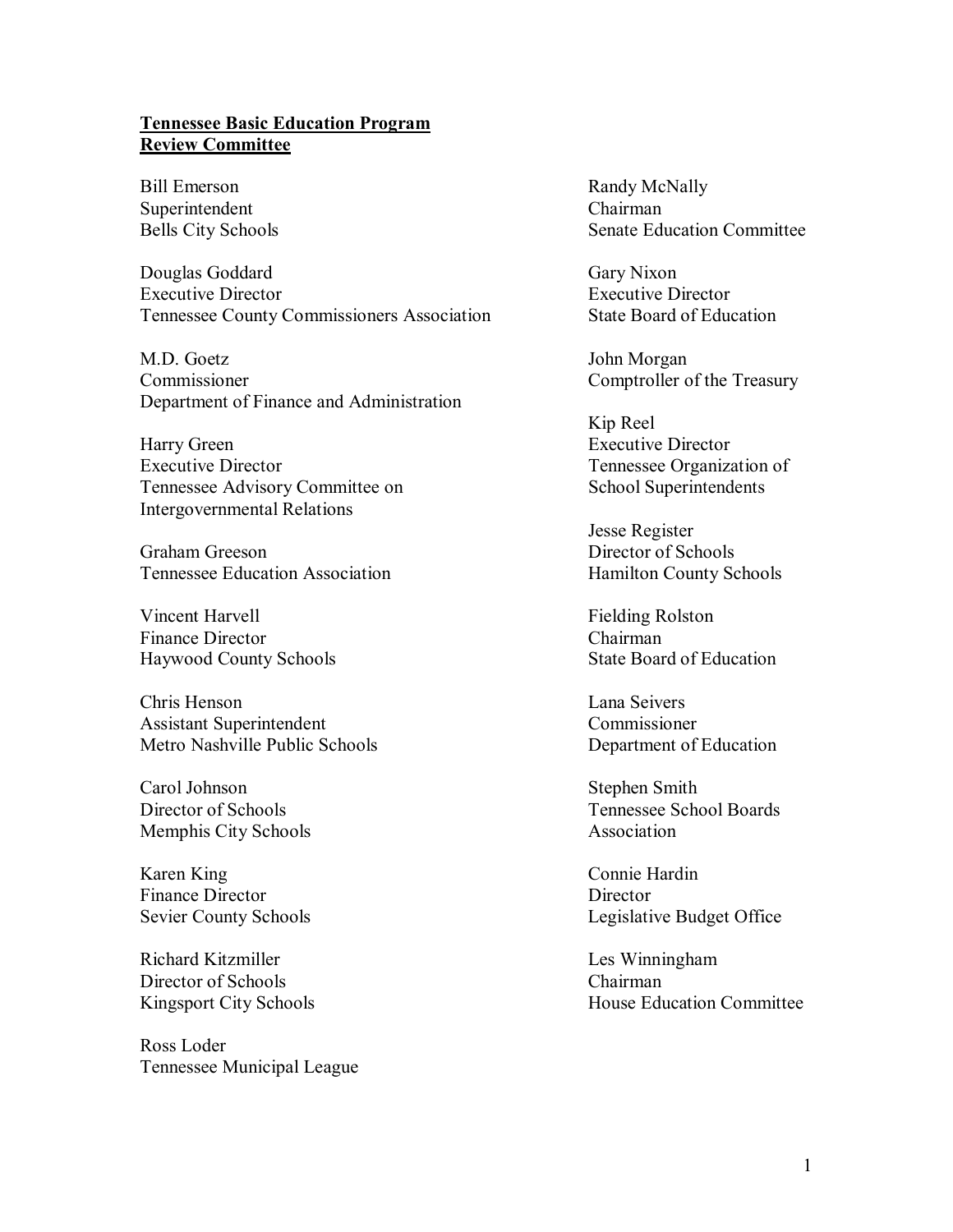#### **Staff**

Peter Abernathy Department of Finance and Administration

Cory Curl Department of Education

Ethel Detch Office of the Comptroller

Art Fuller State Board of Education

David Huss Department of Education

Drew Kim Governor's Office

Kevin Krushenski Office of the Comptroller

Debra Owens State Board of Education

Matthew Pepper Department of Education

Lynnisse Roehrich-Patrick Tennessee Advisory Commission on Intergovernmental Relations

Patrick Smith Governor's Office

David Thurman Legislative Budget Office

Elfreda Tyler Department of Education

Tim Webb Department of Education

Karen Weeks State Board of Education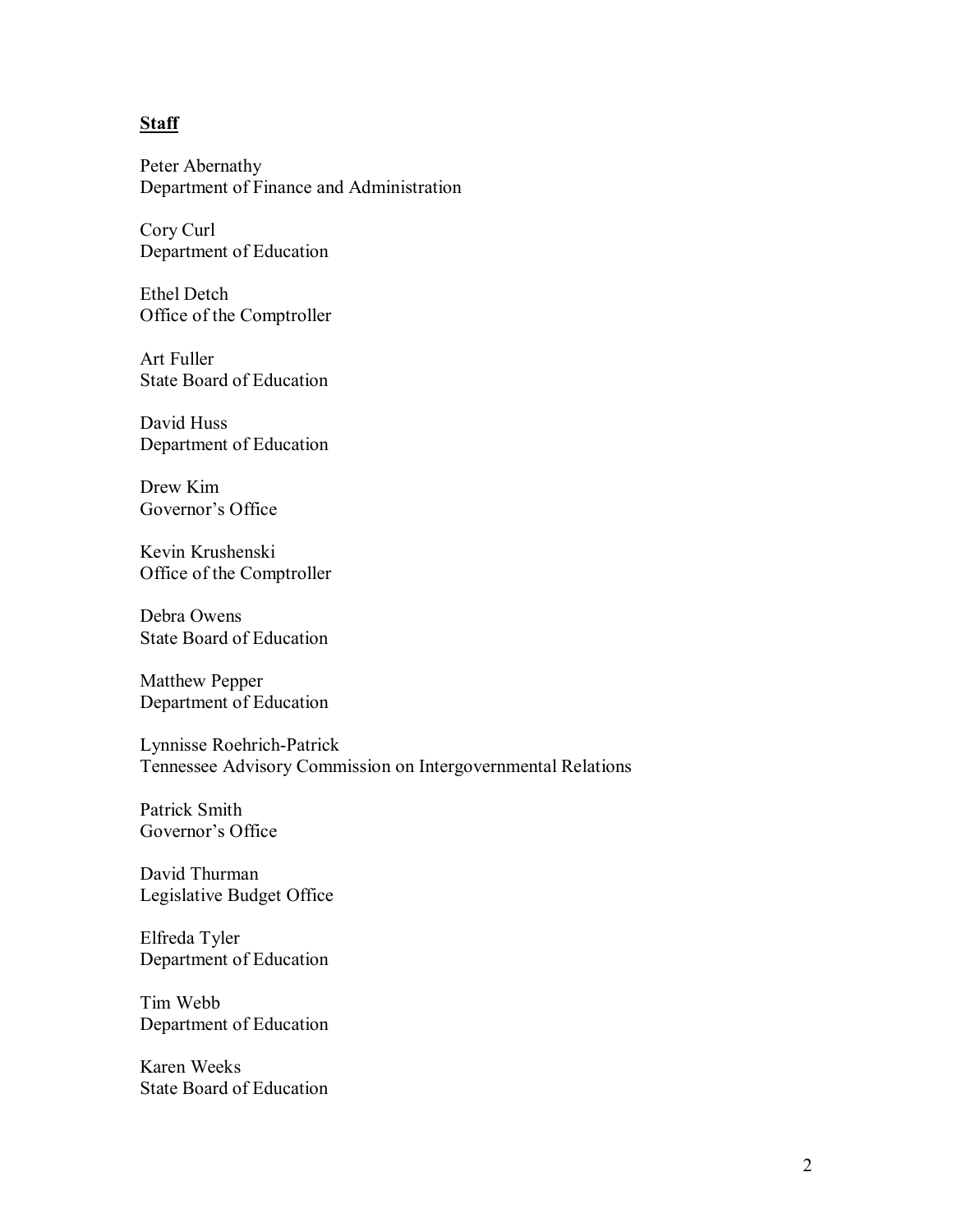#### **BEP Review Committee Annual Report**

| $\Omega$                                            |    |
|-----------------------------------------------------|----|
| $\circ$                                             |    |
| $\Omega$                                            |    |
|                                                     |    |
| $\circ$                                             |    |
| $\circ$                                             |    |
|                                                     |    |
|                                                     |    |
|                                                     |    |
|                                                     |    |
| $\bullet$                                           |    |
|                                                     |    |
|                                                     |    |
|                                                     |    |
|                                                     |    |
|                                                     | 22 |
|                                                     |    |
| Appendix B - Salary Disparity Analyses26            |    |
| Appendix C - Appendix Salary and Health Insurance30 |    |
|                                                     |    |
|                                                     |    |
| Appendix F - Prototype Fiscal Capacity Model42      |    |
|                                                     |    |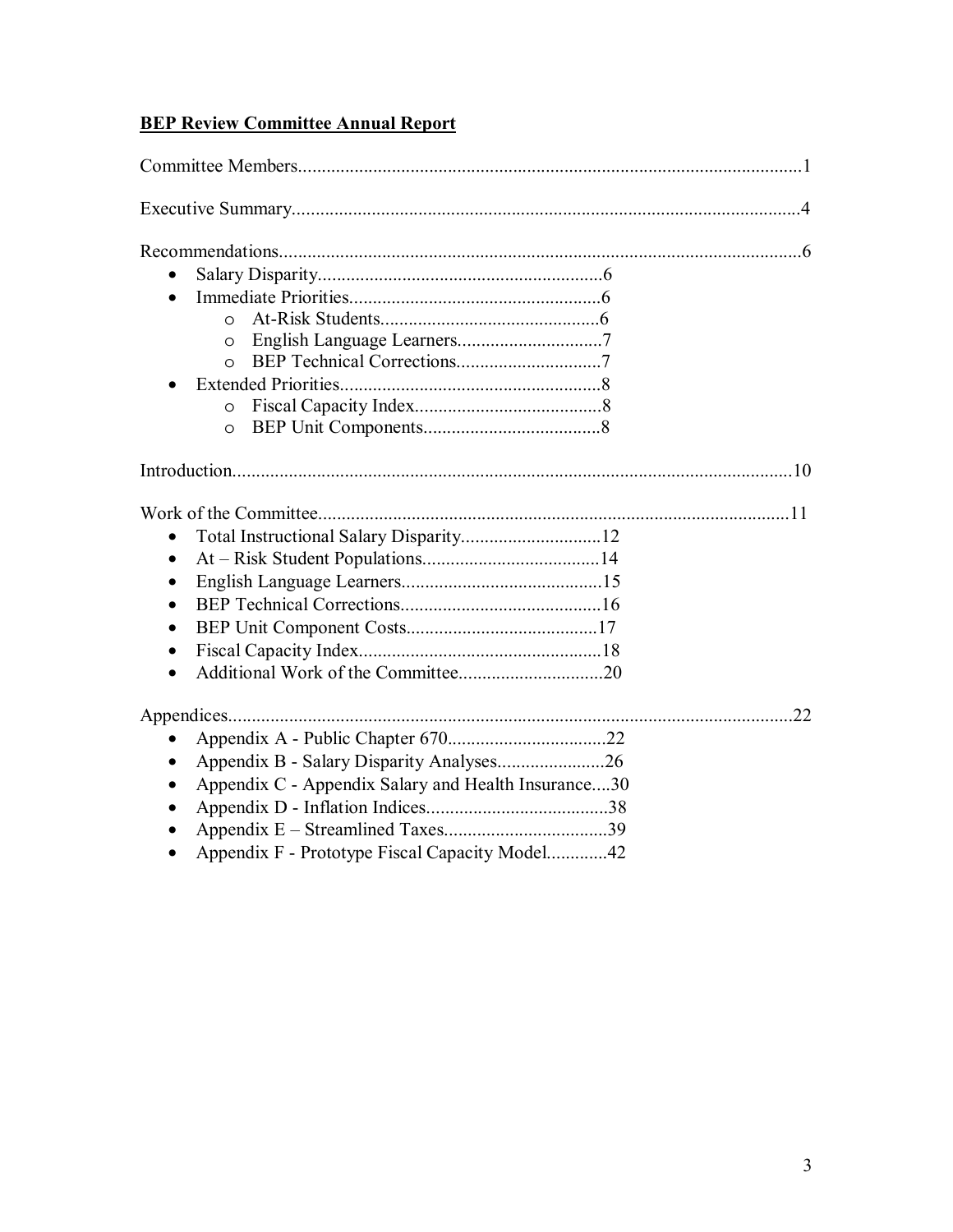#### **EXECUTIVE SUMMARY**

In the effort to improve essential components of the Basic Education Program (BEP), the General Assembly has adopted legislation directing the BEP Review Committee<sup>1</sup> to perform a comprehensive review of the funding formula, identifying needed revisions, additions, or deletions. This year, through a series of full-day meetings, the committee has performed a comprehensive review of the following areas:

- total instructional salary disparity,
- differences in benefits.
- inflation indicators,
- funding for at-risk students,
- funding for English language learners (ELL),
- unit component costs,
- the existing mechanism for funding equalization.

Each year, on or before November 1, this committee will submit a report to the Governor, the State Board of Education, and the Select Oversight Committee on Education, identifying funding formula needs. This first edition of the report summarizes the findings of the committee, presents the immediate and extended priorities identified by the committee, and includes needed technical corrections.

#### Salary Disparity

1. The Governor's Salary Equity Plan has decreased salary disparity across the state. In calculating disparity, health insurance should be included in order to provide a more comprehensive picture of total compensation.

#### Immediate Priorities

- 1. Funding for at-risk students should be substantially increased within the BEP, as a separate classroom component (funded at a ratio of 75 percent state and 25 percent local).
- 2. Funding for English language learners (ELL) should be substantially increased within the BEP, as a separate classroom component (funded at a ratio of 75 percent state and 25 percent local).
- 3. BEP Technical Corrections The most current values for FICA should be incorporated into the BEP for duty-free lunch and substitute teachers.

 1 Public Chapter 670, House Bill 3510, 2004 Legislative Session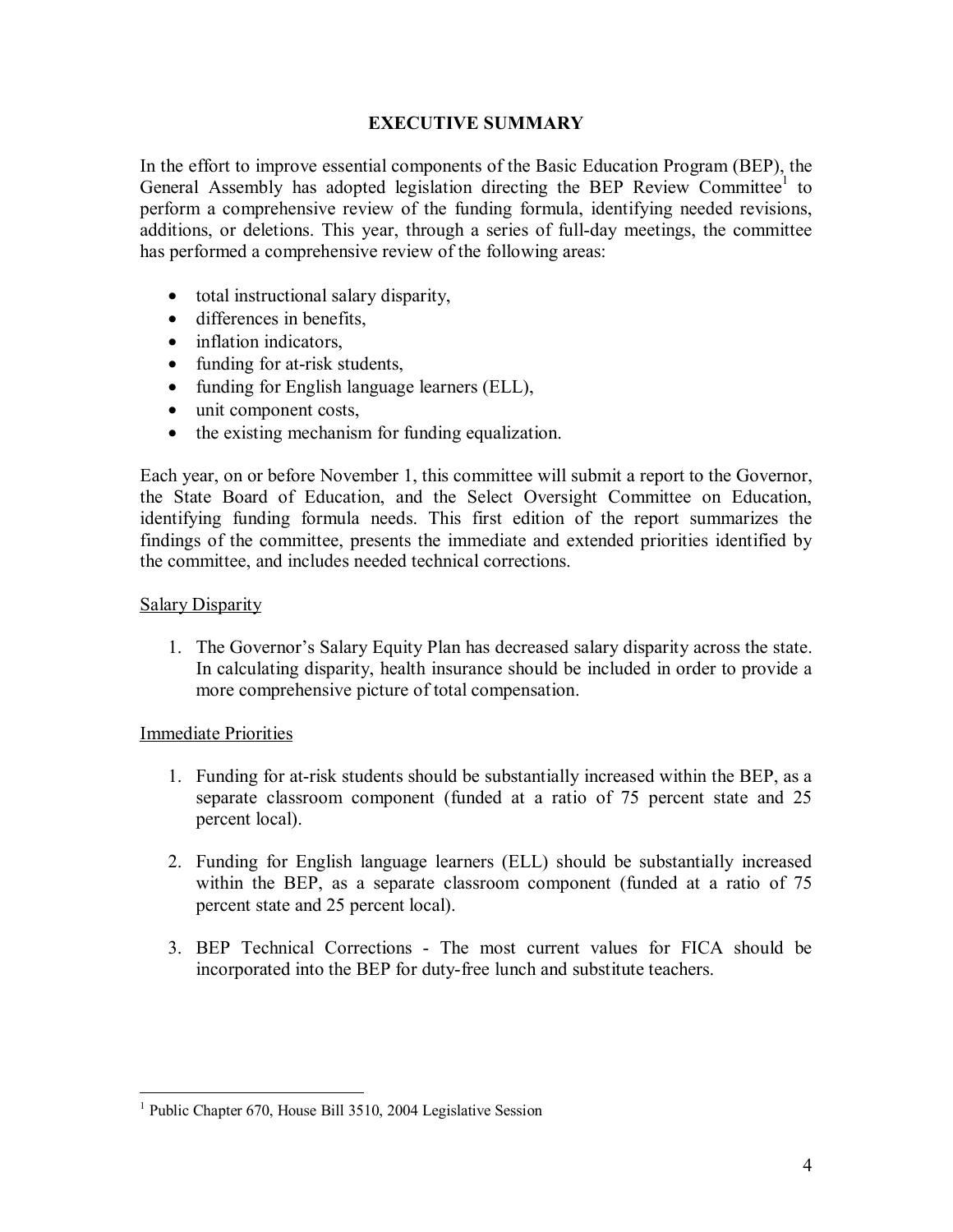#### Extended Priorities

- 1. The state should move toward adoption of a fiscal capacity index based upon a 136 system-level model, transitioning from the current 95 county model; specific recommendations will be included in the committee's report on November 1, 2005.
- 2. Unit cost components should more appropriately reflect the basic requirements of quality educational programs in Tennessee. These areas include:
	- a. Pre-Kindergarten for At-Risk Children
	- b. Professional Development
	- c. School Nurses
	- d. Teacher Classroom Materials and Supplies
	- e. Technology Coordinators
	- f. System-wide Administrative and Instructional Technology
	- g. Positions Outside the BEP
	- h. Transportation
	- i. Capital Outlay

The BEP Review Committee strongly endorses the complete findings and recommendations of this first annual report.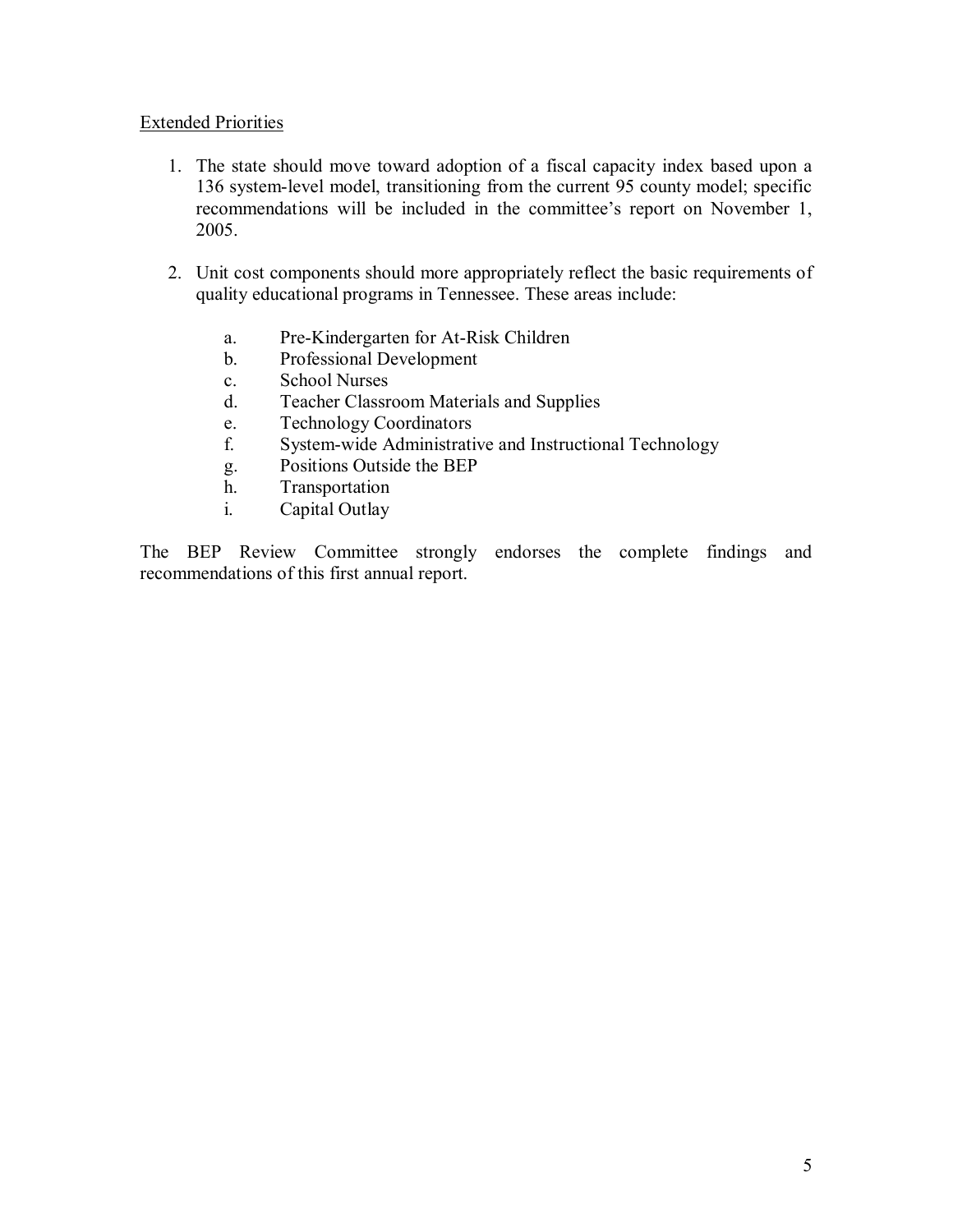#### **RECOMMENDATIONS**

**\_\_\_\_\_\_\_\_\_\_\_\_\_\_\_\_\_\_\_\_\_\_\_\_\_\_\_\_\_\_\_\_\_\_\_\_\_\_\_\_\_\_\_\_\_\_\_\_\_\_\_\_\_\_\_\_\_\_\_\_\_\_\_\_\_\_\_\_\_\_\_\_** 

#### **SALARY DISPARITY**

#### *Salary Disparity Recommendation #1:*

The baseline for district compensation, upon which salary disparity is calculated, should include statewide weighted average salaries for each cell, applied to the local salary schedule. In addition, the baseline for district compensation should include weighted average local health insurance benefits.

Both weighted averages should be research-based measures, substantially demonstrating "schedule strength" and "insurance package strength", independent of local variations in training and experience.

#### *Salary Disparity Recommendation #2:*

Annually, the baseline measures of district compensation, including salary and health benefits, should be analyzed using local salary schedules and health benefits information submitted to the department of education.

In the event that such data is not available in time to meet legislative deadlines, a separate report on disparity will be submitted to the Governor, State Board of Education, and Select Oversight Committee on Education.

#### **IMMEDIATE PRIORITIES**

#### **AT-RISK STUDENTS**

#### *At-Risk Recommendation #1:*

The Basic Education Program formula should provide additional funding for 100% of at-risk students, grades K-12.

#### *At Risk Recommendation #2:*

The component for at-risk students should be funded as a separate classroom component (funded at the ratio of 75 percent state and 25 percent local), providing increased flexibility in responding to the needs of at-risk students.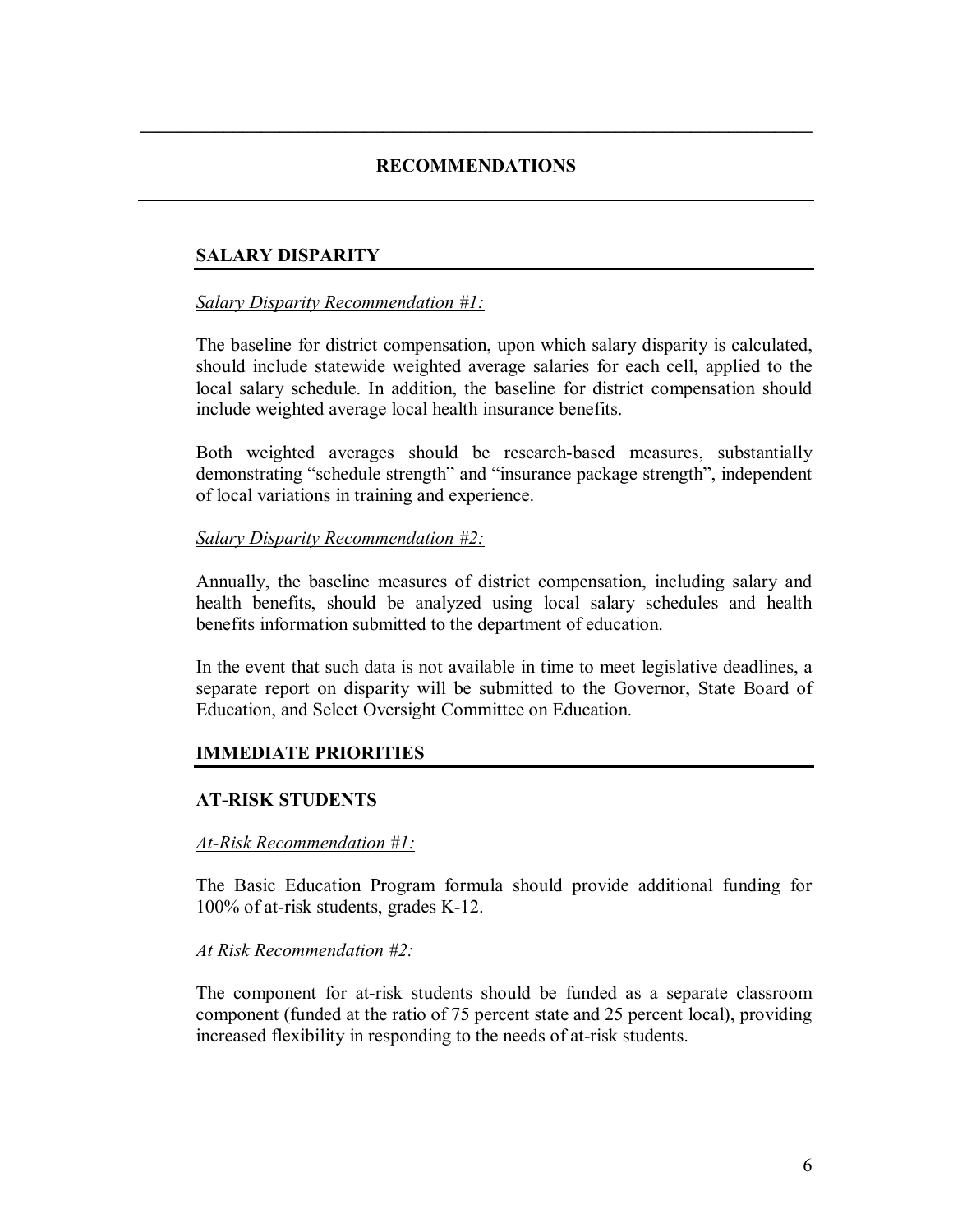#### **IMMEDIATE PRIORITIES (continued)**

#### *At-Risk Recommendation #3:*

The funding for 100% of at-risk students should be phased in over a period not to exceed five years, using either percentage increments of total at-risk students or increments of grade-levels served.

#### *At-Risk Recommendation #4:*

The funding for at-risk students should be based upon a reduction of five students from traditional classroom ratios, across all grade levels, as defined within the BEP.

#### **ENGLISH LANGUAGE LEARNERS**

#### *ELL Recommendation #1:*

The component for ELL students should be funded as a separate classroom component (funded at the ratio of 75 percent state and 25 percent local), providing flexibility in strategies employed and grade levels served.

#### *ELL Recommendation #2:*

The funding ratio reduction for ELL students should be based upon 1 teacher for every 20 students, and 1 translator for every 200 students.

#### **BEP TECHNICAL CORRECTIONS - FICA**

#### *Unit Components Cost Recommendation #1:*

The most current value of FICA should be incorporated into all duty free lunch positions generated by the BEP.

#### *Unit Components Costs Recommendation #2:*

The most current value of FICA should be incorporated into all substitute teacher positions generated by the BEP.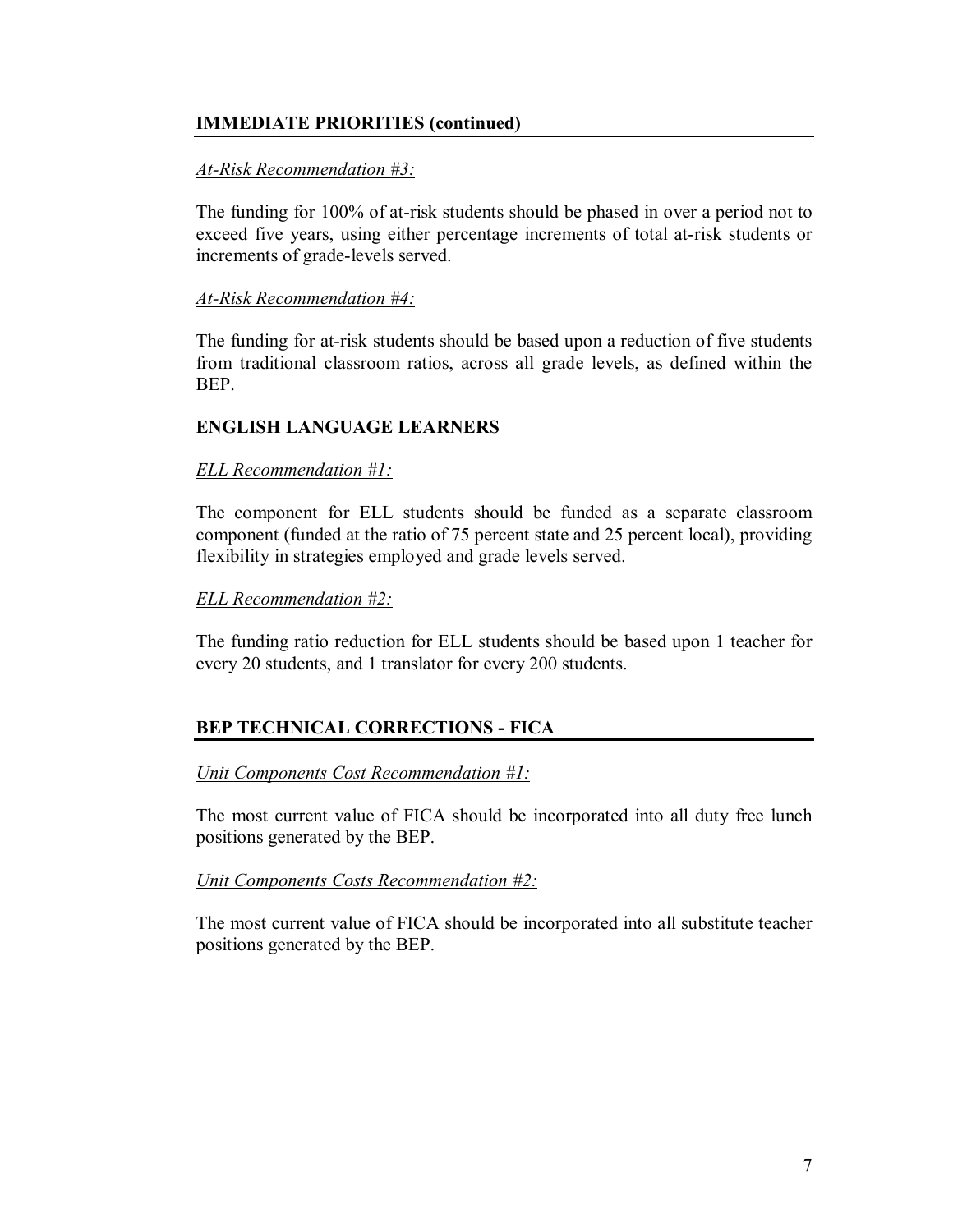#### **EXTENDED PRIORITIES**

#### **FISCAL CAPACITY INDEX**

#### *Fiscal Capacity Index Recommendation:*

The BEP Review Committee endorsed the concept of a 136 system-level prototype. The committee voted to recommend, in its November 1, 2005 report, that Tennessee convert from a 95 county to a 136 system-level equalization model.

Future discussion will focus on issues related to local tax base and additional questions determined by the BEP Review Committee. An additional year will allow time for the committee to develop potential phase-in options and gain a better understanding of factors driving formula change. This review will facilitate the necessary conditions for BEP implementation.

#### **BEP UNIT COMPONENT COSTS**

**Pre-kindergarten for At-risk Children**. A new component should be added to the BEP to support high quality pre-kindergarten programs for at-risk students. Tennessee currently funds 2,500 at-risk children and federally funded Head Start serves approximately 16,000 children. The existing level of service leaves an additional 20,500 at-risk four-year olds unserved.

**Professional Development**. A new component for professional development should be formally incorporated into the BEP, funded at a 1% rate of instructional salaries. Georgia, for example, funds professional development at a rate of  $1\frac{1}{2}\%$ .

**School Nurses.** The formula component for school nurses should be based upon a ratio of at least 1 nurse for every 1500 students. Such a level of funding would still exceed the recommended ratio of 750, determined by the National Association of School Nurses. The component is currently funded at a ratio of 1 school nurse per 3000 students. Additionally, the BEP spending mandate for school nurses should be removed from Tennessee code.

**Teacher Classroom Materials and Supplies.** The materials and supply allocation for classroom teachers should be based upon a rate of no less than \$300 per teacher. This funding level would be one hundred dollars above the existing \$200 allocation. In order to ensure an appropriate delineation between sharedpool and direct teacher resources, TCA 49-3-359(a) should be updated to reflect an increase of \$100 directly to classroom teachers.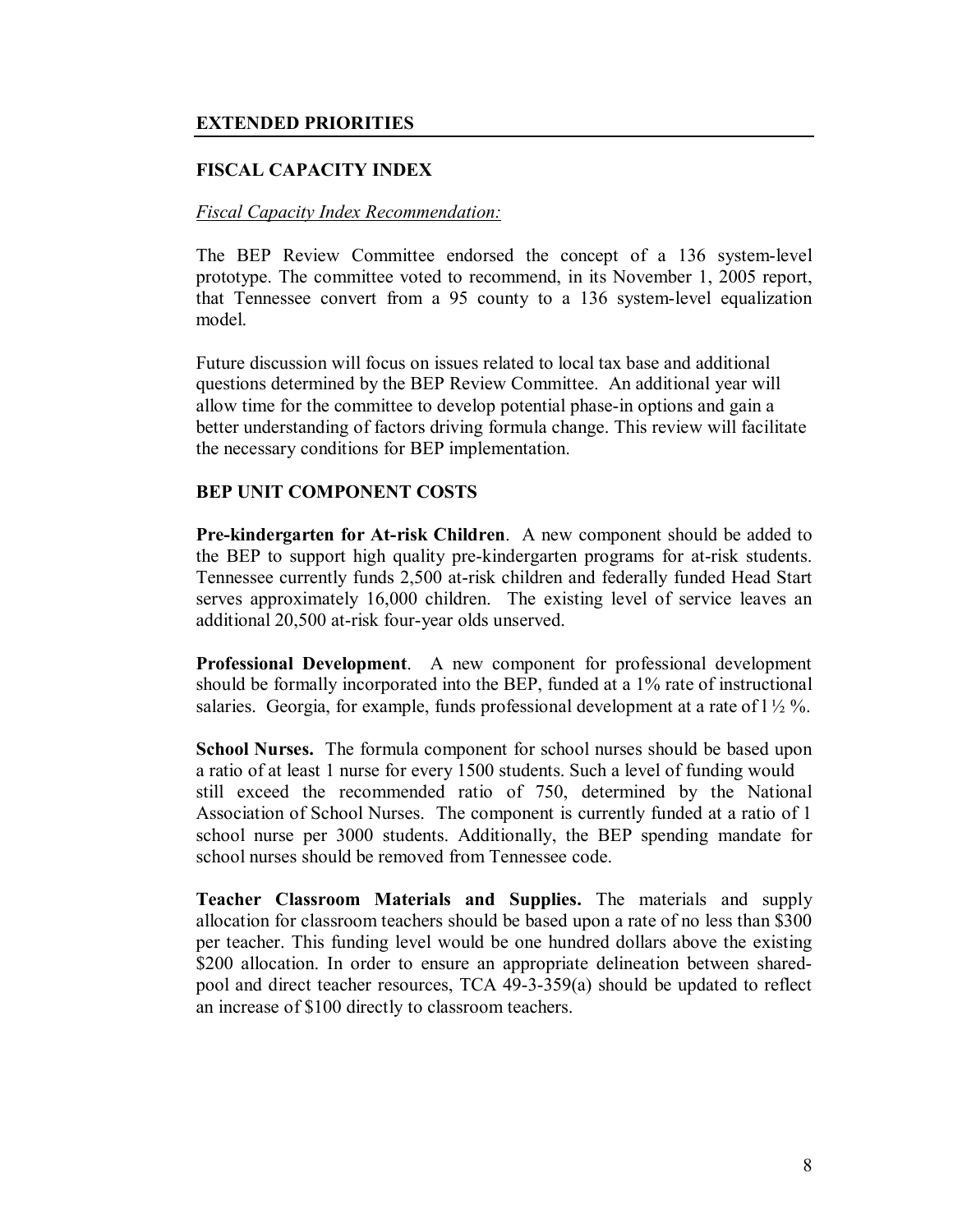#### **EXTENDED PRIORITIES (continued)**

**Technology Coordinators**. Technology Coordinators should be funded based upon a ratio of at least 1 coordinator per 2500 students, compared to the current ratio of 1 coordinator per 6400 students.

**Technology.** Funding for technology should be substantially improved to support system-wide administrative and instructional technology. The recurring allocation of \$20 million has not been improved since inception of the BEP.

**Positions Outside the BEP**. The BEP should provide funding to account for a proportion of additional positions outside the formula. This funding should be based upon a reduction in class sizes at grade levels K-6. Additional study is needed.

**Transportation.** A review of funding components for transportation should be included in the committee's next annual report.

**Capital Outlay.** A review of the funding components for capital outlay should be included in the committee's next annual report.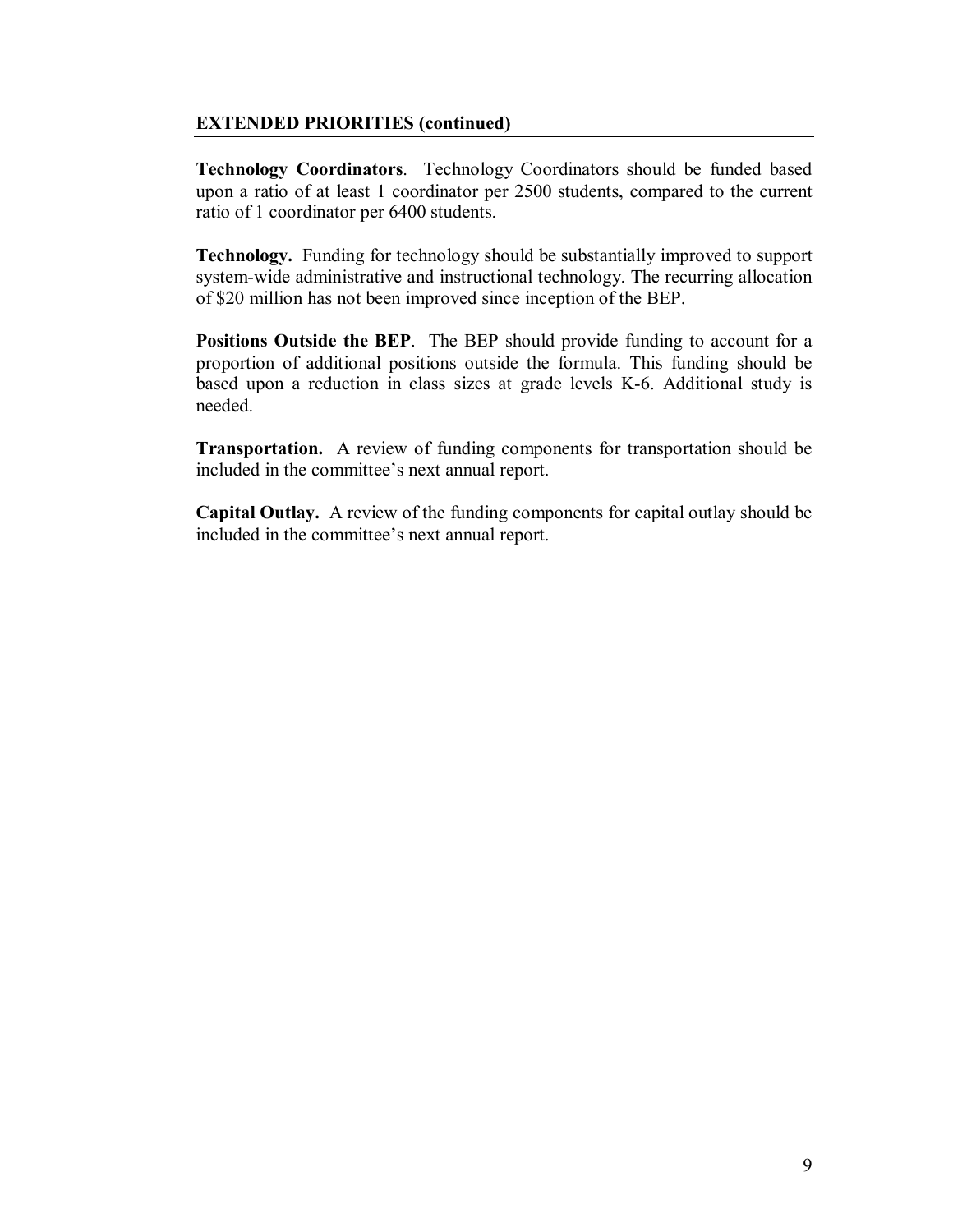#### **INTRODUCTION**

In accordance with Public Chapter 670 of the 2004 legislative session, Tennessee Code Annotated  $49-1-302(a)(4)$  was amended to include a reauthorization of the Basic Education Program (BEP) review committee.

In addition to maintaining the committee's core constituency of members, the following stakeholders were added to inform the committee's future work:

- chairs of the standing education committees for the senate and house of representatives,
- director of the office of legislative budget analysis;
- at least one member from each of the following stakeholders:
	- o teachers,
	- o school boards,
	- o directors of schools,
	- o county governments,
	- o municipal governments,
	- o finance directors (urban, rural, and suburban systems).

According to legislation, this committee is charged with the regular review of BEP components, including the preparation of an annual report on or before November 1 of each year. This first edition of the report is submitted to the Governor, State Board of Education, and Select Oversight Committee on Education.

As directed in the legislation, this report "shall include recommendations on needed revisions, additions, and deletions to the formula, as well as an analysis of instructional salary disparity among local education agencies".

This reauthorized committee must convene at least four times annually; its work as directed by the legislation shall include, but not be limited to, "the consideration of total instructional salary disparity among local education agencies, differences in benefits and other compensation among local education agencies, inflation, and instructional salaries in the southeast and other regions".

Section 9 of Public Chapter 670, House Bill 3510 also specifically directs the BEP review committee "to give special consideration to costs of enhanced services to address the needs of at-risk children, the cost of educating English language learners, and the development and implementation of a system level fiscal capacity model."

The enclosed report fulfills all of the required components as directed by Public Chapter 670, House Bill 3510.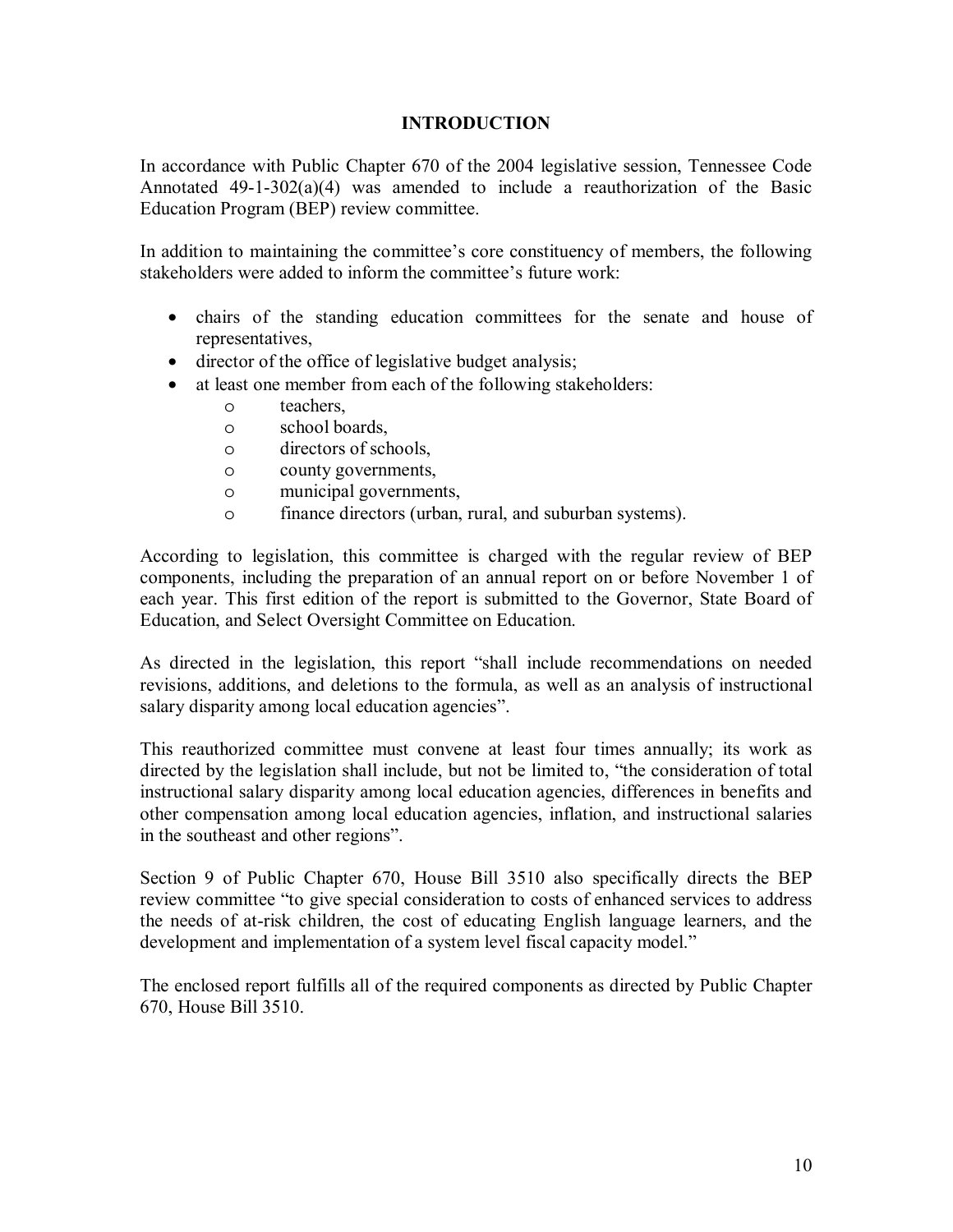#### **WORK OF THE COMMITTEE**

In accordance with Public Chapter 670, the BEP Review Committee has engaged in a series of meetings to ensure a high standard of deliberation regarding formula improvements. This report represents the foundation for continued dialogue throughout the current and future legislative sessions.

In addition to fulfilling the requirements of legislation, the committee has identified several priorities as critical to reflecting the true cost of delivering quality educational programs for all Tennessee students. Thoughtful discussion has centered on the following initiatives as a foundation for moving towards greater support for high quality teaching and learning.

- 1. A comprehensive review of total instructional salary disparity, including analysis of local education agencies (LEAs), review of inflation indicators, differences in benefits and other compensation, and salaries in states in the southeast and other regions.
- 2. A recommendation of funding improvements for at-risk students and English language learners:
	- a. Expanding the proportion of K-12 at-risk students funded through the formula.
	- b. Reducing class size ratios for ELL teachers and translators.
- 3. A recommendation of unit cost improvements, reflecting component areas under funded within the BEP.
	- a. Pre-Kindergarten for At-Risk Children
	- b. Professional Development
	- c. School Nurses
	- d. Teacher Classroom Materials and Supplies
	- e. Technology Coordinators
	- f. System-wide Administrative and Instructional Technology
	- g. Positions Outside the BEP
	- h. Transportation
	- i. Capital Outlay
- 4. An updated review of the fiscal capacity index, including analysis of the existing 95 county model and newly proposed 136 system-level prototype.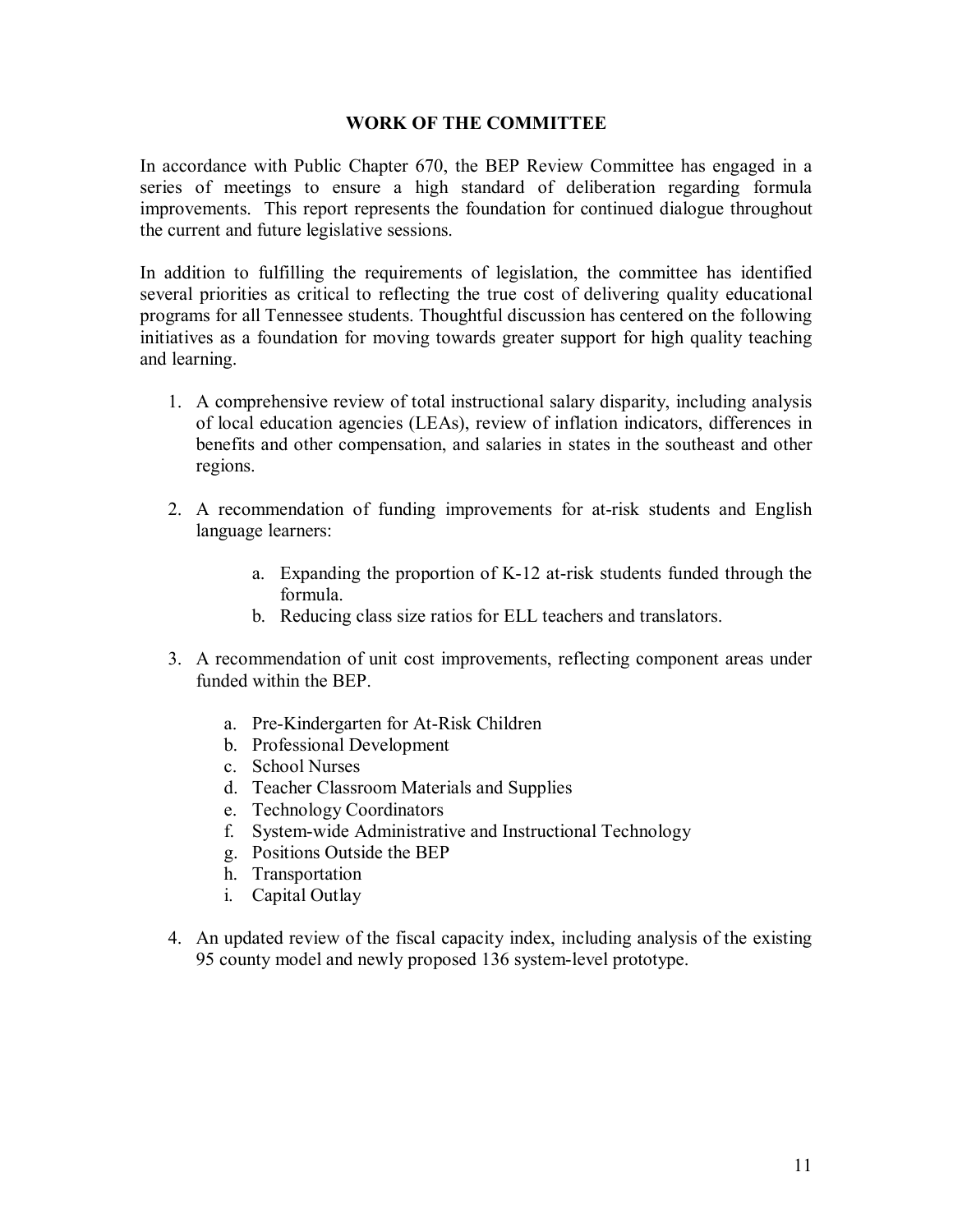| 1.               | Total Instructional Salary Disparity12 |  |
|------------------|----------------------------------------|--|
| 2.               |                                        |  |
| 3.               |                                        |  |
| $\overline{4}$ . |                                        |  |
| 5.               |                                        |  |
| 6.               |                                        |  |
| 7.               |                                        |  |

#### **1. TOTAL INSTRUCTIONAL SALARY DISPARITY**

#### *Background*

In October 2002, the Tennessee State Supreme Court ruled that teacher salaries, "fail(ed) to comply with the State's constitutional obligation to formulate and maintain a system of public education that affords substantially equal educational opportunity to all students". The court concluded that teacher instructional salaries should be incorporated as a key BEP funding component, subject to an "annual review or cost determination".

 $\mathcal{L}_\text{max} = \mathcal{L}_\text{max} = \mathcal{L}_\text{max} = \mathcal{L}_\text{max} = \mathcal{L}_\text{max} = \mathcal{L}_\text{max} = \mathcal{L}_\text{max} = \mathcal{L}_\text{max} = \mathcal{L}_\text{max} = \mathcal{L}_\text{max} = \mathcal{L}_\text{max} = \mathcal{L}_\text{max} = \mathcal{L}_\text{max} = \mathcal{L}_\text{max} = \mathcal{L}_\text{max} = \mathcal{L}_\text{max} = \mathcal{L}_\text{max} = \mathcal{L}_\text{max} = \mathcal{$ 

\_\_\_\_\_\_\_\_\_\_\_\_\_\_\_\_\_\_\_\_\_\_\_\_\_\_\_\_\_\_\_\_\_\_\_\_\_\_\_\_\_\_\_\_\_\_\_\_\_\_\_\_\_\_\_\_\_\_\_\_\_\_\_\_\_\_\_\_\_\_\_\_

In November 2003, the Governor's Task Force on Teacher Pay provided strategic and basic conclusions regarding a comprehensive approach to addressing teacher pay equity. These conclusions identified "early detection" as the mechanism to provide a "clear step-by-step picture of disparity concerns for school systems"; and called for a process of annual review "as the way to recommend cost adjustments to the BEP salary component".

#### *BEP Review Committee Discussion (Total instructional salary disparity):*

The committee reviewed several measures for calculating disparity, using analysis performed by the department of education and office of the comptroller. Discussion revealed agreement on the need to assess disparity independent of local variation caused by training and experience. There was also consensus on the need to include local variations in health benefits as a component of the compensation baseline.

The committee agreed on the use of a weighted average salary, based on the statewide percentage of teachers in each salary schedule cell for each system. This weighted average included experience for all levels and degree attainment. A weighted average local measure of health insurance paid was then combined with the weighted salary average for each district, resulting in a baseline of total compensation (salary and health insurance), upon which disparity could be measured.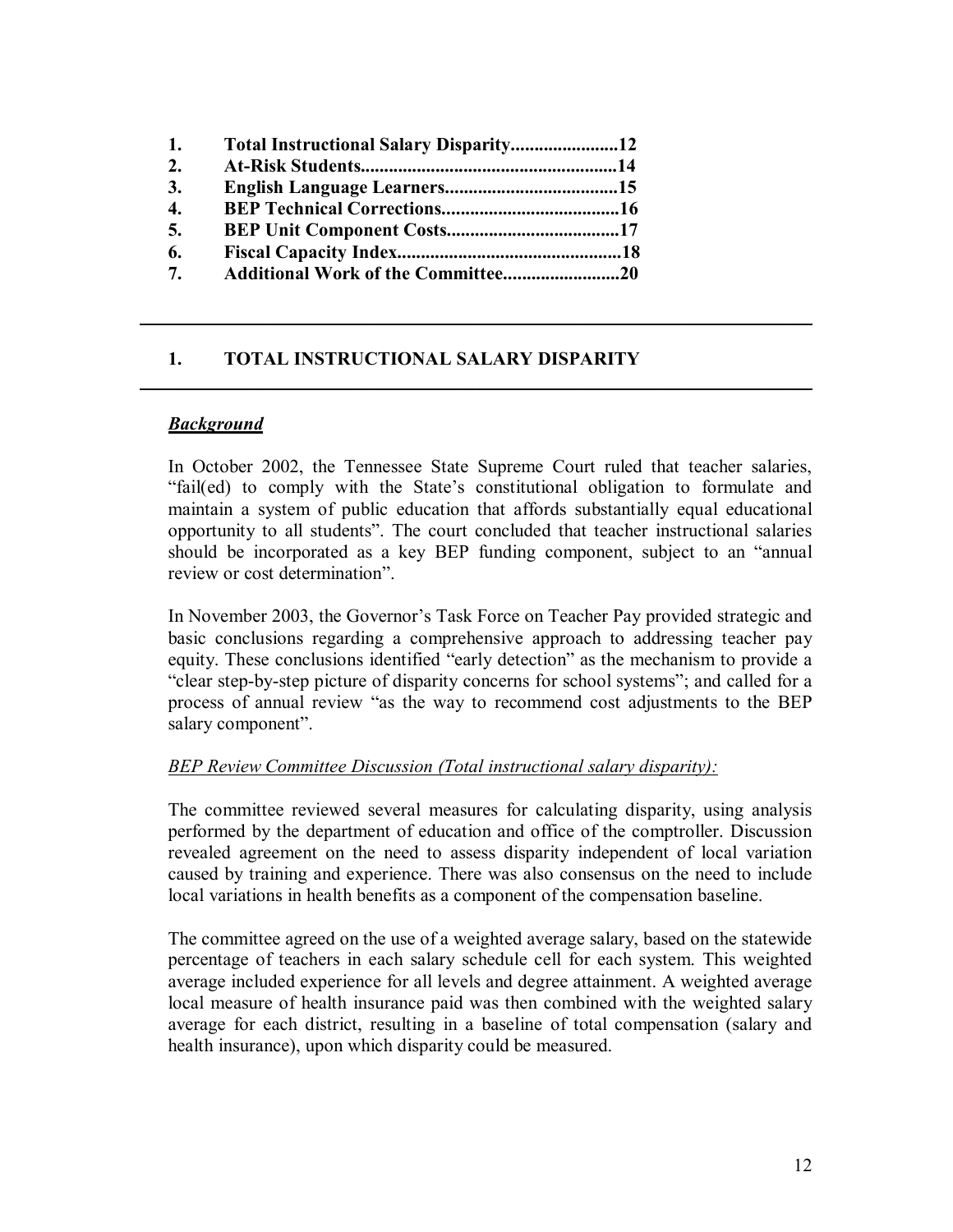In addition to intra-state disparities, the committee reviewed Tennessee's relative rank in comparison to the Southeastern average and the average of contiguous states.

#### *Findings (Total Instructional Salary Disparity)*

a. Comparative Salaries

The average salary for Tennessee instructional positions (2003-04) was \$40,657, according to the Southern Regional Education Board<sup>2</sup>. Over the past academic year, this represented a 2.5% increase, outpacing a 2.2% southern regional average increase**.** As a total percentage of SREB states, Tennessee's average was 97.3% of the aggregate regional profile, and 99.7% in comparison to contiguous states.

A ten year analysis of Tennessee's average salary, reveals a 33.2% increase compared to an SREB total increase of 36.3%.

It is important to note that such salary comparisons do not address cost-of-living variations among states or within states. Employee benefits, variations in degree attainment and level of experience are also not accounted for in such regional analyses.

The BEP adjusts for inflation based on the Consumption Price Deflator for Government Purchases. This inflation index, originally published by the U.S. Department of Commerce Bureau of Economic Analysis (BEA), estimates the increase in costs for state and local governments nationwide, and includes indices for compensation of state and local government employees, consumption of fixed capital, and purchases of intermediate goods and services.

b. A Decrease in Statewide Salary Disparity

An analysis of instructional salary disparity reveals the Governor's equity plan has decreased disparity, making salary schedules more competitive across Tennessee. (Appendix B)<sup>3</sup>. A more comprehensive analysis of the statewide effects, including health benefits, will become available as systems finalize their schedules for the current 2004-05 academic year.

Furthermore, the inclusion of health insurance in addition to weighted salary averages reveals additional reductions in disparity, using multiple district measures of comparison (Appendix C.2)<sup>4</sup>. Analysis, using quartile rank order, reveals a continuing trend towards disparity reduction. When such analysis is performed comparing the maximum and minimum districts, the addition of health insurance results in a slight disparity increase from 35.3 to 37.3 percent. A reliance on two single salary points—

 2 Gaines, G.F. (July 2004) *Focus on Teacher Pay and Incentives: Recent legislative actions and update on*  salary averages. SREB<br><sup>3</sup> Appendix B provides exhibit representations of statewide total instructional salary disparity reduction.

<sup>&</sup>lt;sup>4</sup> Appendix C provides a comparative profile of weighted salary averages, including health benefits.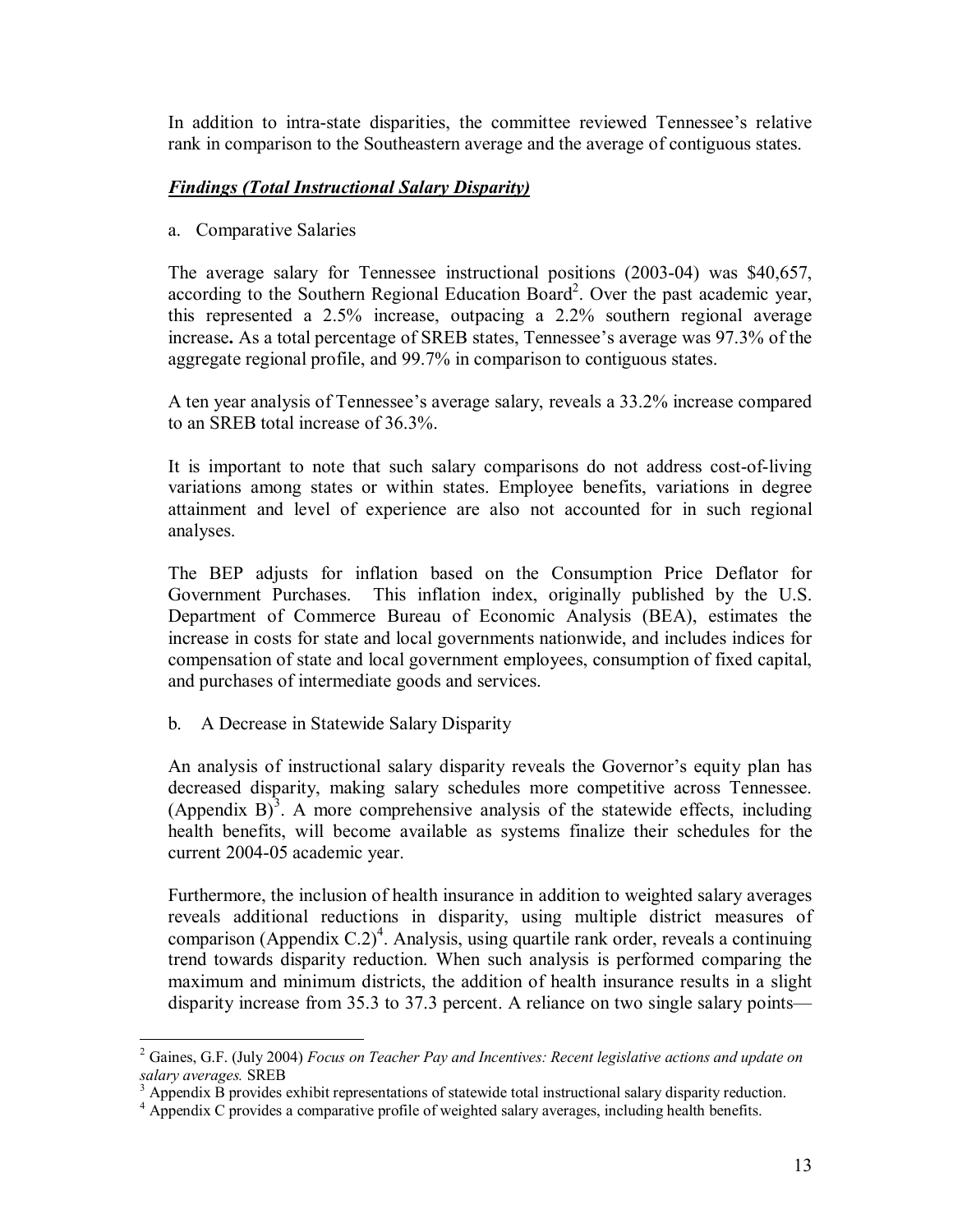the maximum and minimum—provides an incomplete picture of overall statewide trends towards reduction in disparity.

c. Statewide District Ranks

The addition of health insurance to weighted salary averages reveals a shift in the relative rank order of districts across the state (Appendix C).

In general, there is wide variation in which districts improve or decline in rank order; however, districts on the lowest end of the salary scale tend to experience a reduction in disparity through the addition of health insurance benefits.

The lowest quartile districts (bottom 34 districts) experience an average increase in rank of +14.5 with the inclusion of health insurance benefits. Such figures are even more pronounced in an analysis of the relative change among the 20 lowest ranked districts.

**\_\_\_\_\_\_\_\_\_\_\_\_\_\_\_\_\_\_\_\_\_\_\_\_\_\_\_\_\_\_\_\_\_\_\_\_\_\_\_\_\_\_\_\_\_\_\_\_\_\_\_\_\_\_\_\_\_\_\_\_\_\_\_\_\_\_\_\_\_\_\_\_**

**\_\_\_\_\_\_\_\_\_\_\_\_\_\_\_\_\_\_\_\_\_\_\_\_\_\_\_\_\_\_\_\_\_\_\_\_\_\_\_\_\_\_\_\_\_\_\_\_\_\_\_\_\_\_\_\_\_\_\_\_\_\_\_\_\_\_\_\_\_\_\_\_**

#### **2. AT – RISK STUDENTS**

#### *Background*

State and federal accountability measures have refocused the efforts of schools and districts to meet the needs of all learners, including economically disadvantaged students<sup>5</sup>. The existing BEP formula targets funding for only 1/3 of at-risk enrollment, grades  $K - 3$ . In order to support Tennessee's goals for achievement, the BEP Review Committee recognizes the need to expand such targeted resources towards all at-risk students. Daily, over 41 percent of Tennessee students receive free and reduced priced meals.

#### *BEP Review Committee Discussion (At-Risk Students):*

The committee considered various scenarios for expanding the number of at-risk students served by the formula. Such scenarios included increasing the proportion of students served by grade levels and increasing the percentage of students served in grades K-12. The committee reviewed fiscal projections under the existing instructional component (65/35 state/local ratio) and as a separate classroom component (75/25 state/local ratio).

The committee agreed that establishing at-risk as a separate classroom component would provide local systems the flexibility to customize resources. Funding projections were based on a 5 student reduction from the traditional classroom ratio. The committee questioned if this reduction alone appropriately reflected the

<sup>&</sup>lt;sup>5</sup> In the current BEP, 'at-risk' is measured by eligibility for Free and Reduced Priced Meals (FRPM)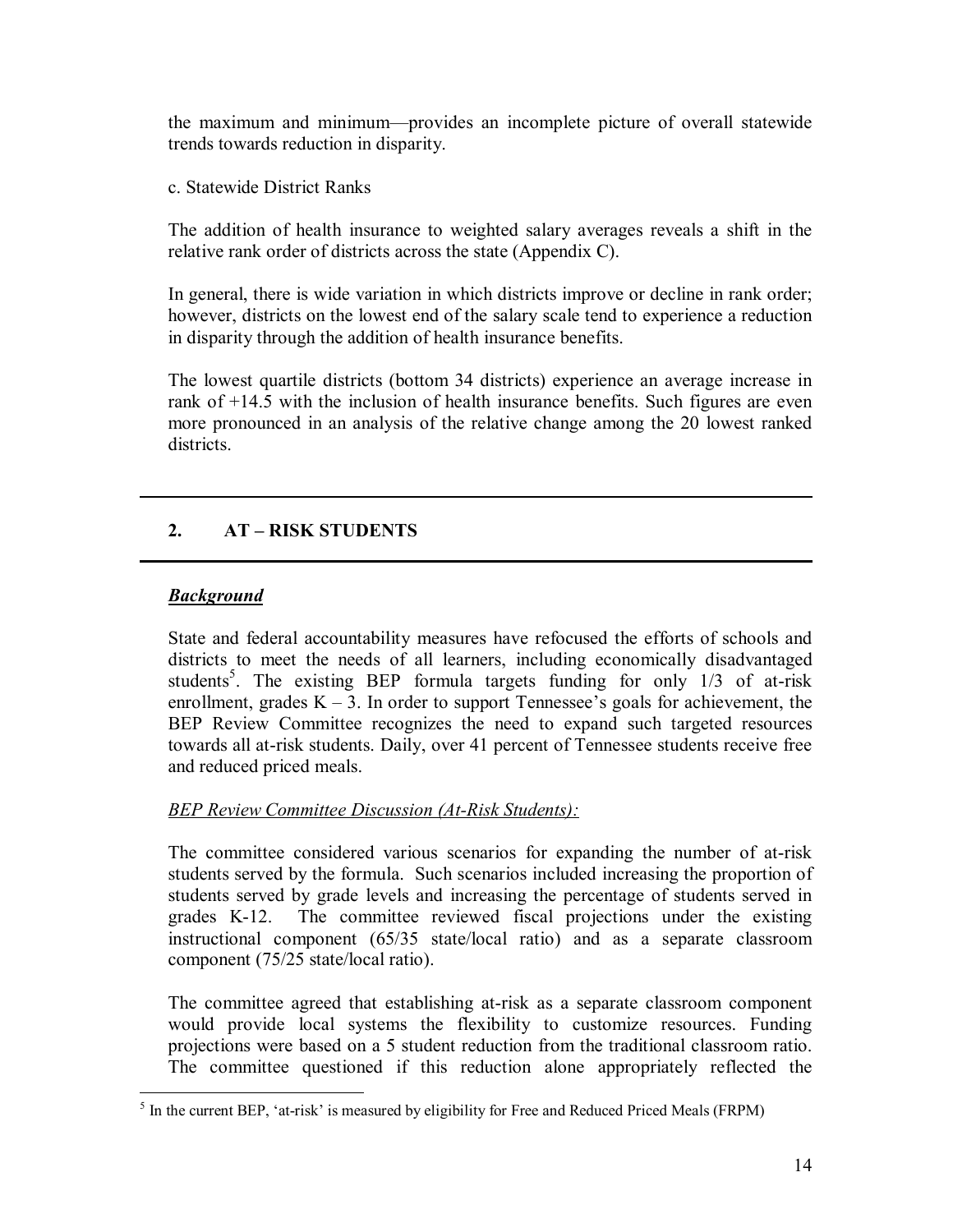necessary resources to improve preparation of at-risk students. However, there was the consensus that such ratio reductions, combined with the local flexibility to target resources, would provide an important first step towards meeting more appropriately the needs of at-risk students.

The committee also reviewed alternative measures of defining at-risk, noting that most states rely on free and reduced priced meals. This topic will serve as an area for further investigation as the committee moves forward.

#### *Findings (At Risk Students)*

a. Serving the needs of at-risk students.

In an assessment of resources required to educate at-risk students, the committee agreed that the goal should be funding for all at-risk students in grades K-12, phased in over a period not to exceed five years.

b. Changing the classification of at-risk funding to a classroom component (funded at the ratio of 75 percent state and 25 percent local).

In order to provide maximum flexibility, the committee agreed that changing the atrisk component of the BEP from an instructional salary component to a classroom component allows districts to target more appropriately resources, based on localized needs.

c. Reducing the funding ratio proportion

At-risk students present unique challenges to Tennessee educators. Student needs can be addressed in a variety of ways including early intervention, after school programs, and expanded opportunities for parent involvement. However, the committee agreed that a reduction of five students in conjunction with its re-categorization as a separate classroom component would begin the process of more appropriately targeting the needs of at-risk students.

 $\mathcal{L}_\mathcal{L} = \{ \mathcal{L}_\mathcal{L} = \{ \mathcal{L}_\mathcal{L} = \{ \mathcal{L}_\mathcal{L} = \{ \mathcal{L}_\mathcal{L} = \{ \mathcal{L}_\mathcal{L} = \{ \mathcal{L}_\mathcal{L} = \{ \mathcal{L}_\mathcal{L} = \{ \mathcal{L}_\mathcal{L} = \{ \mathcal{L}_\mathcal{L} = \{ \mathcal{L}_\mathcal{L} = \{ \mathcal{L}_\mathcal{L} = \{ \mathcal{L}_\mathcal{L} = \{ \mathcal{L}_\mathcal{L} = \{ \mathcal{L}_\mathcal{$ 

**\_\_\_\_\_\_\_\_\_\_\_\_\_\_\_\_\_\_\_\_\_\_\_\_\_\_\_\_\_\_\_\_\_\_\_\_\_\_\_\_\_\_\_\_\_\_\_\_\_\_\_\_\_\_\_\_\_\_\_\_\_\_\_\_\_\_\_\_\_\_\_\_**

#### **3***.* **ENGLISH LANGUAGE LEARNERS**

#### *Background*

The addition of English Language Learners as a separate component of the BEP was the first major modification to the formula since its inception. The existing component generates positions at a ratio of 1 teacher for every 50 students, and provides 1 translator for every 500 students. Such measures do not reflect an appropriate classroom standard for instructional quality.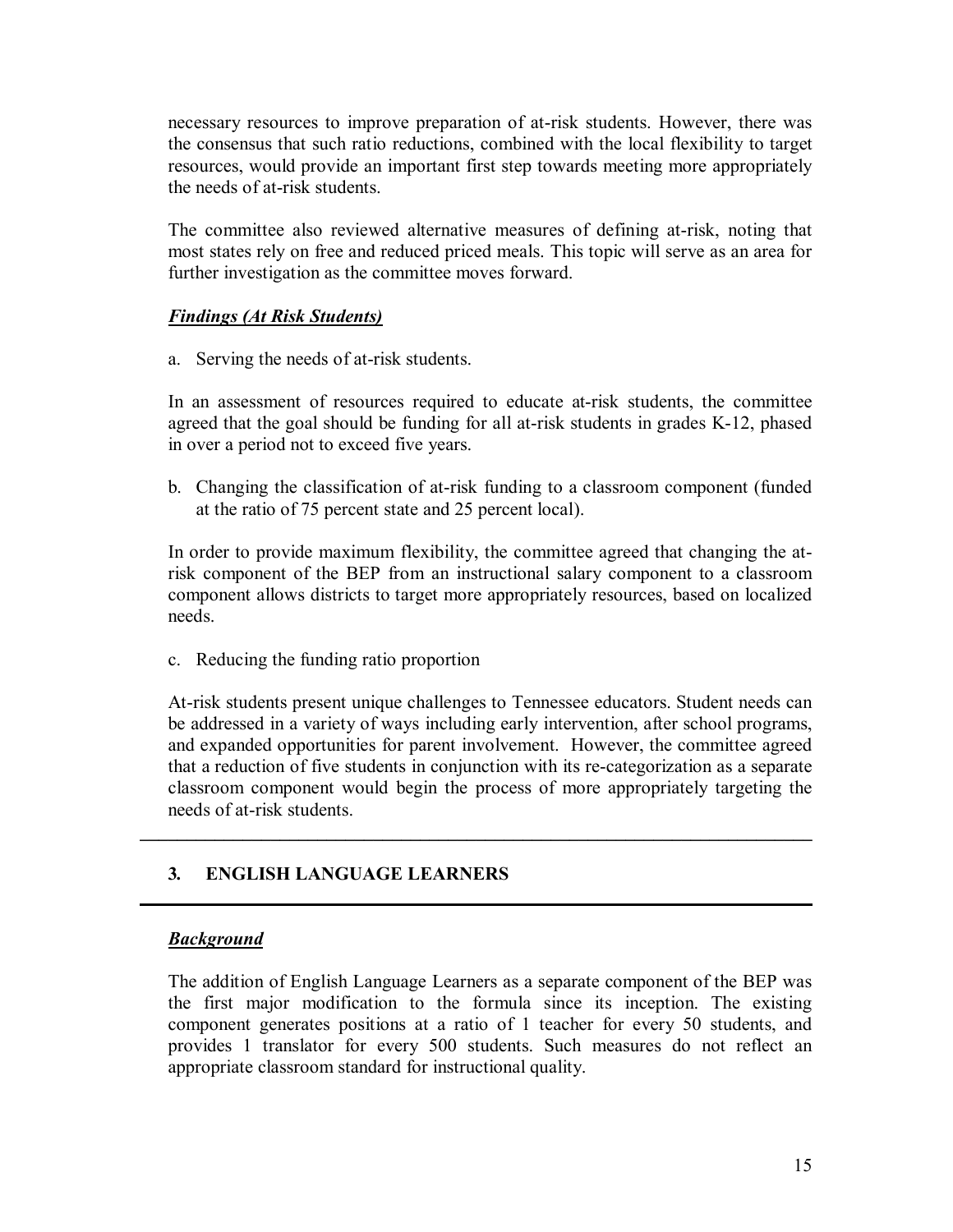Tennessee continues to experience dramatic growth in the number of ELL students served through public schools. Recent data show that the number of ELL students has grown more than 300% since the 1999- 2000 school year<sup>6</sup>. Currently<sup>7</sup>, over 19,350 ELL students generate positions within the BEP formula, affecting 83% of all Tennessee districts in all regions of the state.

#### *BEP Review Committee Discussion (English Language Learners):*

The committee examined the fiscal impact of reducing teacher and translator ratios throughout various increments. The committee also agreed that establishing ELL as a separate classroom component would provide local systems the flexibility to direct funding to target the needs of ELL populations.

#### *Findings (English Language Learners)*

Analysis was performed for student-teacher ratios of 1/40 and student-translator ratios of 1/400. Projections were also run at 1/30 (teacher), 1/300 (translator) ratios and 1/20 (teacher), 1/200 (translator) ratios. The committee also noted that successful ELL programs require flexibility in strategies to meet diverse school, parent, and student needs.

In order to provide maximum flexibility, the committee agreed that changing the ELL component of the BEP from instructional salary to a classroom component allows districts to target resources more appropriately.

#### **4. BEP TECHNICAL CORRECTIONS**

#### *Background*

The BEP includes components to fund duty free lunch teachers and substitute teachers.

#### *Findings (Technical Corrections)*

The components do not include funding for FICA for duty free lunch teachers and substitute teachers.

<u>.</u>

<sup>&</sup>lt;sup>6</sup> Source: U.S. Department of Education's Survey of the States' Limited English Proficient and Available Educational Programs and Services, 1991-1992 through 2000-2001.

<sup>&</sup>lt;sup>7</sup> FY 05 Fiscal Year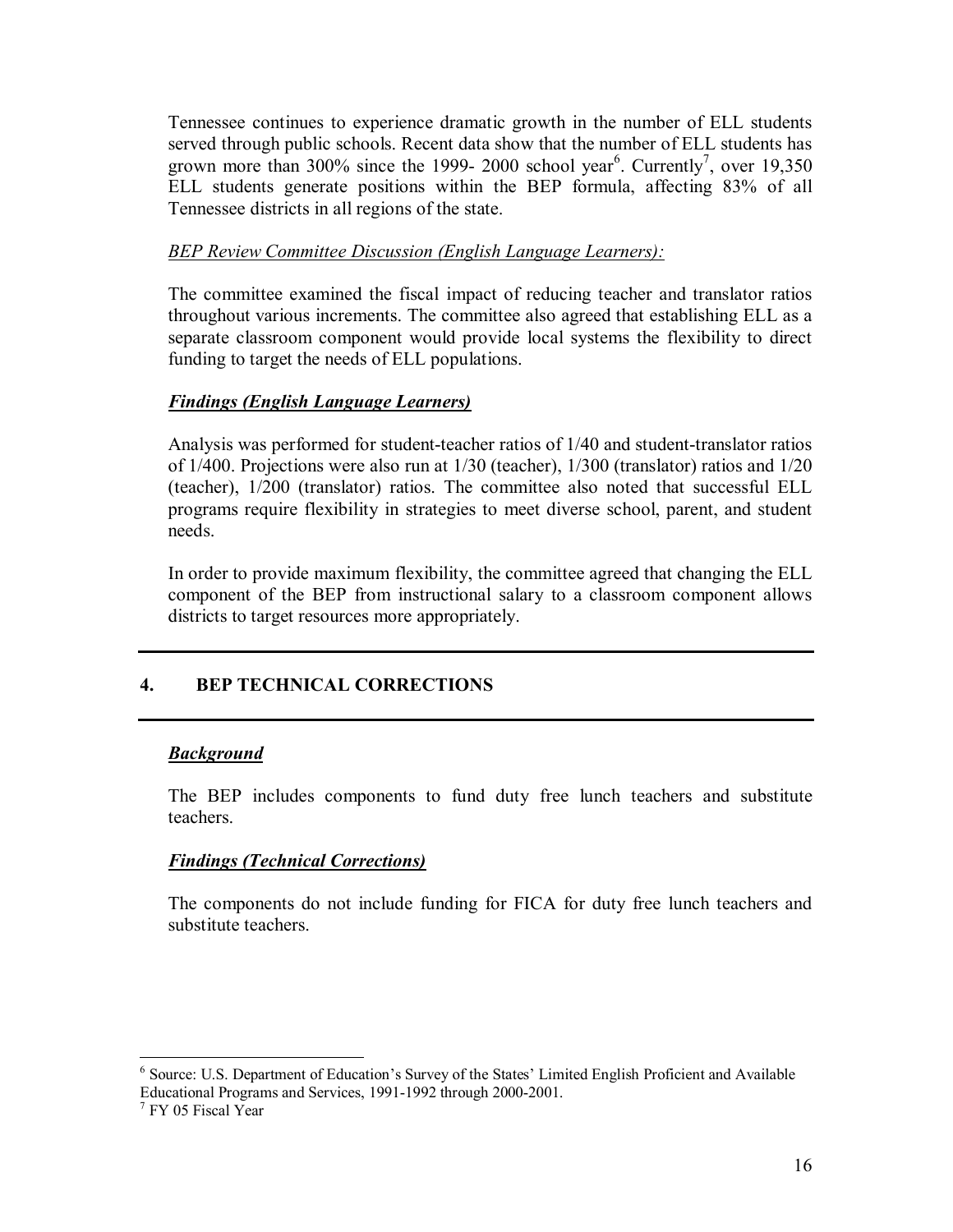#### **5. BEP UNIT COMPONENT COSTS**

#### *Background*

Previous work of the BEP review committee (2000-01) included a comprehensive review of existing components, including a series of recommendations. In addition to the immediate priorities of at-risk students and English language learners, the following areas were examined using updated unit component costs.

 $\mathcal{L} = \{ \mathcal{L} = \{ \mathcal{L} \mid \mathcal{L} = \{ \mathcal{L} \mid \mathcal{L} = \{ \mathcal{L} \mid \mathcal{L} = \{ \mathcal{L} \mid \mathcal{L} = \{ \mathcal{L} \mid \mathcal{L} = \{ \mathcal{L} \mid \mathcal{L} = \{ \mathcal{L} \mid \mathcal{L} = \{ \mathcal{L} \mid \mathcal{L} = \{ \mathcal{L} \mid \mathcal{L} = \{ \mathcal{L} \mid \mathcal{L} = \{ \mathcal{L} \mid \mathcal{L} = \{ \mathcal{L} \mid \mathcal{L} =$ 

**\_\_\_\_\_\_\_\_\_\_\_\_\_\_\_\_\_\_\_\_\_\_\_\_\_\_\_\_\_\_\_\_\_\_\_\_\_\_\_\_\_\_\_\_\_\_\_\_\_\_\_\_\_\_\_\_\_\_\_\_\_\_\_\_\_\_\_\_\_\_\_\_**

- Pre-Kindergarten for At-Risk Children
- Professional Development
- School Nurses
- Teacher Classroom Materials and Supplies
- Technology Coordinators
- System-wide Administrative and Instructional Technology
- Positions Outside the BEP
- Transportation
- Capital Outlay

#### *BEP Review Committee Discussion (Unit Component Costs):*

A separate sub-committee examined cost estimates associated with each educational priority, reporting major findings to the larger committee. This analysis revealed numerous under funded or omitted BEP components.

Existing unit costs are based on past expenditures; however, BEP calculations for the current fiscal year reveal these costs are starting to "bottom out". This phenomenon occurs as districts fail to use funds generated within specified BEP categories, particularly for materials and supplies. However, it is important to note that the BEP does not mandate spending in an overwhelming majority of formula categories, but rather generates education revenue for districts to allocate, based on local needs.

If the past practice of establishing unit costs had been applied this year, a \$38 million loss would have resulted for school systems. Instead, the Department of Education has devised a procedure to allocate unit costs based on the larger of two funding scenarios: (1) a three year average, indexed for inflation<sup>8</sup> or (2) the previous year's expenditure, indexed for inflation. The larger of these two values is then applied to the BEP for each district.

<sup>8</sup> See Appendix D.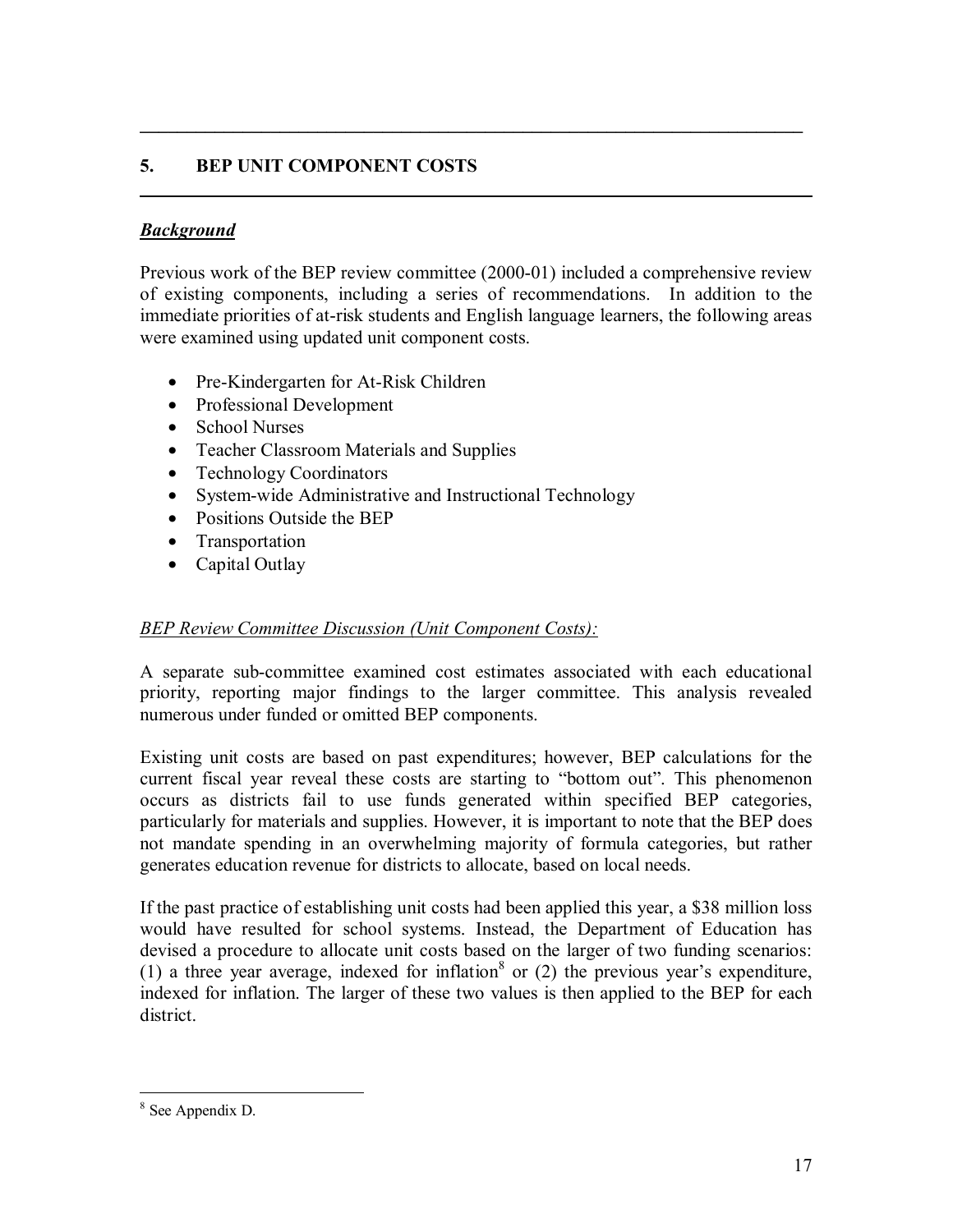The BEP Review Committee voted unanimously to continue the revised method for calculating unit costs for FY06. This will provide time to identify alternative independent sources of data in the determination of inflation indicators.

#### **Findings (Unit Component Costs)**

A review of unit component costs revealed numerous and substantial areas where the BEP significantly omits or underfunds essential components required for the basic administration of traditional education programs. The findings are embedded in the recommendations which appear in an earlier section of this report.

**\_\_\_\_\_\_\_\_\_\_\_\_\_\_\_\_\_\_\_\_\_\_\_\_\_\_\_\_\_\_\_\_\_\_\_\_\_\_\_\_\_\_\_\_\_\_\_\_\_\_\_\_\_\_\_\_\_\_\_\_\_\_\_\_\_\_\_\_\_\_\_\_** 

#### **6. FISCAL CAPACITY INDEX**   $\mathcal{L}_\mathcal{L} = \{ \mathcal{L}_\mathcal{L} = \{ \mathcal{L}_\mathcal{L} = \{ \mathcal{L}_\mathcal{L} = \{ \mathcal{L}_\mathcal{L} = \{ \mathcal{L}_\mathcal{L} = \{ \mathcal{L}_\mathcal{L} = \{ \mathcal{L}_\mathcal{L} = \{ \mathcal{L}_\mathcal{L} = \{ \mathcal{L}_\mathcal{L} = \{ \mathcal{L}_\mathcal{L} = \{ \mathcal{L}_\mathcal{L} = \{ \mathcal{L}_\mathcal{L} = \{ \mathcal{L}_\mathcal{L} = \{ \mathcal{L}_\mathcal{$

#### *Background*

Since the inception of the BEP, the fiscal capacity index, produced by the staff of the Tennessee Advisory Committee on Intergovernmental Relations (TACIR), has served as the primary equalization mechanism of the BEP. TCA 49-3-356 specifies that "from the local portion of [BEP funding], there shall be a distribution of funds for equalization purposes pursuant to a formula adopted by the state board, as approved by the commissioners of education and finance and administration. It is the intent of the general assembly to provide funding on a fair and equitable basis by recognizing the differences in the ability of local jurisdictions to raise local revenues."

Recent improvements in sources of data have provided TACIR with the opportunity to propose changes to existing variables in the current model. The availability of such data will allow the existing method of equalization to fulfill more appropriately the intent of legislation, presenting an improved profile of the "differences in the ability of local jurisdictions to raise local revenues".

Additionally, current implementation of the fiscal capacity index is based on a 95 county model, which limits its capacity to capture equitably tax revenue across all 136 systems at the system level. In response to this challenge and other factors, TACIR developed a system-level prototype for committee discussion, based on all 136 systems.

#### *BEP Review Committee Discussion (Fiscal Capacity Index):*

A comprehensive overview of the fiscal capacity prototype was presented to the committee, highlighting major data source improvements used to develop a systemlevel model. Such improvements include the replacement of per capita personal income (PCPI) with median household income. PCPI tends to understate fiscal capacity in areas that include people who live in group quarters, such as prisons and colleges, and overstate fiscal capacity in areas with high income outliers. The new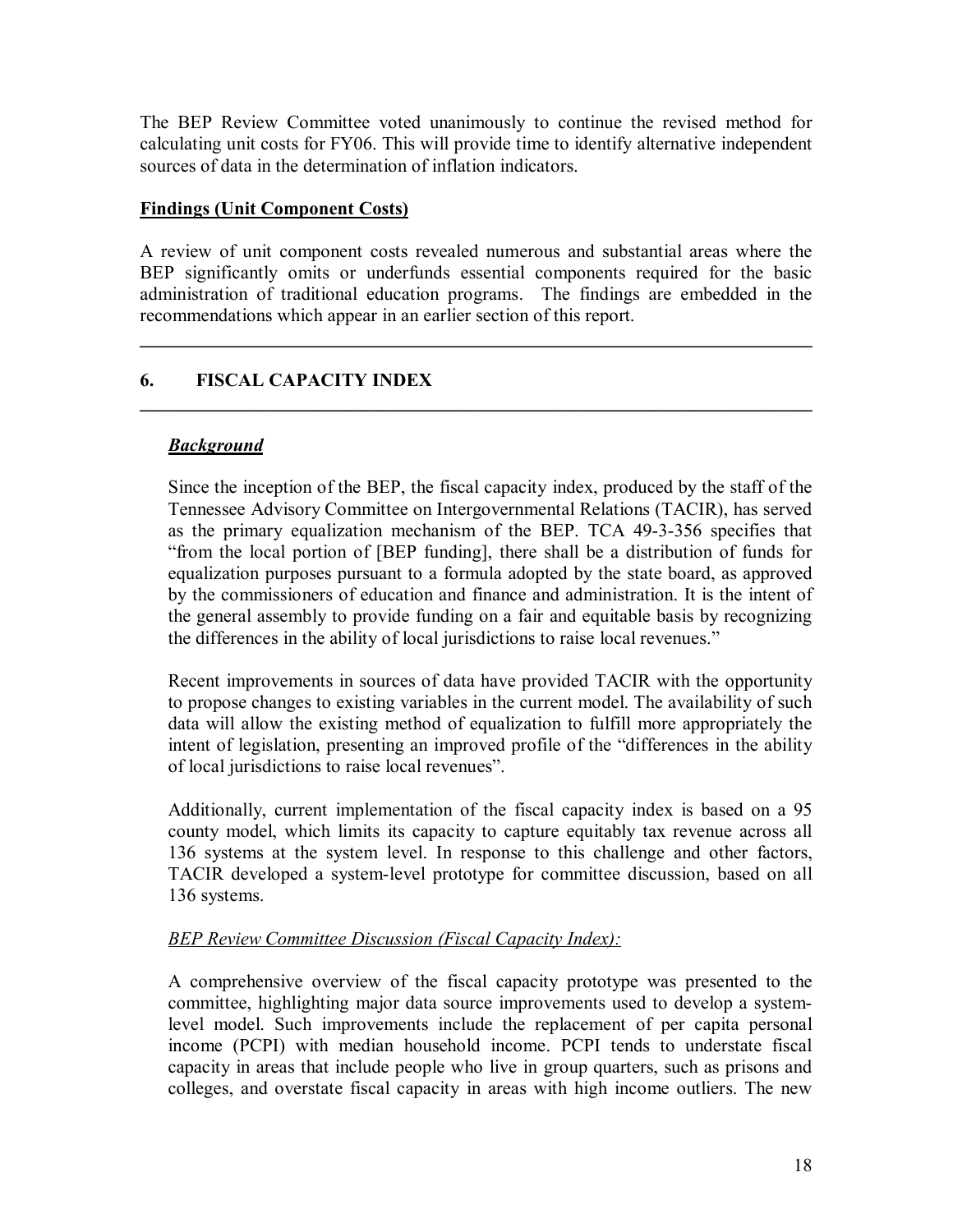prototype also includes a component for state-shared local tax revenue and a variable for state-shared tax revenue per pupil.

A complete overview of the prototype is available on the web via http://www.state.tn.us/tacir/Fiscal%20Capacity/prototype.htm

Committee discussion also examined incorporating specific recommendations into the 95 county model, including:

- Elimination of tax equivalent payments based on outdated data;
- Replacing per capita personal income with median household income. PCPI tends to understate fiscal capacity in areas with large group quarters and overstate fiscal capacity in relatively small counties with high income outliers;
- Considering whether service responsibility is too broad, examining whether it should be dropped or replaced by a variable that more accurately measures service burden not captured by the BEP.
- Including a measure of state-shared revenue used to fund school systems in order to improve model integrity.

#### **Findings (Fiscal Capacity Index)**

The committee concluded that the implementation of the system-level prototype, which includes all of the funds available to schools, would improve the fairness of the fiscal capacity index used in the BEP. Implementation would also result in a change in the responsibility of individual systems to contribute their share of funding to the BEP. The committee also acknowledged that implementation of the streamlined sales tax legislation (July 2005) will affect revenues available to local systems in ways that have not yet been fully analyzed; this challenge will occur whether or not any changes are made to the fiscal capacity index.

The committee endorsed the concept of a system-level prototype, and agreed that the November 1, 2005 report will include a recommended plan for Tennessee to transition from a 95 county to a 136 system-level equalization model. Over the next year, the committee will examine factors driving change within the new prototype. It is important to note that such factors will impact the formula, whether or not the 136 system level prototype is adopted. Future research and discussion will focus on, but not be limited to, the following factors (Appendix E):

- 1. Voluntary tax sharing agreements between and among cities and counties;
- 2. Differences in tax capacity related to the local option sales tax cap of 2.75%;
- 3. Treatment of the local tax base subject to Central Business Improvement District and Tourism Development Zone status;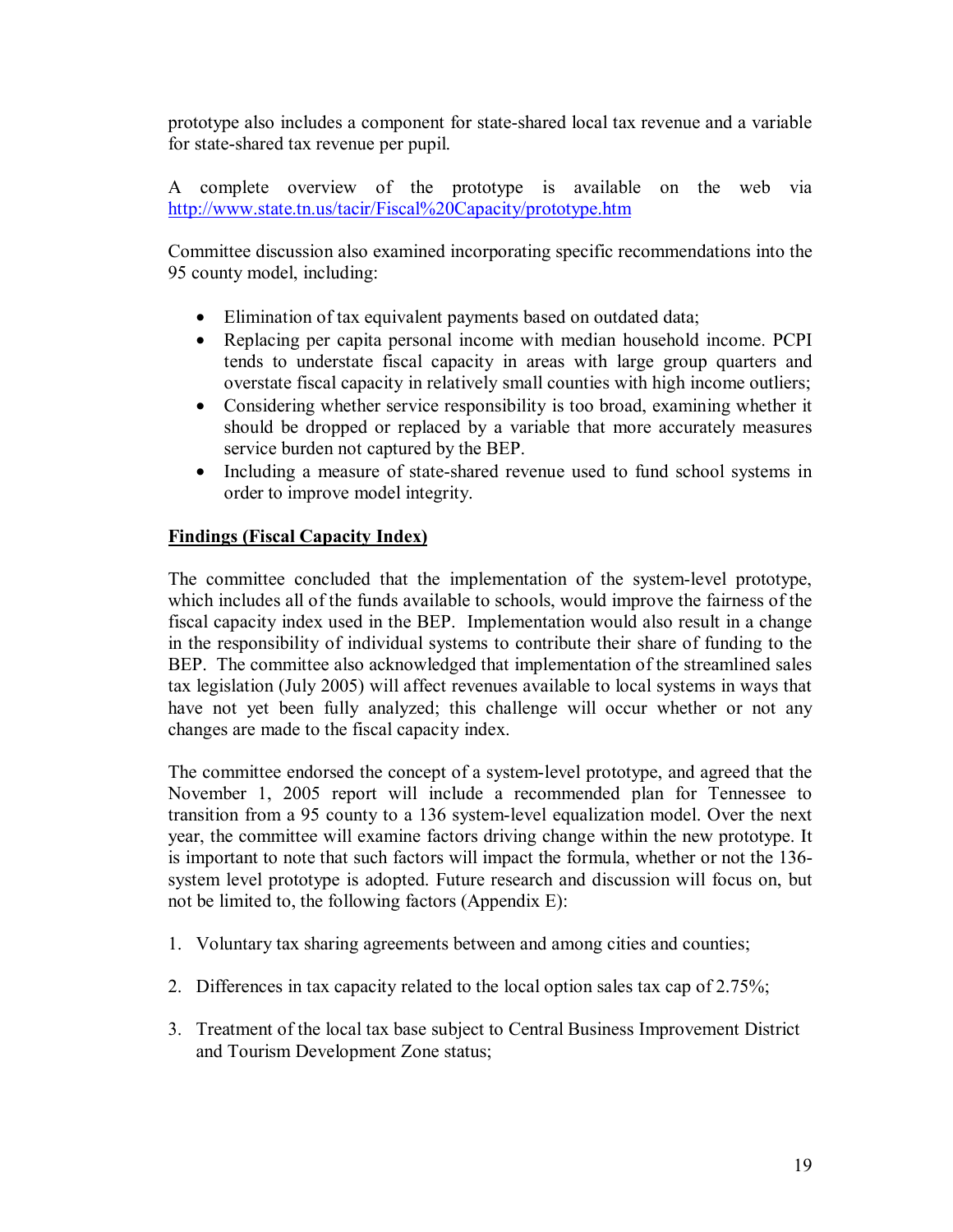- 4. Treatment of the tax base subject to the 15 year annexation hold harmless provision; and
- 5. Additional questions as determined by the BEP Review Committee.

The committee will also provide potential phase-in options related to the 136 systemlevel prototype, including a potential hold-harmless provision for districts negatively impacted by the transition.

 $\mathcal{L}_\mathcal{L} = \mathcal{L}_\mathcal{L} = \mathcal{L}_\mathcal{L} = \mathcal{L}_\mathcal{L} = \mathcal{L}_\mathcal{L} = \mathcal{L}_\mathcal{L} = \mathcal{L}_\mathcal{L} = \mathcal{L}_\mathcal{L} = \mathcal{L}_\mathcal{L} = \mathcal{L}_\mathcal{L} = \mathcal{L}_\mathcal{L} = \mathcal{L}_\mathcal{L} = \mathcal{L}_\mathcal{L} = \mathcal{L}_\mathcal{L} = \mathcal{L}_\mathcal{L} = \mathcal{L}_\mathcal{L} = \mathcal{L}_\mathcal{L}$ 

**\_\_\_\_\_\_\_\_\_\_\_\_\_\_\_\_\_\_\_\_\_\_\_\_\_\_\_\_\_\_\_\_\_\_\_\_\_\_\_\_\_\_\_\_\_\_\_\_\_\_\_\_\_\_\_\_\_\_\_\_\_\_\_\_\_\_\_\_\_\_\_\_**

#### **7. ADDITIONAL WORK AND DISCUSSION OF THE COMMITTEE**

#### **Special Education:**

Previously, the General Assembly directed the Board to develop a policy on caseload and class size for special education. A Board task force determined that, at a minimum, special education classes should be no larger than general education classes. Future discussion will closely examine the feasibility of obtaining such caseload and class size data, and serve as a basis for future discussion.

#### **Cost Differential Factor (CDF):**

The existing cost differential factor, as incorporated into the BEP, was designed to reflect the increased wages paid by certain counties, due to local marketplace and metropolitan differences. More comprehensive research regarding the CDF will be performed by the BEP review committee in the upcoming year.

#### **Fee Waivers:**

TCA 49-2-114 requires LEAs to "establish, pursuant to rules promulgated by the State Board, a process by which to waive all school fees for students who receive free or reduced priced lunches. The existing mechanism for fee waiver distribution within the BEP has no correlation to the number of students on free and reduced priced meals. Consequently, systems are not provided with sufficient resources to meet the fiscal demands as directed in Tennessee code. The committee will consider a more appropriate mechanism for incorporating fee waivers into the BEP.

#### **Future Funding Needs:**

In July 2003, the Office of Education Accountability published a comprehensive review<sup>9</sup> of the BEP, identifying formula challenges which limit Tennessee's capacity to support improved educational outcomes. The committee reviewed the findings in that report.

<sup>&</sup>lt;u>.</u> 9 Comptroller of the Treasury. (July 2003). *Funding Public Schools: is the BEP Adequate?* Nashville, TN: Office of Education Accountability. http://www.comptroller.state.tn.us/orea/reports/bepadequacy.pdf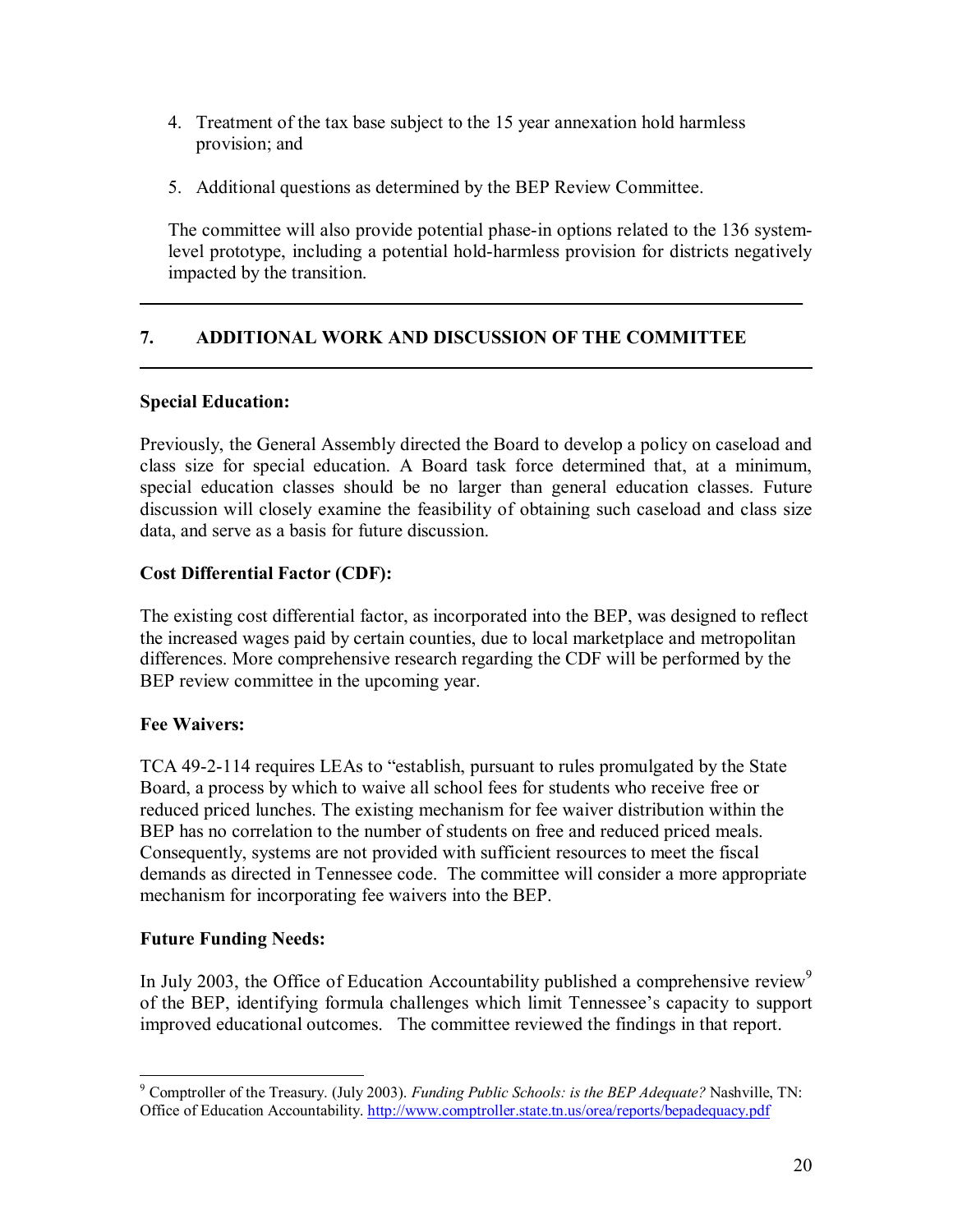In addition, the committee reviewed recommendations on future funding needs from the following three groups: The Coalition for Tennessee's Future<sup>10</sup>, the Urban Caucus, and Tennessee Organization of School Superintendents. The upcoming year will be used to comprehensively review finding implications from each educational constituency group.

 $\overline{a}$ <sup>10</sup> Calculation of the Cost of an Adequate Education in Tennessee in 2001-02 Using the Professional *Judgement Approach and The Successful School District Approach*, prepared by Augenblick, Palaich and Associates, Inc.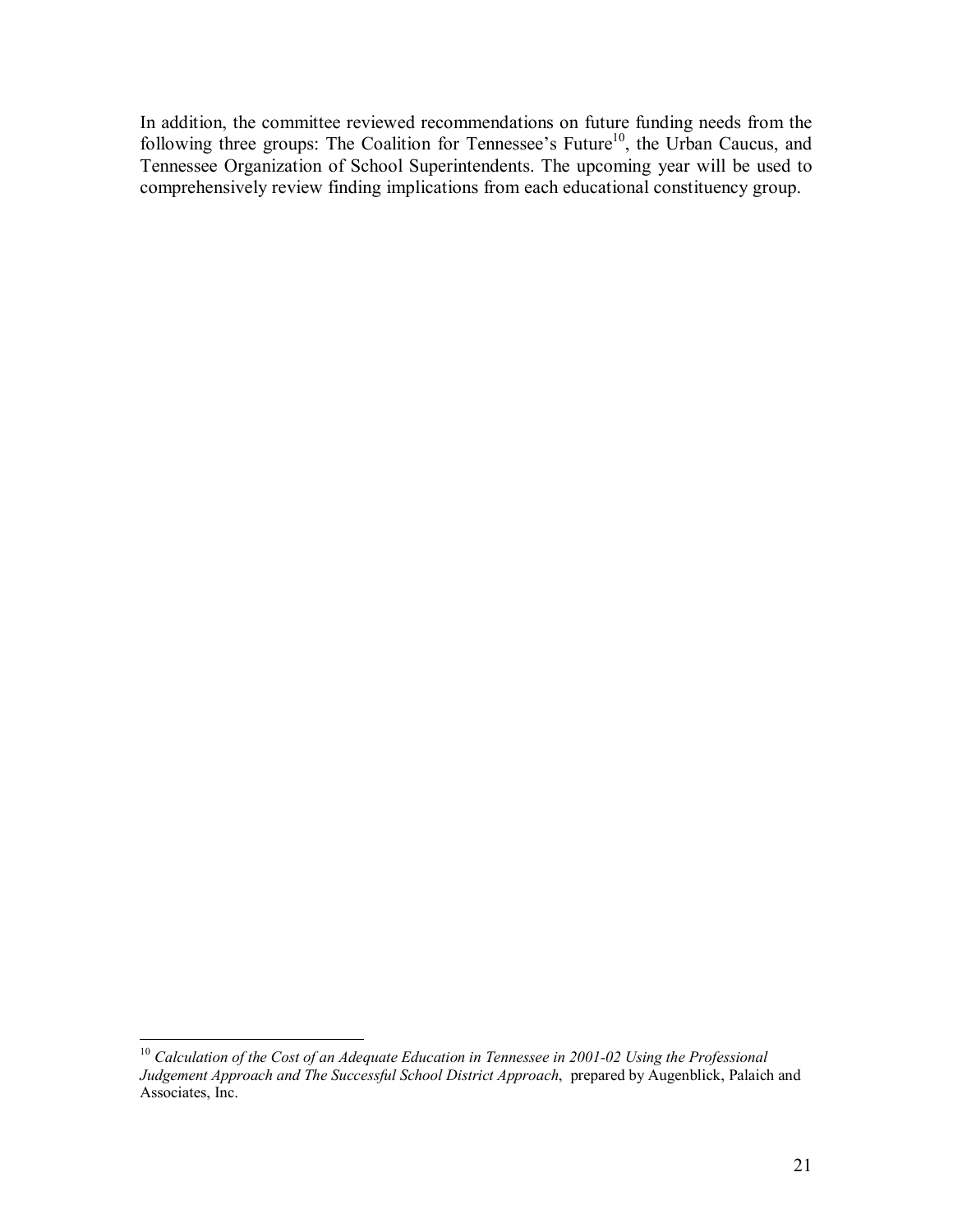#### **Appendix A: Public Chapter 670**

Chapter No. 670]

PUBLIC ACTS, 2004

#### CHAPTER NO. 670

#### HOUSE BILL NO. 3510

By Representatives McMillan, Winningham, Maddox, Fitzhugh, Shepard, Pinion, McDaniel, Harmon, Borchert, Shaw, Buck, Tidwell, Litz, Yokley, Walker, Bone, Head, Hensley, Hood, Towns, Coleman and Mr. Speaker Naifeh

#### Substituted for: Senate Bill No. 3397

#### By Senators Crutchfield, Graves, Kurita, Norris, Burks, Herron

AN ACT to amend Tennessee Code Annotated, Title 49, relative to instructional salaries.

BE IT ENACTED BY THE GENERAL ASSEMBLY OF THE STATE OF TENNESSEE:

SECTION 1. Tennessee Code Annotated, Section 49-3-356, is amended by inserting the words and punctuation ", sixty-five percent (65%) in the instructional positions component" between the words "classroom components" and the words "and fifty percent".

SECTION 2. Tennessee Code Annotated, Section 49-3-366, is amended by deleting the section in its entirety and substituting instead the following:

#### Section 49-3-366

(a) Notwithstanding any other law to the contrary, effective with the 2004-2005 fiscal year, the dollar value of the BEP instructional positions component shall be thirty-four thousand dollars (\$34,000) per instructional position. In subsequent fiscal years, the dollar value of the instructional positions component in the BEP shall be set in accordance with the provisions of Section 49-3-351.

(b) No local education agency shall receive from the BEP in fiscal year 2004-2005 and in subsequent fiscal years a lesser amount of state funds for instructional salaries, benefits, insurance, and unit costs adjusted for any mandatory increases in these categories and adjusted for any changes in average daily membership, than it received for such purposes in the 2003-2004 fiscal year.

(c) The commissioner shall provide to each local education agency, as appropriate, a state funding plan to transition from prior appropriations pursuant to Section 11, Items 4(a) and 4(b) of Chapter 356 of the Public Acts of 2003, to funding under the BEP for the instructional positions component. In developing such plan, the commissioner shall consider the applicable local salary schedules for instructional positions, the fiscal capacity of the local education agency and the local effort in raising revenue. The department shall provide each local education agency notice of its obligations and anticipated revenues under such transition plan.

SECTION 3. Tennessee Code Annotated, Section 49-1-302(a)(4) is amended by deleting the following language and punctuation: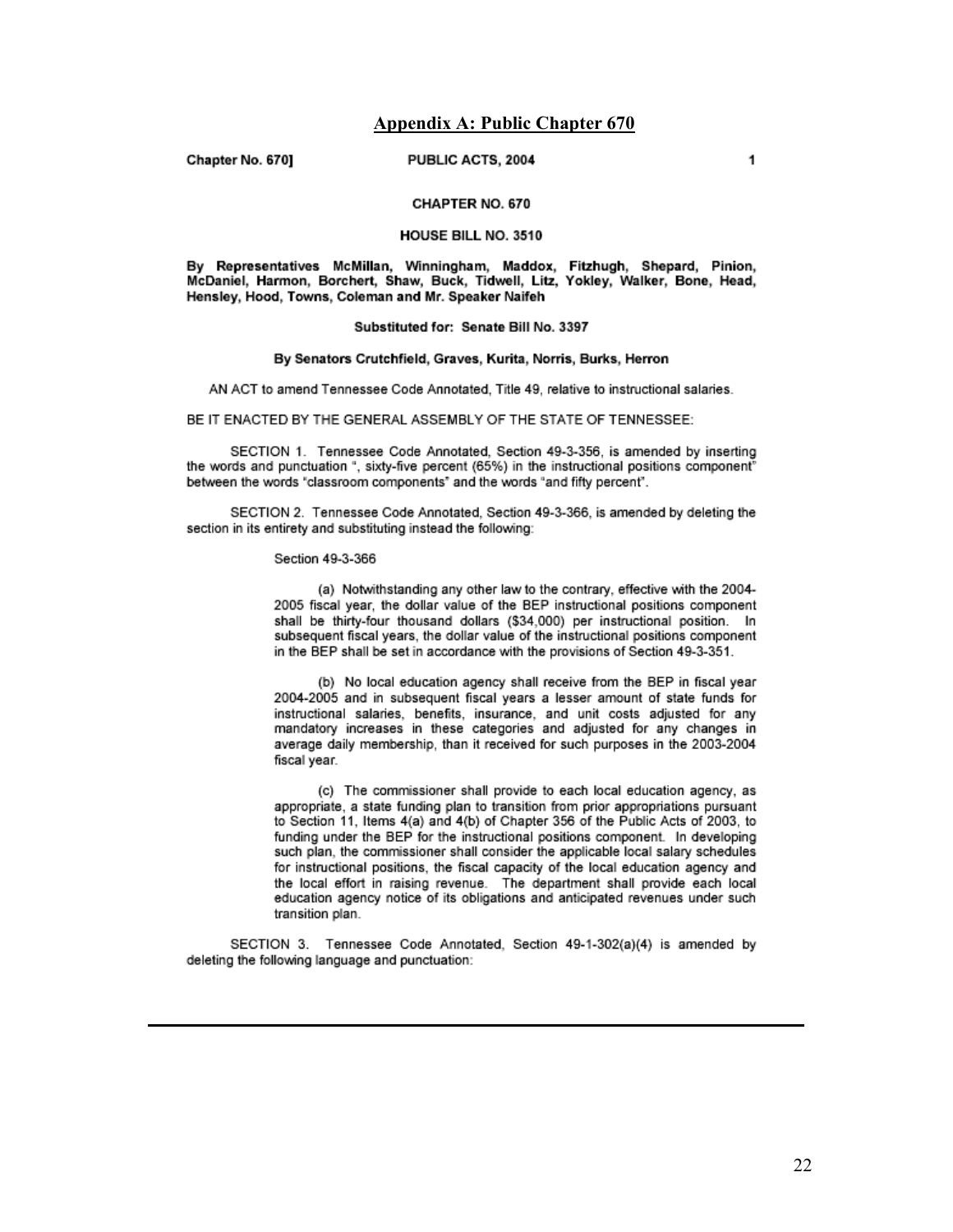Chapter No. 670]

#### PUBLIC ACTS, 2004

The board shall establish a review committee for the Tennessee basic education program. The committee shall include the commissioners of education and finance and administration, or their designees. Others may be appointed by the board as determined by the board.

SECTION 4. Tennessee Code Annotated, Section 49-1-302(a)(4), as amended by Section 3, is further amended by designating the amended subdivision as (a)(4)(A) and by adding the following language as a new subdivision (a)(4)(B):

(B) The board shall establish a review committee for the Tennessee basic education program. The committee shall include the executive director of the state board of education, the commissioner of education, the commissioner of finance and administration, the comptroller of the treasury, the director of the Tennessee Advisory Commission on Intergovernmental Relations, the chairs of the standing committees on education of the senate and house of representatives, and the director of the office of legislative budget analysis, or their designees. The board shall appoint at least one member from each of the following groups: teachers, school boards, directors of schools, county governments, municipal governments which operate local education agencies, finance directors of urban school systems, finance directors of suburban school systems, and finance directors of rural school systems. The BEP review committee shall meet at least four times a year and shall regularly review the BEP components, as well as identify needed revisions, additions, or deletions to the formula. The committee shall annually review the BEP instructional positions component, taking into consideration factors including, but not limited to, total instructional salary disparity among local education agencies, differences in benefits and other compensation among local education agencies, inflation, and instructional salaries in states in the southeast and other regions. The committee shall prepare an annual report on the BEP and shall provide such report, on or before November 1 of each year, to the governor, the state board of education, and the select oversight committee on education. This report shall include recommendations on needed revisions, additions, and deletions to the formula as well as an analysis of instructional salary disparity among local education agencies.

SECTION 5. Tennessee Code Annotated, Section 49-3-354(b), is amended by adding the following language at the end of the subsection:

BEP funds earned in the instructional positions component must be spent for instructional positions.

SECTION 6. Tennessee Code Annotated, Section 49-3-306(a), is amended by designating the existing language as subdivision (a)(1) and by adding the following language to be designated as subdivision (a)(2):

 $(a)$ 

In addition to the state salary schedule developed by the  $(2)$ commissioner for fiscal year 2004-2005 pursuant to subdivision (a)(1), the commissioner shall develop a local salary schedule for each local education agency for fiscal year 2004-2005. Notwithstanding the provisions of this section or any other law to the contrary, such local salary schedule shall provide that the local education agency adopt a local salary supplement for fiscal year 2004-2005 that is lower than the supplement paid in fiscal year 2003-2004, so long as any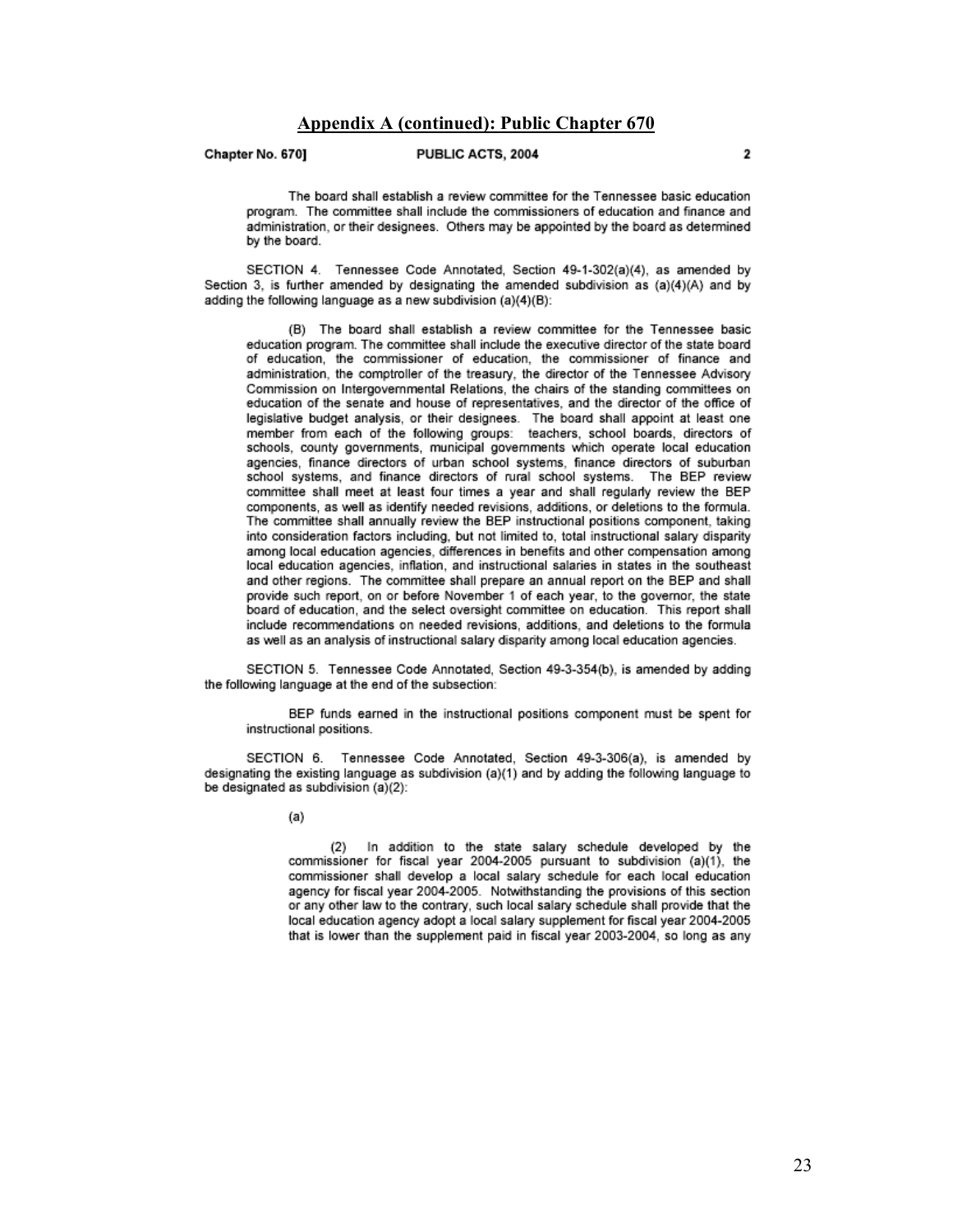#### **Appendix A (continued): Public Chapter 670**

Chapter No. 6701

#### PUBLIC ACTS, 2004

such reduction by a local education agency in the local salary supplement is not larger in amount than any increase in the state minimum salary for that local education agency for fiscal year 2004-2005 resulting from appropriations made pursuant to this act. Any reduction by a local education agency of the local salary supplement for fiscal year 2004-2005 shall be subject to existing collective bargaining agreements to which such local education agency is a party. In the event such agreement bars a reduction in local salary supplements and the local education agency is unable to reach an agreement permitting such reduction, the commissioner shall reduce the state minimum salary for that local education agency in an appropriate amount for fiscal year 2004-2005. Nothing in this subsection shall be construed to diminish or in any way serve to reduce any general state salary schedule increase that may be provided outside the parameters of this act. Nothing in this subdivision (a)(2) shall be construed to prohibit or modify the mandatory nature of negotiations of salary for fiscal year 2004-2005 where such supplements or improvements in salary are implemented subsequent to the commissioner's re-calibration or possible reduction of some local salary supplements as they existed on the 2003-2004 local salary schedules

SECTION 7. Tennessee Code Annotated, Subsection 49-3-306(b), is amended by adding the following language at the end of the subsection:

The provisions of the foregoing sentence shall not prohibit a reduction in local salary supplements pursuant to subsection (a)(2).

SECTION 8. Tennessee Code Annotated, Subsection 49-3-306(e), is amended by adding the following language at the end of the subsection:

For fiscal year 2004-2005, such schedule shall include, as a minimum, the schedule recommended by the commissioner for salary equalization purposes under subsection (a)(2).

SECTION 9. In reviewing the basic education program for fiscal year 2005-2006, the BEP review committee is requested to give special consideration to costs of enhanced services to address the needs of at-risk children, the cost of educating English language learners (including teachers, translators and related professions) and the development and implementation of a system-level fiscal capacity model.

SECTION 10. If any provision of this act or the application thereof to any person or circumstance is held invalid, such invalidity shall not affect other provisions or applications of the act which can be given effect without the invalid provision or application, and to that end the provisions of this act are declared to be severable.

SECTION 11. This act shall take effect upon becoming law, the public welfare requiring

it.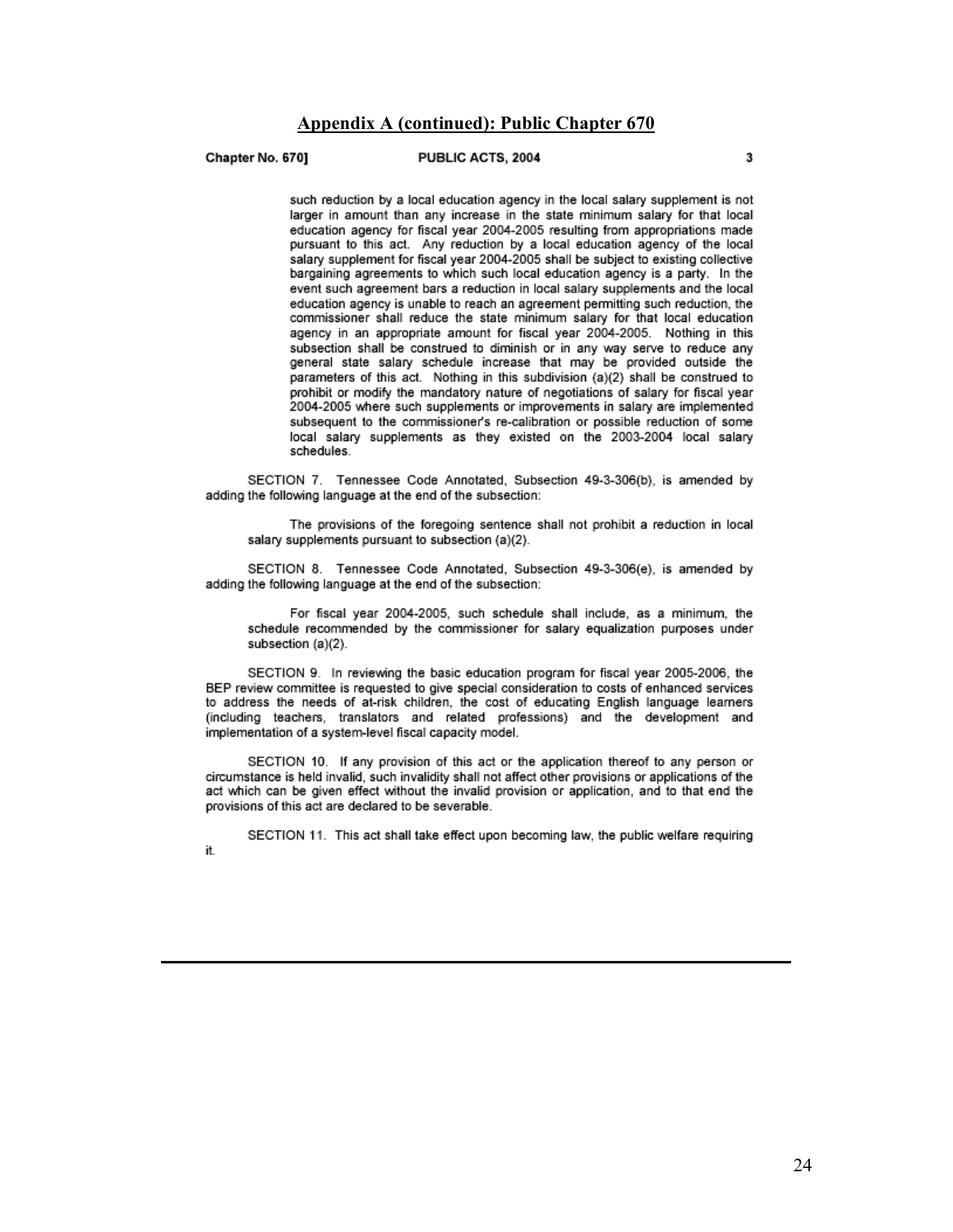#### **Appendix A (continued): Public Chapter 607**

Chapter No. 670]

PUBLIC ACTS, 2004

PASSED: April 29, 2004

**MMY NAIFEH, SPEAKER**<br>: OF REPRESENTATIVES

<u>Im Killedø</u> JOHN S. WILDER

4

APPROVED this

day of May

 $14<sup>th</sup>$ 

EDESEN, GOVERNOR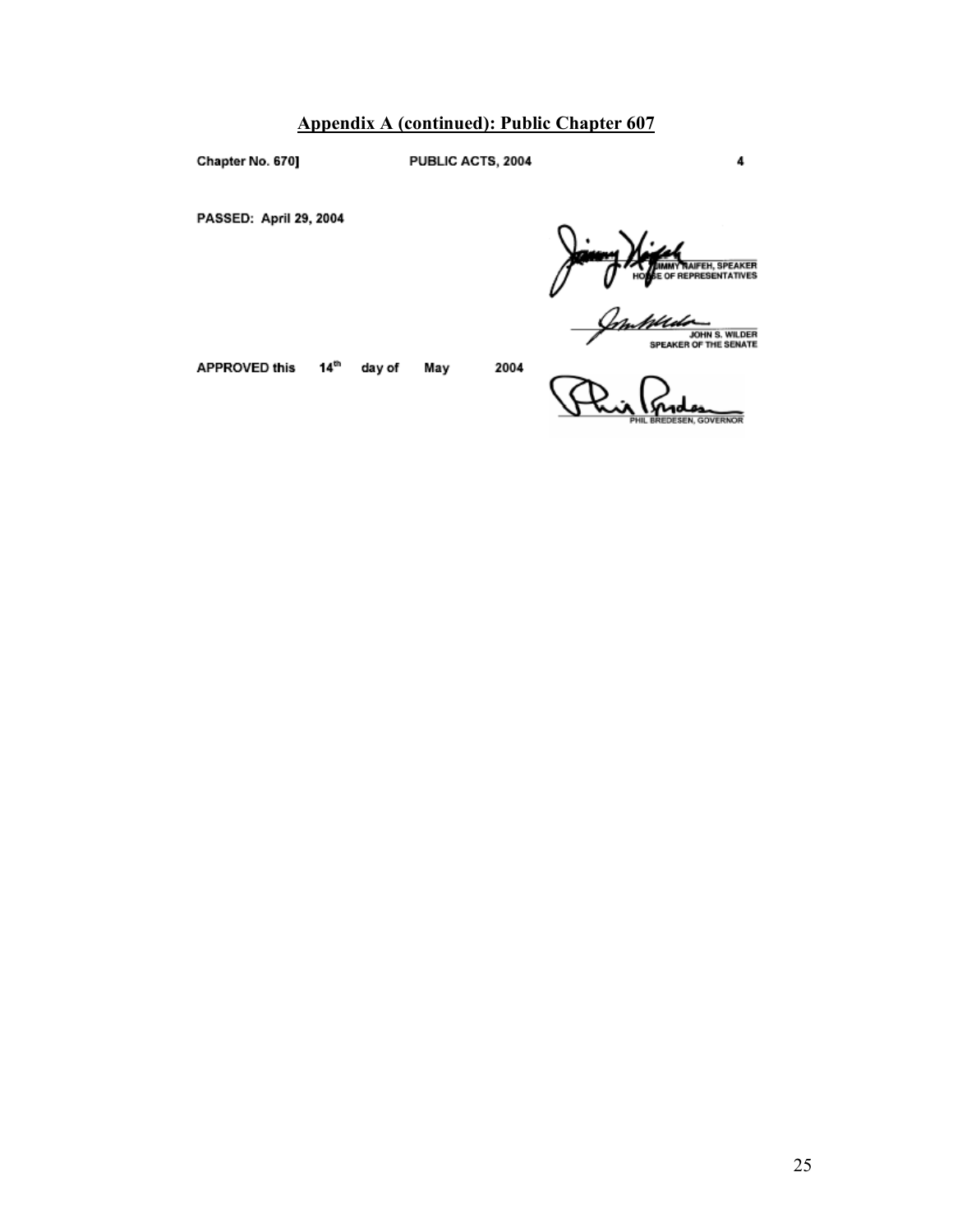Appendix B.1: Salary Disparity **Appendix B.1: Salary Disparity** 

Average Salaries Ranked by Average System Salary:<br>Before Equity Proposal **Average Salaries Ranked by Average System Salary: Before Equity Proposal**

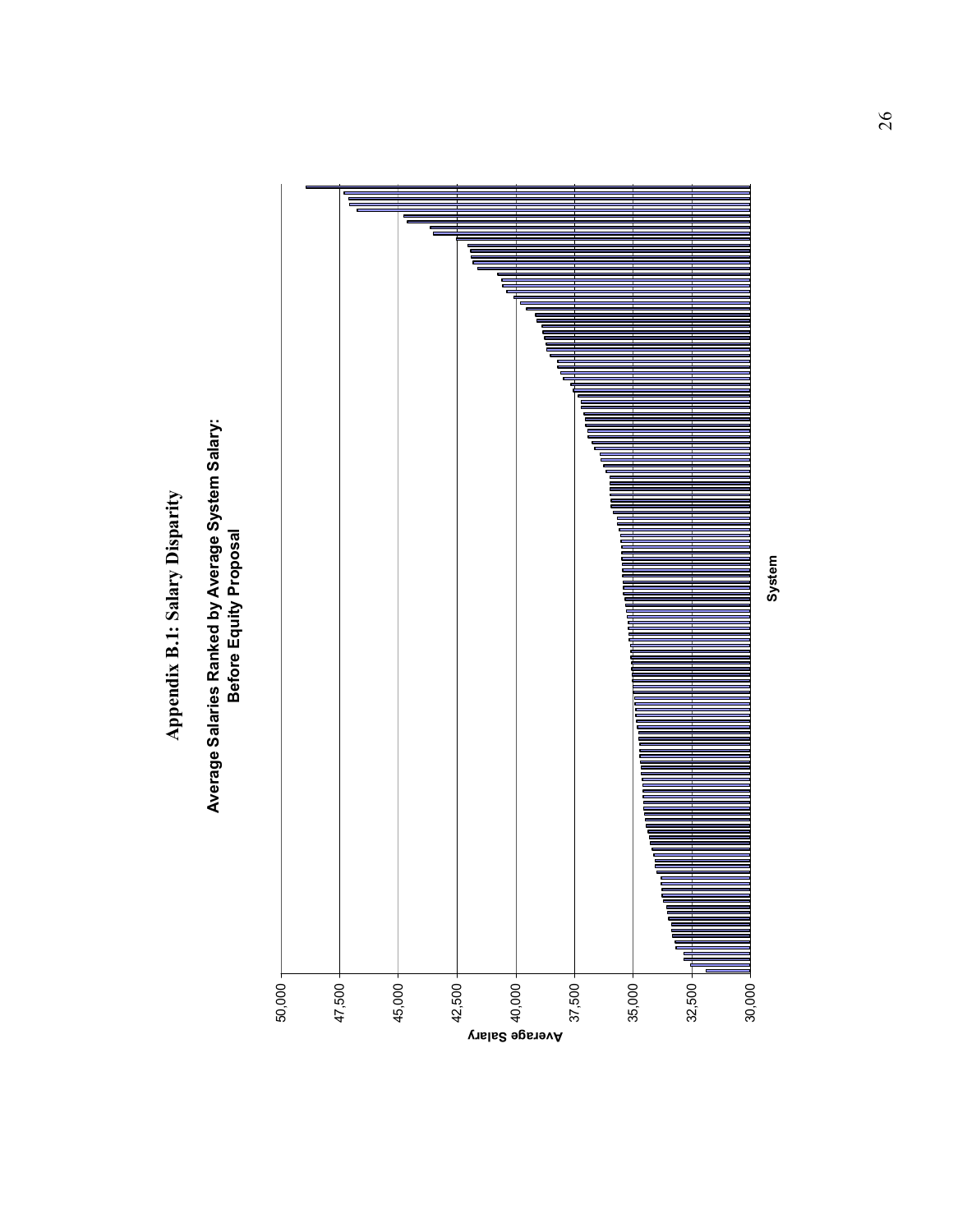Appendix B.2: Salary Disparity **Appendix B.2: Salary Disparity** 

## Average Salaries Ranked by Average System Salary:<br>After Salary Equity Proposal **Average Salaries Ranked by Average System Salary: After Salary Equity Proposal**

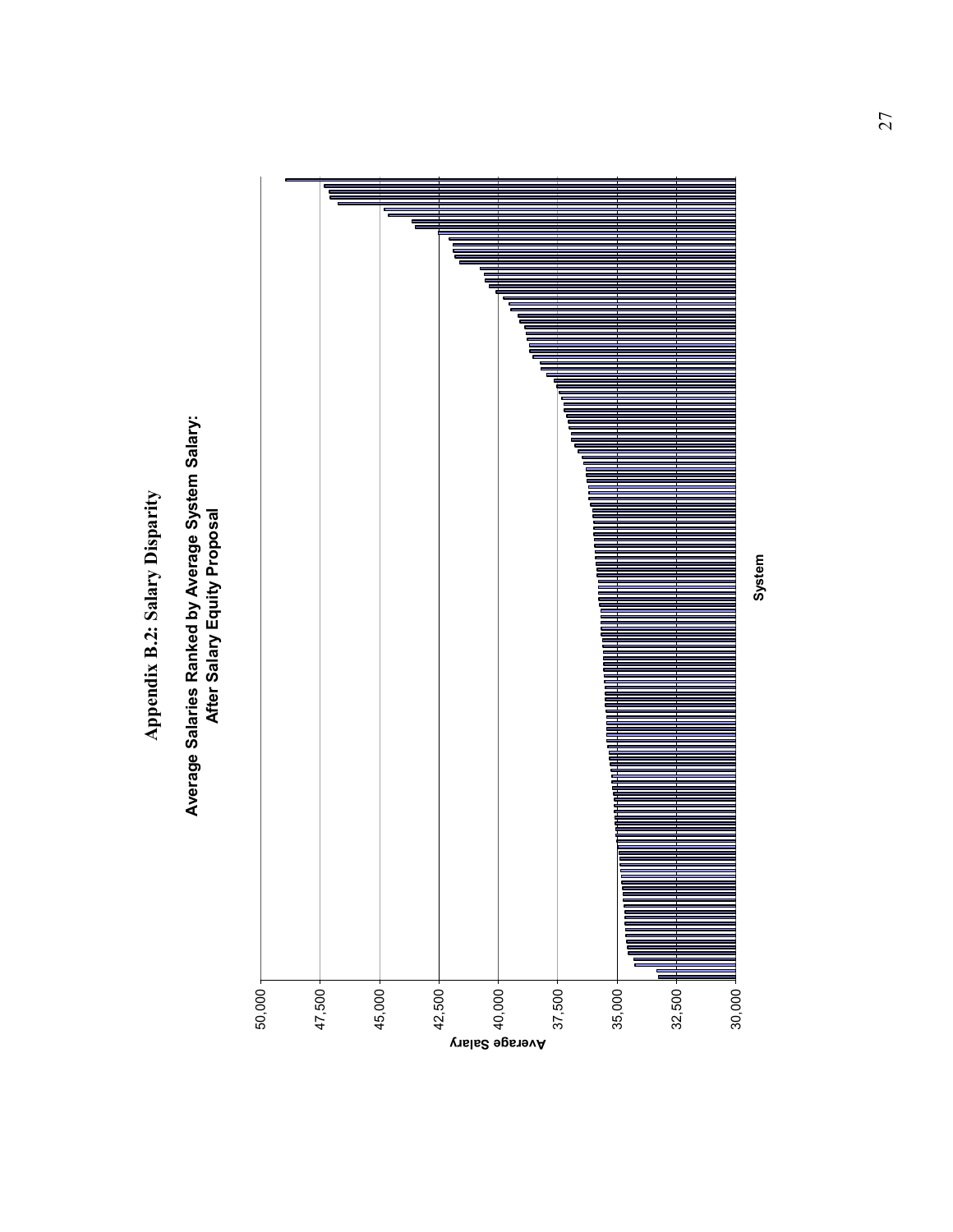Appendix B.3: Salary Disparity **Appendix B.3: Salary Disparity** 

## Average Salaries Ranked by Average System Salary:<br>Weighted Average System Demographics **Average Salaries Ranked by Average System Salary: Weighted Average System Demographics**

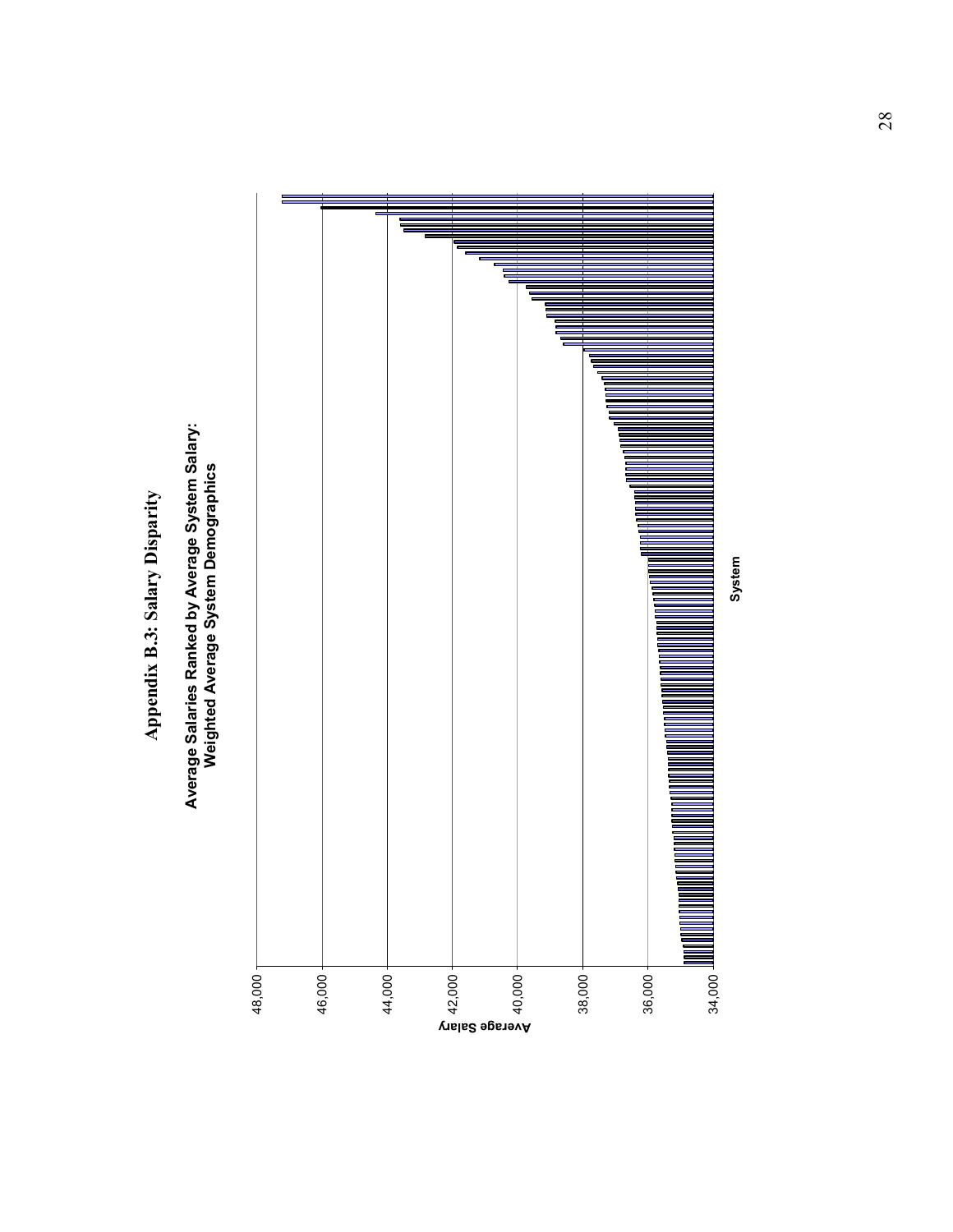**Appendix B.4: Salary Disparity**  Appendix B.4: Salary Disparity

# Average Salaries Ranked by After Equity Proposal System Averages:<br>Weighted Average Personnel in each System **Average Salaries Ranked by After Equity Proposal System Averages: Weighted Average Personnel in each System**

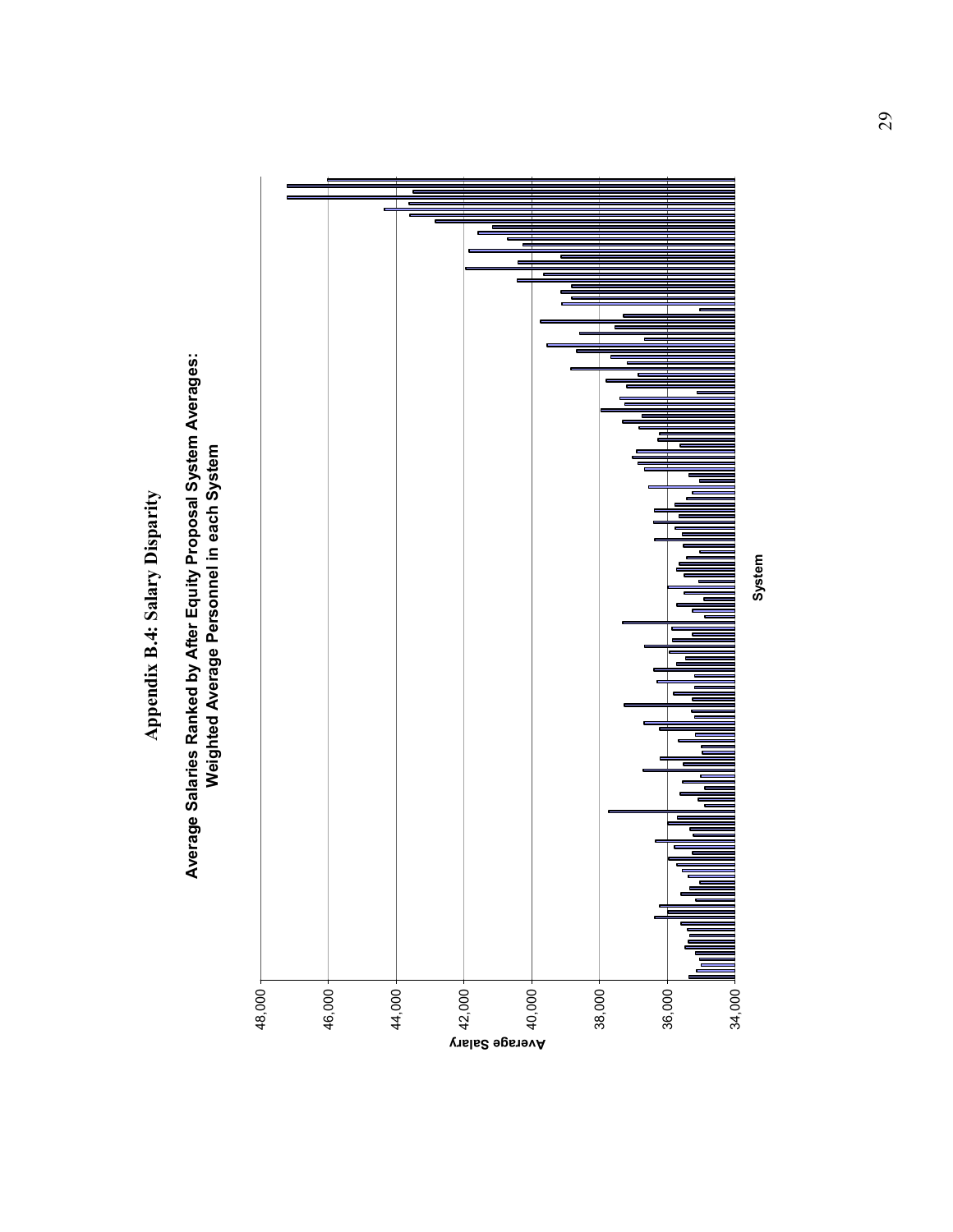|            |                         |                                       | Appendix $C.1$                    |                                                                              |                              |                                        |                                                                       |
|------------|-------------------------|---------------------------------------|-----------------------------------|------------------------------------------------------------------------------|------------------------------|----------------------------------------|-----------------------------------------------------------------------|
|            | SCHOOL SYSTEM           | ARY<br>WEIGHTED<br><b>AVERAGE SAL</b> | RANKING                           | NSURANCE PAID<br><b>WEIGHTED</b><br>AVERAGE                                  | RANKING                      | <b>SALARY PLUS</b><br><b>INSURANCE</b> | RANKING                                                               |
|            | Anderson County         | \$37,208.30                           |                                   | \$4,273.68                                                                   |                              | \$41,481.97                            |                                                                       |
|            | Clinton City            | \$39,196.24                           | 羽刃380代似B752815.38 80亿以印印88600万亿亿的 | \$4,493.04                                                                   | នសម្រុង មិនសូទ្រ និង នូវ     | \$43,689.28                            | ង វរ ៰ ] វេ ដូ ត ៰ ៰ ៎ ឌ ឌ ឌ ឨ ឨ ឨ ឨ ឆ្ងៃ ភ្ជ ភ្ជ ន ង ទ ន ឆ្ន ឌ ឌ ឌ ៩ |
|            | <b>Oak Ridge</b>        | \$46,073.14                           |                                   | \$4,927.04                                                                   |                              | \$51,000.18                            |                                                                       |
|            | <b>Bedford County</b>   | \$35,974.38                           |                                   | \$5,376.20                                                                   |                              | \$41,350.58                            |                                                                       |
|            | <b>Benton County</b>    | \$35,250.13                           |                                   | \$5,367.48                                                                   |                              | \$40,617.6                             |                                                                       |
| ទ          | <b>Bledsoe County</b>   | \$35,419.04                           |                                   | \$3,827.31                                                                   |                              | \$39,246.35                            |                                                                       |
| ន          | <b>Blount County</b>    | \$39,647.29                           |                                   | \$4,944.89                                                                   |                              | \$44,592.18                            |                                                                       |
| 忘          | Alcoa City              | \$43,590.45                           |                                   | \$5,584.28                                                                   |                              | \$49,174.73                            |                                                                       |
| 52         | Maryville City          | \$43,656.56                           |                                   | \$4,264.79                                                                   |                              | \$47,921.34                            |                                                                       |
| ဒေ         | <b>Bradley County</b>   | \$37,807.51                           |                                   | \$4,408.68                                                                   |                              | \$42,216.19                            |                                                                       |
| ৯          | Cleveland City          | \$38,672.01                           |                                   | \$4,855.73                                                                   |                              | \$43,527.74                            |                                                                       |
|            | Campbell County         | \$35,260.54                           |                                   | \$6,200.20                                                                   |                              | \$41,460.74                            |                                                                       |
| <u>ន</u>   | Cannon County           | \$37,751.06                           |                                   | \$4,266.49                                                                   |                              | \$42,017.56                            |                                                                       |
| 8          | Carroll County          | \$35,728.30                           |                                   | \$3,071.39                                                                   |                              | \$38,799.69                            |                                                                       |
|            | Hollow Rock-            |                                       |                                   |                                                                              |                              |                                        |                                                                       |
|            | <b>Bruceton SSD</b>     | \$35,552.68                           |                                   | $\begin{array}{c} $3,471.34\\ $3,371.38\\ $3,755.80\\ $3,416.58 \end{array}$ |                              | \$39,024.02                            |                                                                       |
| 33         | Huntingdon SSI          | \$35,017.95                           |                                   |                                                                              |                              | \$38,389.33                            |                                                                       |
| 24         | McKenzie SSD            | \$34,986.32                           |                                   |                                                                              |                              | \$38,742.12                            |                                                                       |
|            | South Carroll SSD       | \$35,289.42                           |                                   |                                                                              |                              | \$38,706.00                            |                                                                       |
|            | West Carroll SSD        | \$35,430.80                           |                                   | $$3,412.60$<br>$$5,380.51$<br>$$4,984.07$<br>$$5,920.80$                     | <u>ក្ដដូក ដូង មិន ក្ដដូង</u> | \$38,843.41                            |                                                                       |
| ៓          | <b>Carter County</b>    | \$35,492.46                           |                                   |                                                                              |                              | \$40,872.97                            |                                                                       |
| Ξ          | Elizabethton City       | \$37,269.71                           |                                   |                                                                              |                              | \$42,253.77                            |                                                                       |
|            | Cheatham County         | \$36,265.84                           |                                   |                                                                              |                              | \$42,186.64                            |                                                                       |
| <b>120</b> | Chester County          | \$35,333.44                           |                                   | $\begin{array}{l} $4,636.87\\ $3,235.50\\ $3,071.39\\ $5,181.30 \end{array}$ |                              | \$39,970.31                            |                                                                       |
| <b>130</b> | <b>Claiborne County</b> | \$34,932.98                           |                                   |                                                                              |                              | \$38,168.48                            |                                                                       |
| 140        | Clay County             | \$35,220.90                           |                                   |                                                                              |                              | \$38,292.29                            |                                                                       |
| 150        | Cocke County            | \$35,242.67                           |                                   |                                                                              | $\frac{5}{4}$                | \$40,423.97                            |                                                                       |
| 151        | Newport City            | \$35,041.05                           |                                   | \$5,371.08                                                                   | 88                           | \$40,412.13                            |                                                                       |
| 160        | Coffee County           | \$36,851.32                           | $\frac{6}{5}$                     | \$5,379.80                                                                   |                              | \$42,231.12                            |                                                                       |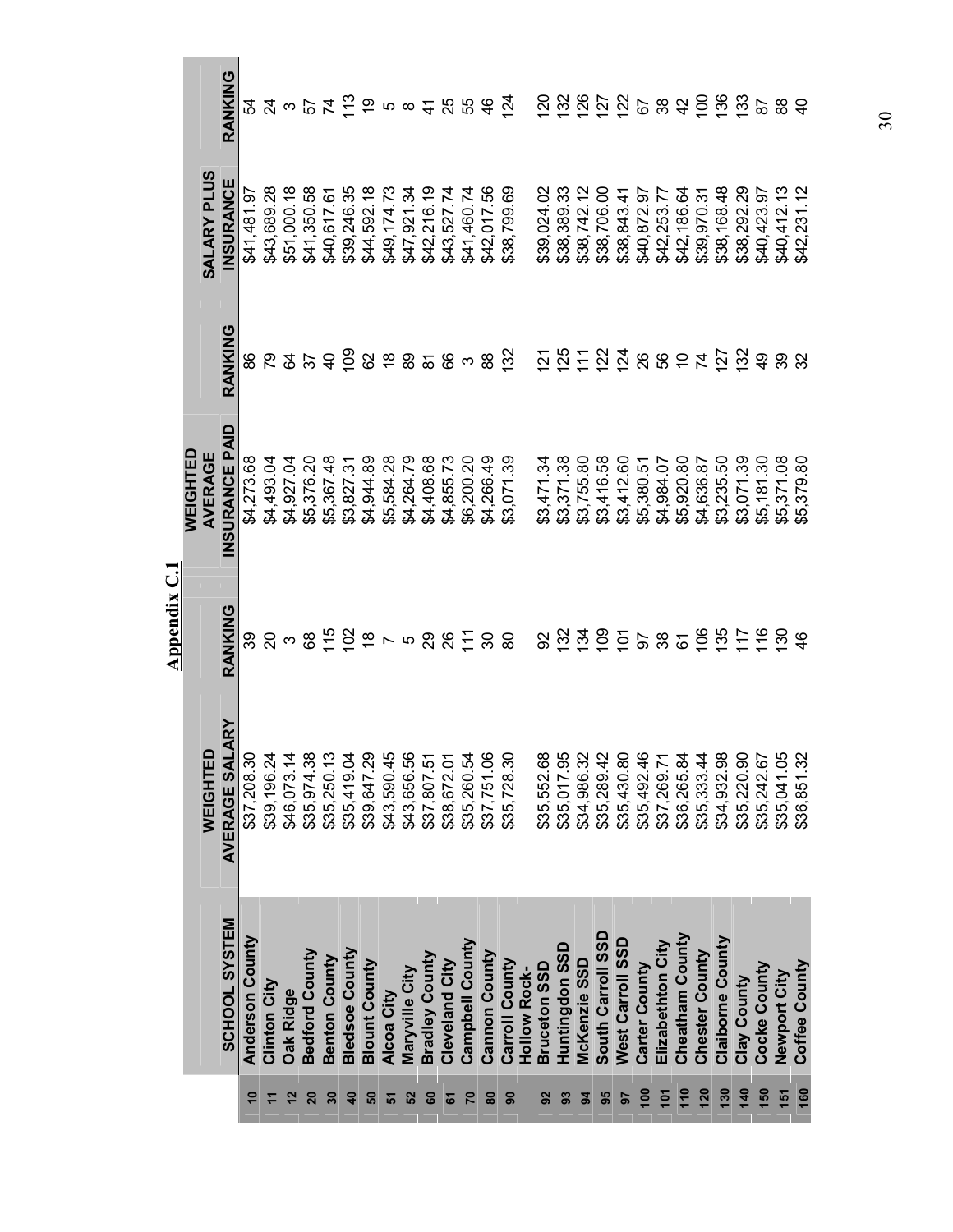|     |                          |                            | <b>Appendix C.1 (continued)</b> |                                        |                                                       |                                           |                                             |
|-----|--------------------------|----------------------------|---------------------------------|----------------------------------------|-------------------------------------------------------|-------------------------------------------|---------------------------------------------|
|     |                          | WEIGHTED                   |                                 | VEIGHTED<br>AVERAGE                    |                                                       | <b>SALARY PLUS</b>                        |                                             |
|     | <b>SCHOOL SYSTEM</b>     | ARY<br>AVERAGE SAL         | RANKING                         | PAID<br><b>NSURANCE</b>                | RANKING                                               | <b>INSURANCE</b>                          | RANKING                                     |
| 161 | <b>Manchester City</b>   | \$38,893.38                |                                 | \$5,378.07                             | ౢ                                                     | \$44,271.45                               |                                             |
| 162 | Tullahoma City           | \$39,156.31                |                                 | \$5,952.16                             |                                                       | \$45,108.47                               |                                             |
| 170 | Crockett County          | \$35,376.35                |                                 | \$3,753.98                             |                                                       | \$39,130.34                               |                                             |
| 171 | <b>Alamo City</b>        | \$37,455.19<br>\$37,388.85 |                                 | \$3,412.68                             | $\frac{5}{2}$ $\frac{2}{2}$                           | \$40,867.87                               | 680                                         |
| 172 | <b>Bells City</b>        |                            |                                 | \$4,095.16                             | 8 4 3 什 3 9 7 4 8 8 9 年 2 作 1 5 9 8 7 6 7 8 9 8 9 2 9 | \$41,484.02                               | 53<br>56                                    |
| 180 | <b>Cumberland County</b> | \$35,201.84                |                                 | \$6,178.64                             |                                                       | \$41,380.48                               |                                             |
| 190 | Davidson County          | \$44,373.40                |                                 | \$5,357.13                             |                                                       | \$49,730.54                               |                                             |
| 200 | Decatur County           | \$35,441.20                |                                 | \$3,671.28                             |                                                       | \$39,112.48                               |                                             |
| 210 | DeKalb County            | \$36,231.48                |                                 | \$4,305.53                             |                                                       | \$40,537.0                                |                                             |
| 220 | Dickson County           | \$36,424.10                |                                 | \$4,255.53                             |                                                       | \$40,679.63                               |                                             |
| 230 | Dyer County              | \$37,414.70                |                                 | \$4,592.74<br>\$5,709.55               |                                                       | \$42,007.44                               |                                             |
| 231 | Dyersburg City           | \$40,261.04                |                                 |                                        |                                                       | \$45,970.59                               |                                             |
| 240 | Fayette County           | \$36,408.97                |                                 |                                        |                                                       | \$40,520.44                               |                                             |
| 250 | Fentress County          | \$35,253.73                |                                 | \$4,111.47<br>\$5,413.11               |                                                       | \$40,666.84                               |                                             |
| 260 | Franklin County          | \$35,515.56                |                                 |                                        |                                                       | \$40,476.94<br>\$38,786.23                |                                             |
| 271 | <b>Humboldt City</b>     | \$35,055.89                |                                 |                                        |                                                       |                                           |                                             |
| 272 | Milan SSD                | \$35,252.91                |                                 |                                        |                                                       | \$39,267.05                               |                                             |
| 273 | Trenton SSD              | \$35,134.29                |                                 |                                        |                                                       | \$38,805.66<br>\$38,693.39<br>\$39,544.08 | 4 1 2 2 2 3 2 2 3 2 3 3 3 4 5 6 7 6 9 7 6 7 |
| 274 | Bradford SSD             | \$35,022.11                |                                 |                                        |                                                       |                                           |                                             |
| 275 | Gibson SSD               | \$35,595.28                |                                 |                                        |                                                       |                                           |                                             |
| 280 | Giles County             | \$35,053.14                |                                 |                                        |                                                       | \$40,431.2                                |                                             |
| 290 | <b>Grainger County</b>   | \$35,728.15                |                                 |                                        |                                                       | \$40,440.87                               |                                             |
| 300 | Greene County            | \$35,637.02                |                                 | \$4,945.07                             |                                                       | \$40,582.09                               |                                             |
| 301 | Greeneville City         | \$40,411.27                |                                 | \$4,731.62                             |                                                       | \$45, 142.88                              |                                             |
| 310 | Grundy County            | \$35,792.76                |                                 | \$3,879.82<br>\$6,002.65<br>\$5,057.60 |                                                       | \$39,672.58                               |                                             |
| 320 | Hamblen County           | \$36,249.61                |                                 |                                        |                                                       | \$42,252.26                               |                                             |
| 330 | <b>Hamilton County</b>   | \$40,457.65                |                                 |                                        |                                                       | \$45,515.25                               |                                             |
| 340 | Hancock County           | \$35,470.54                |                                 | \$3,075.40                             |                                                       | \$38,545.93                               |                                             |
| 350 | Hardeman County          | \$36,692.35                |                                 | \$5,571.36                             |                                                       | \$42,263.70                               | 57                                          |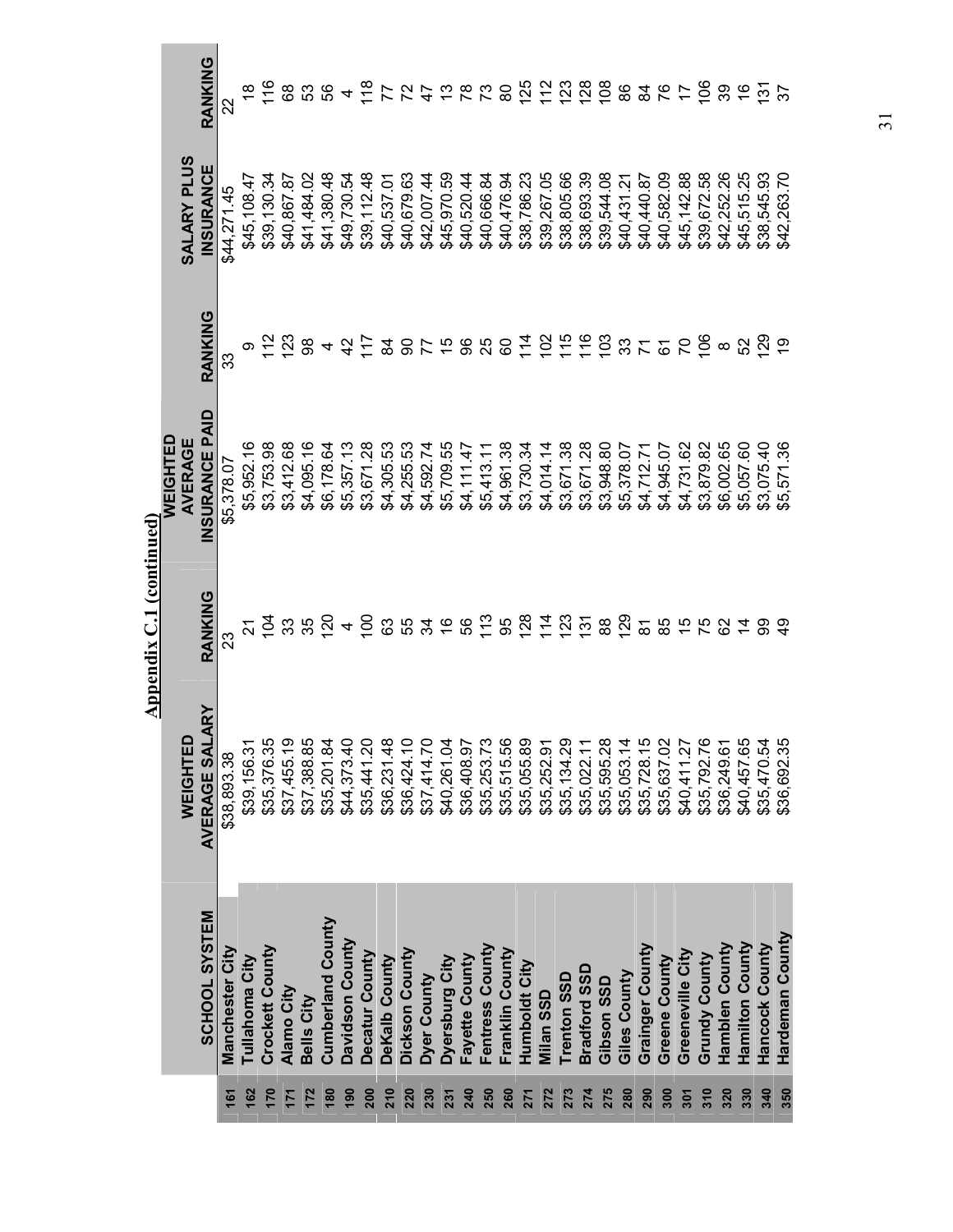|                 |                       |                                | <b>Appendix C.1 (continued)</b> |                          |         |                                                                                                                   |         |
|-----------------|-----------------------|--------------------------------|---------------------------------|--------------------------|---------|-------------------------------------------------------------------------------------------------------------------|---------|
|                 |                       |                                |                                 | <b>VEIGHTED</b>          |         |                                                                                                                   |         |
|                 | SCHOOL SYSTEM         | ARY<br>WEIGHTED<br>AVERAGE SAL | RANKING                         | AVERAGE<br>NSURANCE      | RANKING | <b>SALARY PLUS</b><br><b>NSURANCE</b>                                                                             | RANKING |
| 360             | Hardin County         | \$35,093.56                    | <u>थ</u>                        | \$5,349.18               |         | \$40,442.74                                                                                                       |         |
| 370             | Hawkins County        | \$35,952.82                    |                                 |                          |         | \$41,144.05                                                                                                       |         |
| 371             | Rogersville City      | \$36,298.05                    |                                 | \$5,191.23<br>\$4,209.03 |         | \$40,507.                                                                                                         |         |
| 380             | Haywood County        | \$35,825.17                    |                                 | \$4,231.44               |         | \$40,056.61                                                                                                       |         |
| 390             | Henderson County      | \$35,886.67                    |                                 |                          |         | \$39,981.88                                                                                                       |         |
| 391             | -exington City        | \$35,824.55                    |                                 |                          |         | \$40,124.46                                                                                                       |         |
| 400             | Henry County          | \$35,298.39                    |                                 |                          |         | \$39,781.93<br>\$39,904.71<br>\$40,146.59                                                                         |         |
| $\frac{401}{5}$ | Paris SSD             | \$35,824.61                    |                                 |                          |         |                                                                                                                   |         |
| 410             | <b>Hickman County</b> | \$35,142.62                    |                                 |                          |         |                                                                                                                   |         |
| 420             | Houston County        | \$36,615.61                    |                                 |                          |         | \$40,886.91<br>\$40,314.04<br>\$40,437.86                                                                         |         |
| 430             | Humphreys County      | \$35,345.17                    |                                 |                          |         |                                                                                                                   |         |
| 440             | Jackson County        | \$35,498.82                    |                                 |                          |         |                                                                                                                   |         |
| 450             | Jefferson County      | \$34,915.09                    |                                 |                          |         |                                                                                                                   |         |
| 460             | <b>Johnson County</b> | \$35,679.78                    |                                 |                          |         | \$40,295.60<br>\$39,612.05<br>\$39,677.48<br>\$41,278.69<br>\$41,861.952.93<br>\$40,457.533,318.08<br>\$39,318.08 |         |
| 470             | Knox County           | \$38,596.06                    |                                 |                          |         |                                                                                                                   |         |
| 480             | ake County            | \$36,477.51                    |                                 |                          |         |                                                                                                                   |         |
| 490             | auderdale County-     | \$35,990.35                    |                                 |                          |         |                                                                                                                   |         |
| 500             | -awrence County       | \$35,079.47                    |                                 |                          |         |                                                                                                                   |         |
| 510             | -ewis County          | \$35,579.55                    |                                 |                          |         |                                                                                                                   |         |
| 520             | Lincoln County        | \$35,271.70<br>\$35,792.25     |                                 |                          |         |                                                                                                                   |         |
| 521             | Fayetteville City     |                                |                                 |                          |         | \$40,762.66<br>\$42,586.85<br>\$42,834.56                                                                         |         |
| 530             | oudon County          | \$37,206.34                    |                                 |                          |         |                                                                                                                   |         |
| 531             | Lenoir City           | \$37,667.49                    |                                 |                          |         |                                                                                                                   |         |
| 540             | McMinn County         | \$37,573.16                    |                                 |                          |         | \$42,953.66                                                                                                       |         |
| 541             | <b>Athens City</b>    | \$41,173.16                    |                                 |                          |         | \$46,553.62                                                                                                       |         |
| 542             | Etowah City           | \$36,530.00                    |                                 |                          |         |                                                                                                                   |         |
| 550             | <b>McNairy County</b> | \$35,378.12                    |                                 |                          |         | \$42,092.69<br>\$39,217.60                                                                                        |         |
| 560             | <b>Macon County</b>   | \$35,847.31                    |                                 | \$4,334.05               |         | \$40,181.36                                                                                                       |         |
| 570             | <b>Madison County</b> | \$38,860.31                    |                                 | \$2,648.52               |         | \$41,508.82                                                                                                       |         |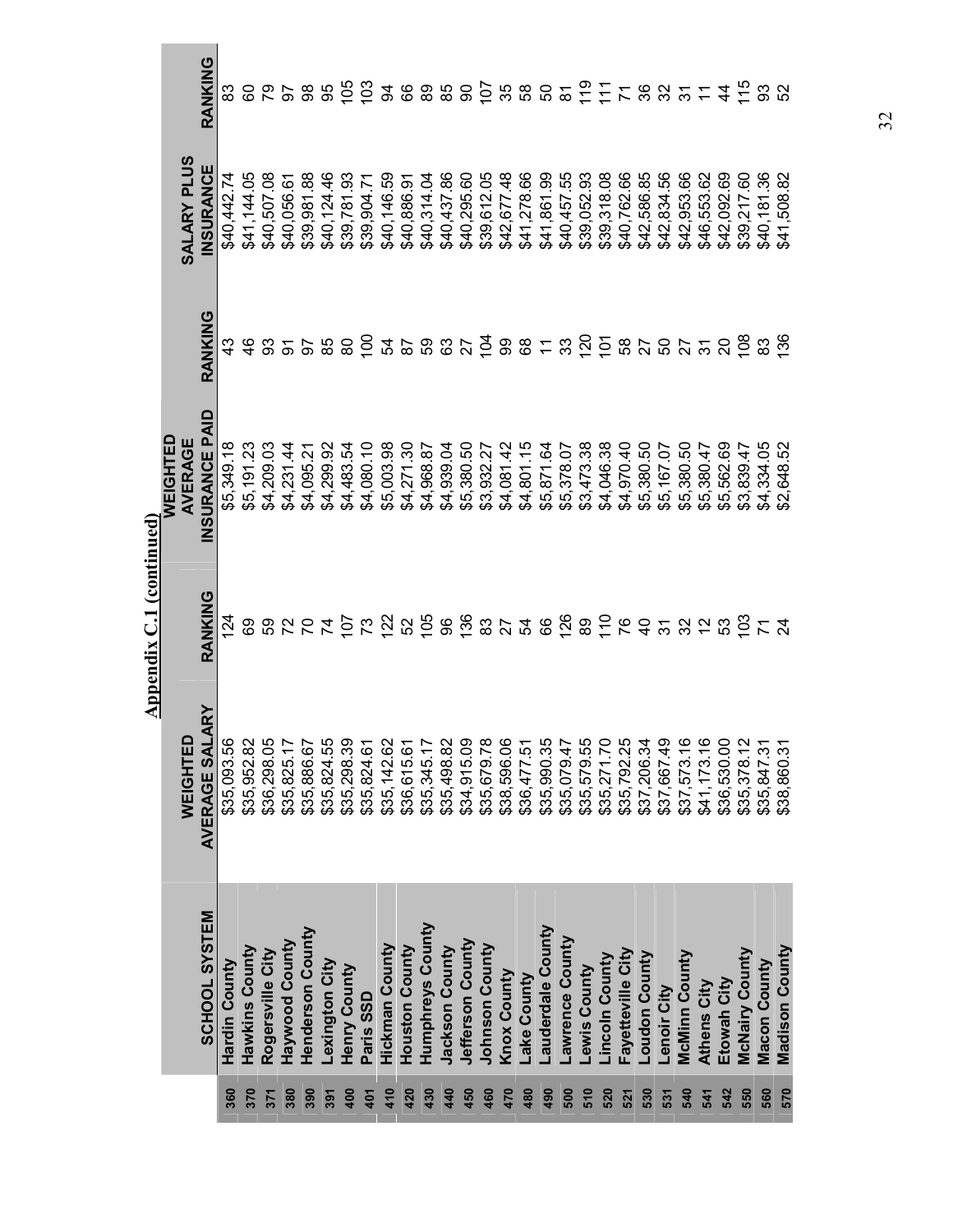|            |                          |                                              | <b>Appendix C.1 (continued)</b> |                                           |                                                                |                                                          |                                                      |
|------------|--------------------------|----------------------------------------------|---------------------------------|-------------------------------------------|----------------------------------------------------------------|----------------------------------------------------------|------------------------------------------------------|
|            |                          |                                              |                                 | VEIGHTED                                  |                                                                |                                                          |                                                      |
|            | SCHOOL SYSTEM            | ARY<br><b>WEIGHTED</b><br><b>AVERAGE SAL</b> | RANKING                         | PAID<br><b>AVERAGE</b><br><b>NSURANCE</b> | RANKING                                                        | <b>SALARY PLUS</b><br><b>INSURANCE</b>                   | RANKING                                              |
| 580        | <b>Marion County</b>     | \$35,209.68                                  | 118                             | \$5,375.20                                |                                                                | \$40,584.88                                              |                                                      |
| 581        | <b>Richard City</b>      | \$36,893.83                                  |                                 | \$3,175.35                                | $\frac{8}{2}$                                                  | \$40,069.18                                              |                                                      |
| 590        | <b>Marshall County</b>   | \$37,335.50                                  |                                 | \$5,664.98                                |                                                                | \$43,000.49                                              |                                                      |
| 600        | Maury County             | \$39,130.03<br>\$35,988.63                   |                                 | \$5,378.04                                |                                                                | \$44,508.07                                              |                                                      |
| 610        | <b>Meigs County</b>      |                                              |                                 | \$4,837.91                                |                                                                | \$40,826.54                                              |                                                      |
| 620        | <b>Monroe County</b>     | \$36,874.63                                  |                                 |                                           |                                                                | \$43,047.30                                              |                                                      |
| 621        | Sweetwater City          | \$36,959.83                                  |                                 | \$6,172.67<br>\$5,814.98                  |                                                                | \$42,774.82<br>\$44,559.39                               |                                                      |
| 630        | Montgomery County        | \$39,563.21                                  |                                 | \$4,996.18                                |                                                                |                                                          |                                                      |
| 640        | Moore County             | \$35,517.47                                  |                                 |                                           |                                                                | \$40,977.69                                              |                                                      |
| 650        | Morgan County            | \$35,526.11                                  |                                 |                                           |                                                                | \$39,934.79<br>\$40,191.52<br>\$42,741.92                |                                                      |
| 660        | <b>Obion County</b>      | \$35,650.10                                  |                                 |                                           |                                                                |                                                          |                                                      |
| 661        | <b>Union City</b>        | \$36,720.93                                  |                                 |                                           |                                                                |                                                          |                                                      |
| 670        | <b>Overton County</b>    | \$35,731.99                                  |                                 |                                           |                                                                |                                                          |                                                      |
| 680        | Perry County             | \$35,259.96                                  |                                 |                                           |                                                                | \$39,957.26<br>\$38,571.34<br>\$38,279.26<br>\$40,252.07 |                                                      |
| 690        | Pickett County           | \$35,207.87                                  |                                 |                                           |                                                                |                                                          |                                                      |
| 700        | Polk County              | \$35,056.79                                  |                                 |                                           |                                                                |                                                          |                                                      |
| 710        | Putnam County            | \$36,764.28                                  |                                 |                                           |                                                                | \$43,228.92                                              |                                                      |
| 720        | Rhea County              | \$37,042.80                                  | 3.892593533395555777529555837   |                                           | 19 3 6 5 5 6 5 6 7 8 7 8 7 8 7 8 7 8 7 8 7 8 7 8 7 8 8 8 7 8 9 | \$41,721.11<br>\$42,043.01                               |                                                      |
| 721        | Dayton City              | \$36,678.30                                  |                                 |                                           |                                                                |                                                          |                                                      |
| 730        | <b>Roane County</b>      | \$37,306.73                                  |                                 |                                           |                                                                | \$43,350.63                                              |                                                      |
| 740        | Robertson County         | \$36,404.60                                  |                                 |                                           |                                                                | \$43,179.34                                              |                                                      |
| 750        | <b>Rutherford County</b> | \$39,782.28                                  |                                 |                                           |                                                                | \$45,636.33                                              |                                                      |
| 751        | Murfreesboro City        | \$41,888.13                                  |                                 |                                           |                                                                | \$47,044.20                                              |                                                      |
| 760        | Scott County             | \$35,566.00                                  |                                 |                                           |                                                                | \$40,457.11                                              |                                                      |
| 761        | Oneida SSD               | \$35,296.69                                  |                                 | \$4,160.90<br>\$4,773.68                  |                                                                | \$39,457.59                                              |                                                      |
| 770        | <b>Sequatchie County</b> | \$36,371.46                                  |                                 |                                           |                                                                | \$41,145.14                                              |                                                      |
| 780        | Sevier County            | \$36,882.16                                  |                                 | \$5,041.09<br>\$3,928.15                  |                                                                | \$41,923.25                                              |                                                      |
| 790        | <b>Shelby County</b>     | \$47,234.57                                  |                                 |                                           |                                                                | \$51,162.72                                              | $\frac{8}{5}$ $\frac{8}{3}$ $\frac{8}{4}$ $\sim$ $-$ |
| <b>L6Z</b> | Memphis City             | \$47,234.53                                  |                                 | \$5,181.56                                | $\frac{8}{4}$                                                  | \$52,416.09                                              |                                                      |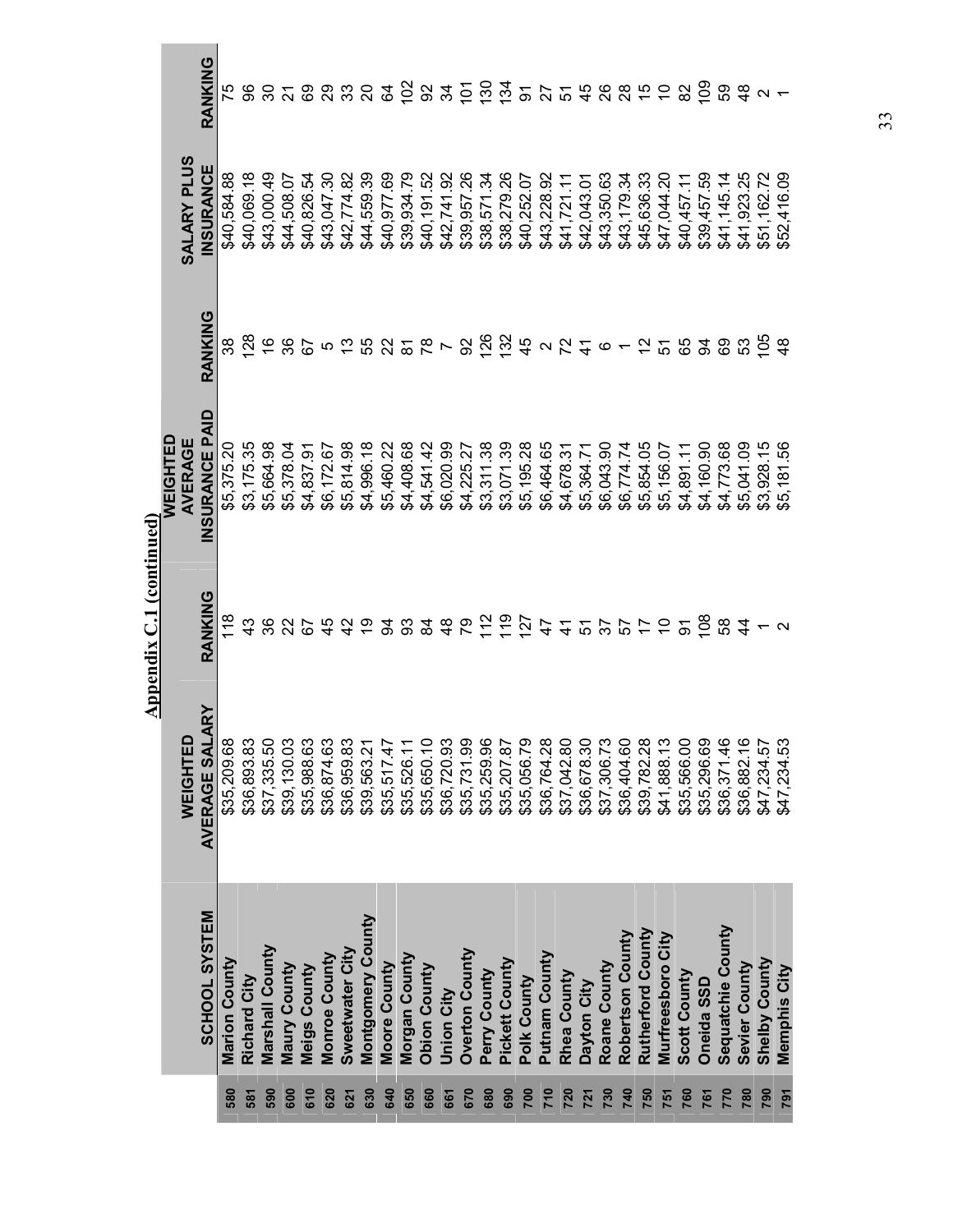|     |                          |                                           | Appendix C.1 (continued)  |                                        |                   |                    |                        |
|-----|--------------------------|-------------------------------------------|---------------------------|----------------------------------------|-------------------|--------------------|------------------------|
|     |                          | WEIGHTED                                  |                           | <b>NEIGHTED</b><br>AVERAGE             |                   | <b>SALARY PLUS</b> |                        |
|     | SCHOOL SYSTEM            | AVERAGE SALARY                            | RANKING                   | NSURANCE PAID                          | RANKING           | INSURANCE          | RANKING                |
| 800 | Smith County             | \$35,710.15                               | 82                        | \$5,380.48                             | ౚ                 | \$41,090.63        | <u>ა</u>               |
| 810 | <b>Stewart County</b>    | \$35,629.43                               |                           | \$5,460.22                             |                   | \$41,089.65        |                        |
| 820 | Sullivan County          | \$35,624.27                               |                           | \$5,190.61                             |                   | \$40,814.88        |                        |
| 821 | <b>Bristol City</b>      | \$41,614.28                               | $-288$                    | \$4,668.0                              |                   | \$46,282.29        |                        |
| 822 | Kingsport City           |                                           |                           | \$4,607.7                              | 247742            | \$48,241.14        | 82263328               |
| 830 | <b>Sumner County</b>     | \$43,633.38<br>\$37,967.23                |                           | \$5,737.21                             |                   | \$43,704.43        |                        |
| 840 | <b>Tipton County</b>     | \$36,690.08                               |                           | \$5,452.93                             |                   | \$42,143.02        |                        |
| 850 | Trousdale County         | \$35,089.94                               |                           | \$3,771.38                             |                   | \$38,861.33        |                        |
| 860 | <b>Unicol County</b>     | \$35,570.11                               |                           | \$5,468.57                             | $\frac{5}{5}$ ភ្ន | \$41,038.68        |                        |
| 870 | <b>Union County</b>      | \$35,734.72                               |                           | \$3,504.17                             |                   | \$39,238.89        |                        |
| 880 | Van Buren County         |                                           | <u>នួនក្នុងនស្គាន់ ដូ</u> | \$3,075.40<br>\$3,075.40<br>\$4,629.46 | $\frac{8}{3}$     | \$39,129.09        | 11<br>11<br>13<br>13   |
| 890 | <b>Warren County</b>     | \$36,053.69<br>\$35,187.87<br>\$36,289.20 |                           |                                        | $\frac{8}{3}$     | \$38,263.26        |                        |
| 900 | <b>Washington County</b> |                                           |                           |                                        |                   | \$40,918.66        | 654                    |
| 501 | Johnson City             | \$40,723.09                               |                           | \$4,983.96                             |                   | \$45,707.05        |                        |
| 910 | Wayne County             | \$34,986.44                               |                           | \$3,621.38                             | 58555             | \$38,607.83        | $\frac{8}{2}$          |
| 920 | <b>Weakley County</b>    | \$35,742.73                               |                           | \$4,119.85                             |                   | \$39,862.58        |                        |
| 930 | <b>White County</b>      | \$35,473.35<br>\$41,922.65                | 78                        | \$3,871.46                             |                   | \$39,344.81        | $\frac{1}{2}$          |
| 940 | Williamson County        |                                           | $\infty$                  | \$5,606.33<br>\$5,244.95               | $\overline{1}$    | \$47,528.98        | $\circ$ $\sim$ $\circ$ |
| 941 | Franklin SSD             | \$42,839.38                               |                           |                                        | $\frac{4}{4}$     | \$48,084.33        |                        |
| 950 | Wilson County            | \$36,227.50                               | 24                        | \$3,750.00                             | $\tilde{1}$       | \$39,977.50        |                        |
| 951 | Lebanon SSD              | \$38,853.29                               | 25                        | \$3,048.80                             | $\frac{55}{2}$    | \$41,902.09        |                        |
|     | <b>AVERAGE AMOUNT</b>    | \$37,017.48                               |                           | \$4,668.91                             |                   | \$41,686.39        |                        |
|     |                          |                                           |                           |                                        |                   |                    |                        |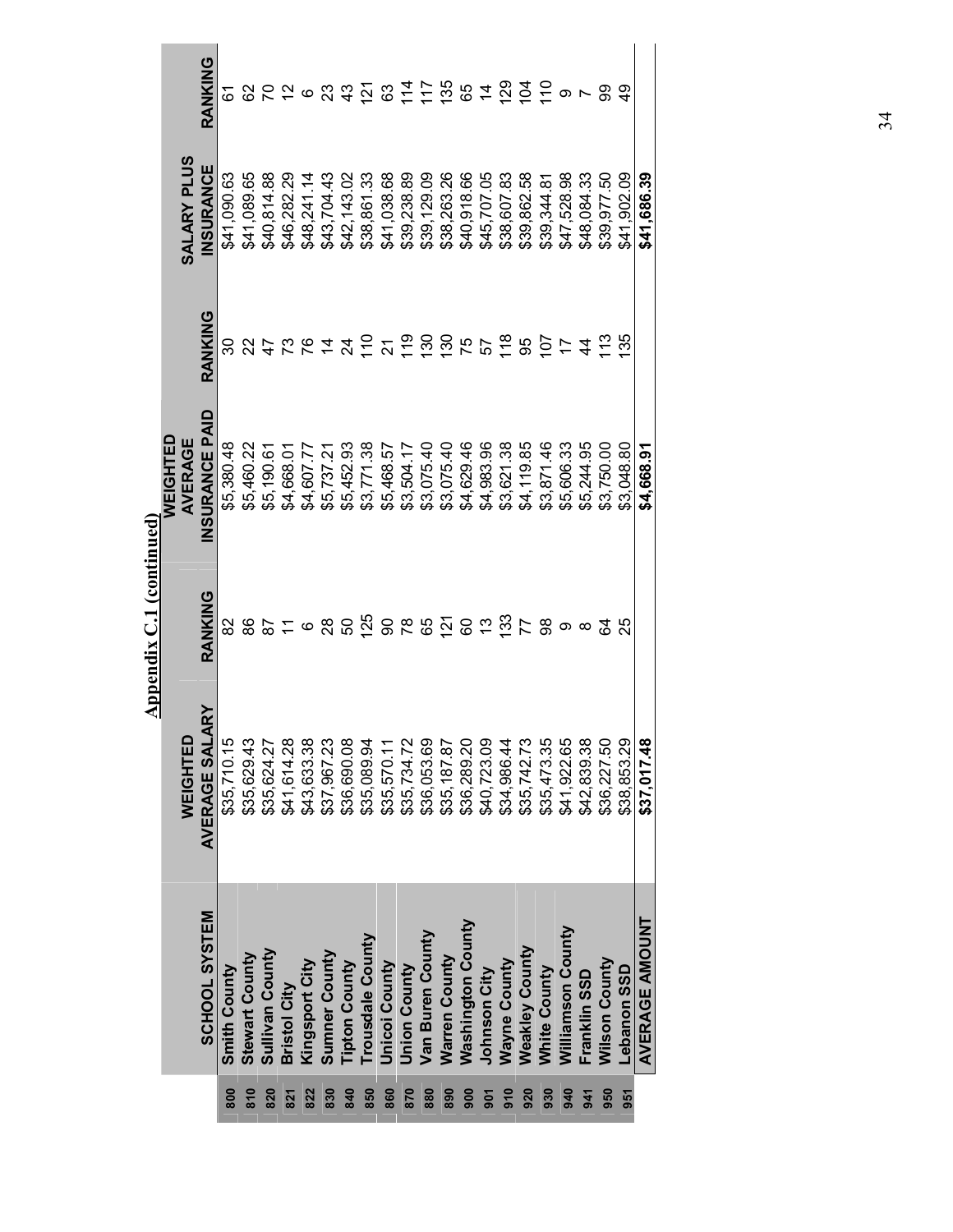|                                 |                                                     | Change                                   | $-0.6%$                             | $-0.5%$                            | $+2.0%$                |
|---------------------------------|-----------------------------------------------------|------------------------------------------|-------------------------------------|------------------------------------|------------------------|
| 136 Total Districts, Rank Order | Based on Weighted Salary Average + Health Insurance | Insurance Disparity<br>Salary and Health | 14.9%                               | 20.0%                              | 37.3%                  |
|                                 |                                                     | Salary Disparity<br>(only)               | 15.5%                               | 20.5%                              | 35.3%                  |
|                                 |                                                     | Rank Order                               | Bottom Quartile<br>Top Quartile vs. | Bottom <sub>20</sub><br>Top 20 vs. | Maximum vs.<br>Minimum |

**Appendix C.2: Salary and Health Benefits Appendix C.2: Salary and Health Benefits**

# **Appendix C.3: Salary and Health Benefits Appendix C.3: Salary and Health Benefits**

| District Position<br>(Rank Order) | Based on the Addition of Health Benefits to<br>Average Change in Rank Order,<br>Salary Averages |
|-----------------------------------|-------------------------------------------------------------------------------------------------|
| First Quartile                    | $-3.9$                                                                                          |
| Second Quartile                   | $-2.0$                                                                                          |
| Third Quartile                    | $-8.7$                                                                                          |
| Fourth Quartile                   | $+14.5$                                                                                         |
|                                   |                                                                                                 |
| Top $20$                          | $-0.3$                                                                                          |
| Bottom <sub>20</sub>              | 18.2                                                                                            |
|                                   |                                                                                                 |
| Maximum                           | ï                                                                                               |
| Minimum                           | $\frac{4}{6}$                                                                                   |
|                                   |                                                                                                 |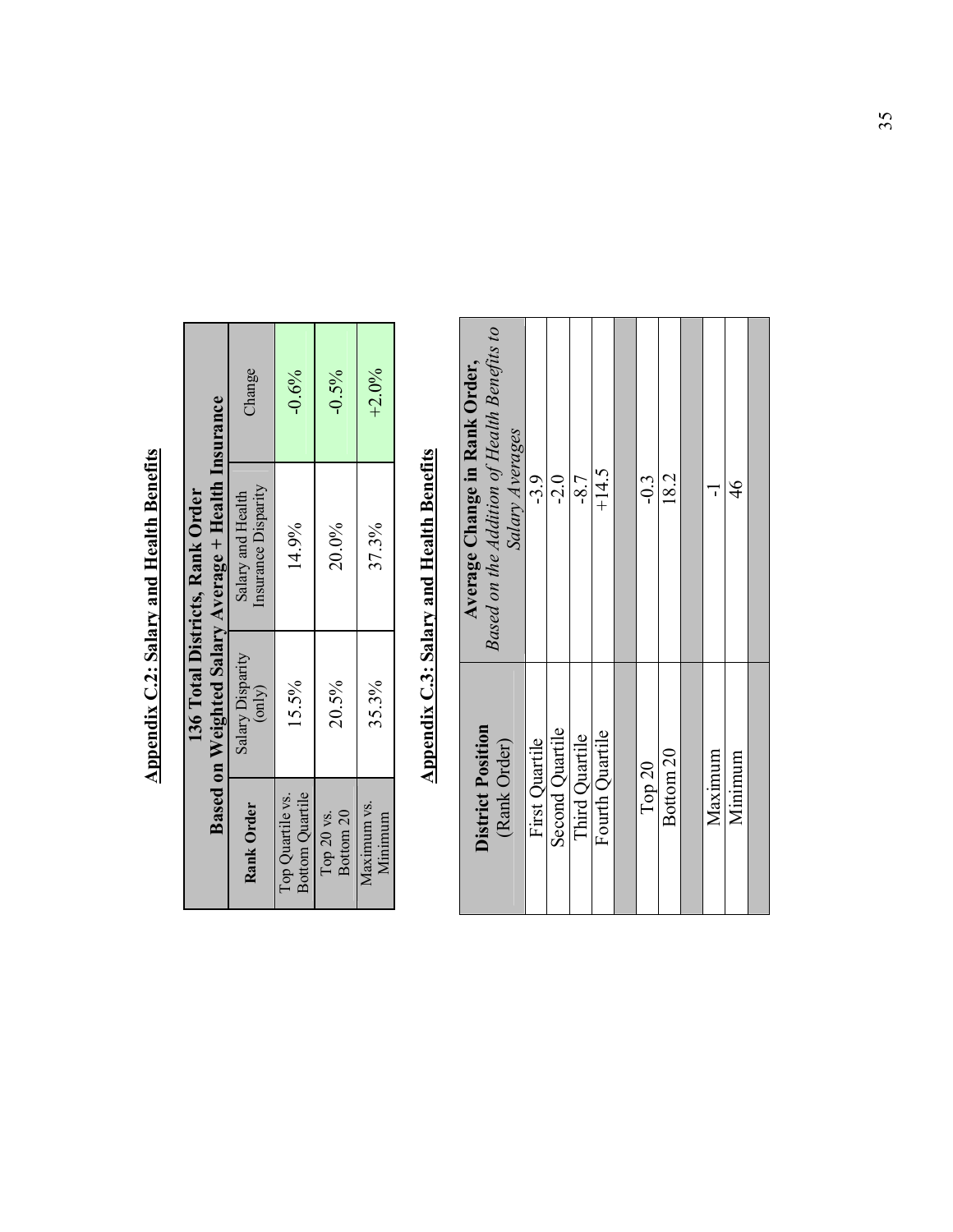# **Appendix C.4: Salary and Health Benefits Appendix C.4: Salary and Health Benefits**

|             | SALARY (only) - Rank Order, 136 Total Districts                                                              |                            |                                      |
|-------------|--------------------------------------------------------------------------------------------------------------|----------------------------|--------------------------------------|
|             | Top Quartile vs. Bottom Quartile                                                                             | Average<br>Quartile<br>Тор | Average<br>Quartile<br><b>Bottom</b> |
| 86.6%       | The bottom quartile district salary average represents 86.6% of the top<br>quartile salary average           | 40,619.8                   | 35,169.0                             |
| \$5,450.83  | This represents a difference of \$5,450.83 between the minimum and<br>maximum quartiles.                     |                            |                                      |
| 15.5%       | Measure of disparity (difference between max-min quartiles - divided by -<br>lowest quartile salary average) |                            |                                      |
|             | Top 20 vs. Bottom 20                                                                                         | Average<br>Top $20$        | Bottom <sub>20</sub><br>Average      |
| 83.0%       | The bottom 20 district salary average represents 83.3% of the top 20<br>district average.                    | 42,263.8                   | 35,081.8                             |
| \$7,181.99  | This represents a difference of \$7,181.99 between the bottom and top 20<br>districts averages.              |                            |                                      |
| 20.5%       | Measure of disparity (difference between max-min quartiles - divided by -<br>lowest quartile salary average) |                            |                                      |
|             | Maximum vs. Minimum                                                                                          | Max                        | Min                                  |
| 73.9%       | The Minimum district salary is 73.9% of the Maximum district salary.                                         | 47,234.6                   | 34,915.1                             |
| \$12,319.48 | This represents a difference of \$12,319.48 between the highest and lowest<br>district.                      |                            |                                      |
| 35.3%       | Measure of disparity (difference between max-min - divided by -<br>minimum weighted average salary)          |                            |                                      |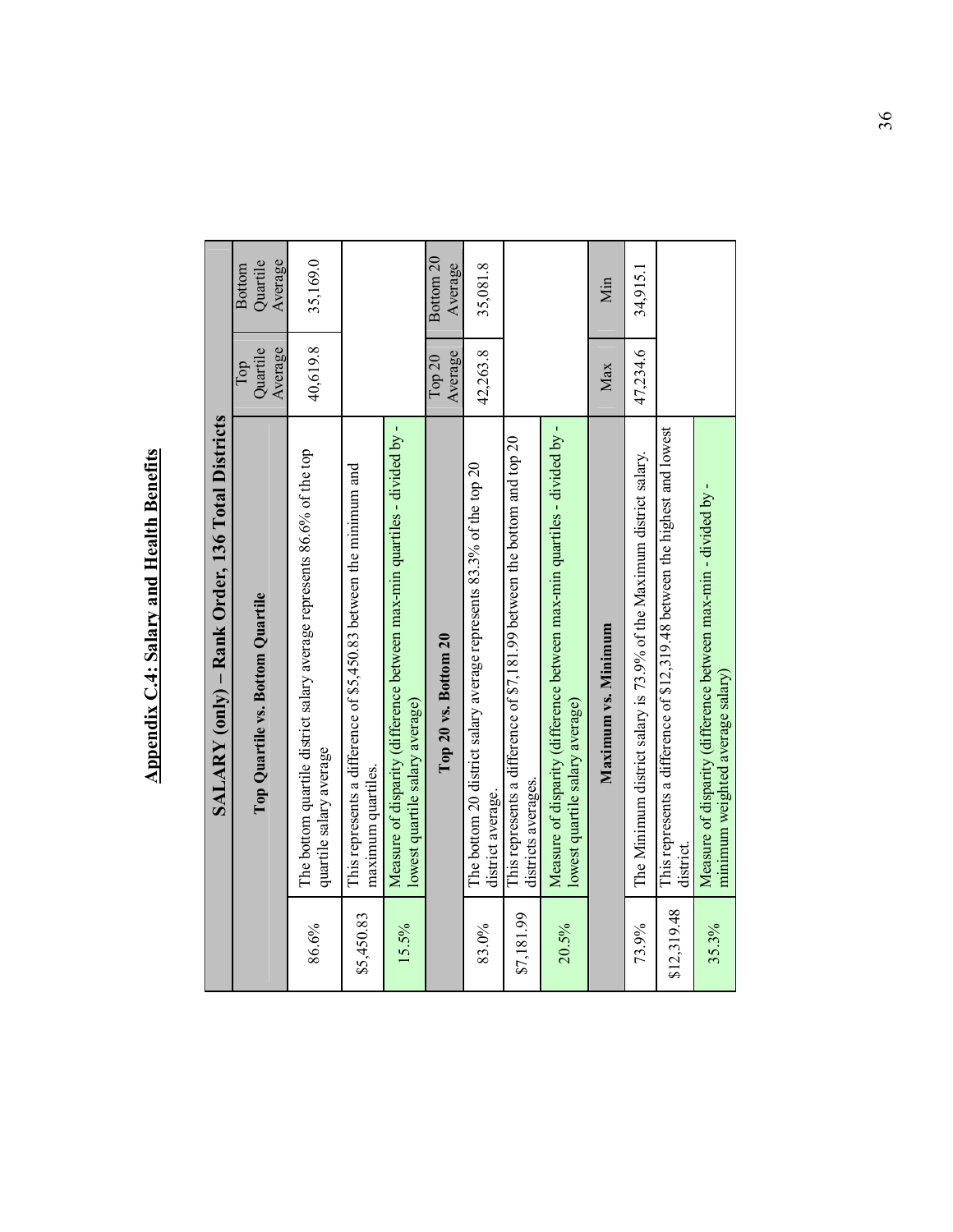|             | Salary and Health Benefits - Rank Order, 136 Total Districts                                                               |                            |                                      |
|-------------|----------------------------------------------------------------------------------------------------------------------------|----------------------------|--------------------------------------|
|             | Top Quartile vs. Bottom Quartile                                                                                           | Average<br>Quartile<br>Тор | Average<br>Quartile<br><b>Bottom</b> |
| 87.0%       | The bottom quartile salary and health benefits average represents<br>87.0% of the top quartile.                            | 45,472.3                   | 39,564.6                             |
| \$5,907.74  | This represents a difference of \$5,907.74 between the minimum<br>and maximum quartile.                                    |                            |                                      |
| 14.9%       | Measure of disparity (difference between max-min quartiles -<br>divided by - lowest quartile salary average)               |                            |                                      |
|             | Top 20 vs. Bottom 20                                                                                                       | Average<br>Top 20          | Bottom <sub>20</sub><br>Average      |
| 83.3%       | The top 20 quartile salary and health benefits average represents<br>83.3% of the top 20.                                  | 47,297.7                   | 39,414.6                             |
| \$7,883.03  | This represents a difference of \$7,883.03 between the top and<br>bottom 20 district salary and health insurance averages. |                            |                                      |
| 20.0%       | Measure of disparity (difference between max-min quartiles -<br>divided by - lowest quartile salary average)               |                            |                                      |
|             | Maximum vs. Minimum                                                                                                        | Max                        | Min                                  |
| 72.8%       | The Minimum district salary is 72.8% of the Maximum district<br>salary.                                                    | 52,416.1                   | 38,168.5                             |
| \$14,247.61 | This represents a difference of \$14,247.61 between the highest<br>and lowest district.                                    |                            |                                      |
| 37.3%       | Measure of disparity (difference between max-min - divided by -<br>minimum weighted average salary)                        |                            |                                      |

**Appendix C.5: Salary and Health Benefits Appendix C.5: Salary and Health Benefits**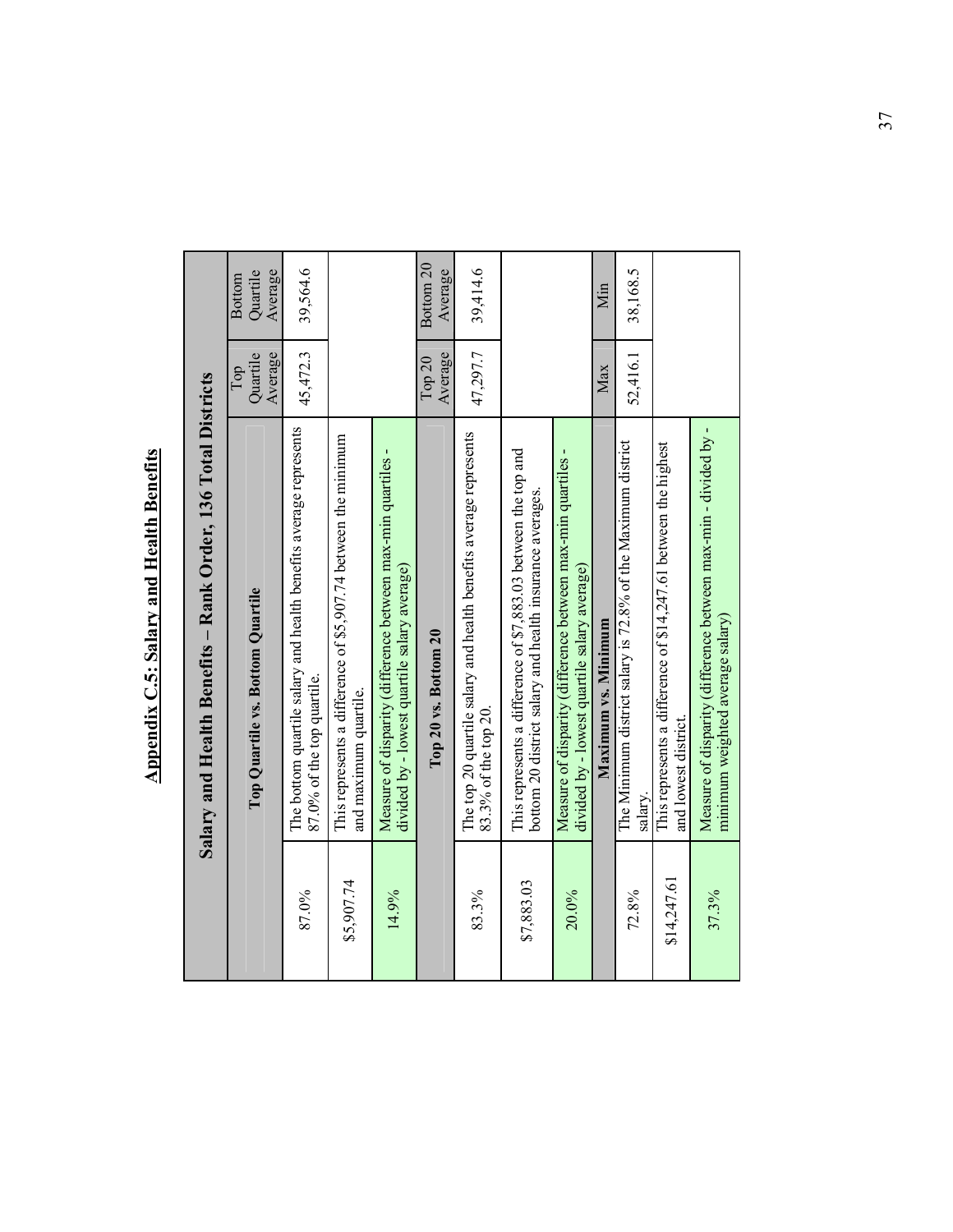#### **Appendix D: Inflation Indices**

#### **Inflation Indices**

Currently, BEP unit costs are inflated each year based on the **Consumption Price Deflator for Government Purchases**, as reported by the University of Tennessee Center for Business and Economic Research. This inflation index includes Compensation, Non-Compensation, and Combined categories and each is applied to the appropriate unit cost. The index, originally published by the U.S. Department of Commerce Bureau of Economic Analysis (BEA), estimates the increase in costs for state and local governments nationwide, and includes indices for compensation of state and local government employees, consumption of fixed capital, and purchases of intermediate goods and services.

The **U.S. Chained Consumer Price Index (CPI)**, published by the U.S. Department of Labor Bureau of Labor Statistics (BLS) is an alternative inflation index. It estimates the increase in costs for a market basket of goods and services purchased by a typical household. The CPI is based on prices in metropolitan areas that include about 87% of the U.S. population. The major components of the CPI are:

FOOD AND BEVERAGES (breakfast cereal, milk, coffee, chicken, wine, full service meals and snacks);

HOUSING (rent of primary residence, owners' equivalent rent, fuel oil, bedroom furniture); APPAREL (men's shirts and sweaters, women's dresses, jewelry);

TRANSPORTATION (new vehicles, airline fares, gasoline, motor vehicle insurance);

- MEDICAL CARE (prescription drugs and medical supplies, physicians' services, eyeglasses and eye care, hospital services);
- RECREATION (televisions, cable television, pets and pet products, sports equipment, admissions);
- EDUCATION AND COMMUNICATION (college tuition, postage, telephone services, computer software and accessories);
- OTHER GOODS AND SERVICES (tobacco and smoking products, haircuts and other personal services, funeral expenses).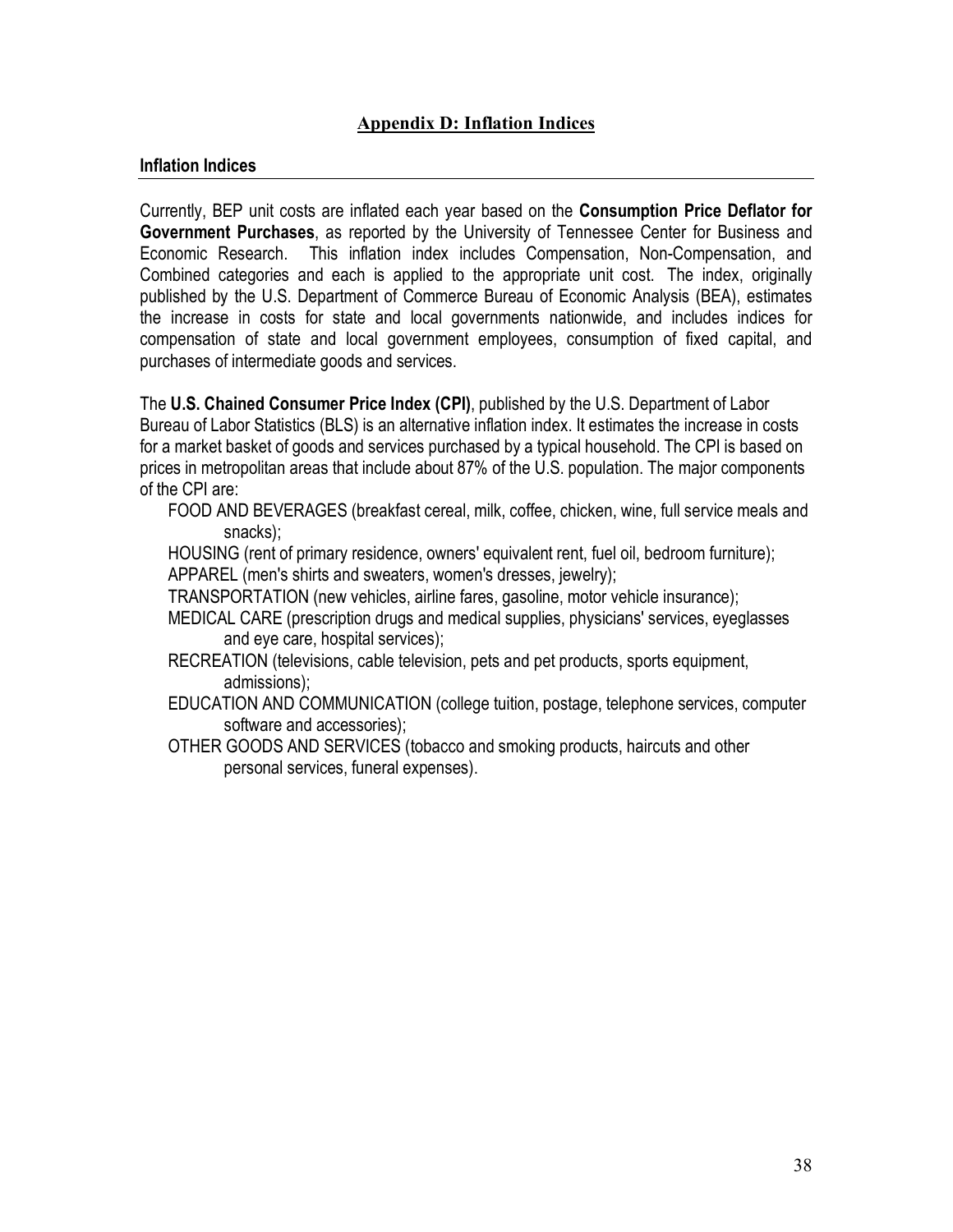#### **Appendix E: Impact of Streamlined Sales Tax**

August 23, 2004

Commissioner Loren Chumley Tennessee Department of Revenue Andrew Jackson Building, Room 1200 Nashville, TN 37242-1099

Dear Commissioner Chumley:

As you know, Tennessee Municipal League President Bob Kirk, Dyersburg Alderman, appointed a study committee to examine Tennessee's streamlined sales tax legislation. President Kirk named me as Committee Chair and named Kingsport Mayor Jeanette Blazier Committee Vice Chair. The committee held its first meeting in Nashville on August 12.

The first meeting of the study committee featured a comprehensive review of the history of the Streamlined Sales Tax Project, including major US Supreme Court rulings, the multi-state effort to develop a framework for simplicity and uniformity in sales and use taxation, and a detailed review of Tennessee's conforming legislation. Particular attention was given to provisions of Tennessee's legislation that are likely to have local government revenue impacts.

The study committee understands the goals of the Streamlined Sales Tax Project and appreciates the widespread concern about the long-term viability of the sales tax in Tennessee. The committee also understands the benefits of active participation in the Project and having a "seat at the table." However, the fact that Tennessee's conforming legislation is slated to take effect July 1, 2005, is a matter of grave concern to local governments throughout the state.

If Tennessee's legislation takes effect, and if Congress were to enact legislation granting states the power to compel out-of-state vendors to collect and remit state and local sales taxes or if the US Supreme Court overturns its 1967 *National Bellas Hess* and its 1992 *Quill* ruling, it is a strong possibility that the benefits of conforming to the Streamlined Sales Tax agreement might far outweigh the costs. However, neither Congress nor the US Supreme Court has acted and the prospects for such action in the reasonably near future are in question. Without federal legislative or judicial action, it might still be the case that benefits outweigh costs, but it appears that no robust analysis has been conducted to ensure that this is the case.

The committee recognized that some elements of Tennessee's legislation may decrease local revenue, some may increase revenues, and some may shift local revenue among Tennessee's local governments. However, the committee felt strongly that a much better understanding of costs and benefits should be achieved before any change takes effect. Based on the committee's initial assessment of Tennessee's legislation, there is a high potential for large and sudden net reductions and shifts in state shared tax revenue and local option sales tax revenue.

Clearly, a change as monumental as the one in question should come only after a thorough impact analysis has been performed and after the Governor, legislators, and local government officials have reviewed and debated the merits of the change.

In its first official action, the TML streamlined sales tax study committee voted unanimously to request that the Tennessee Department of Revenue perform a detailed and methodologically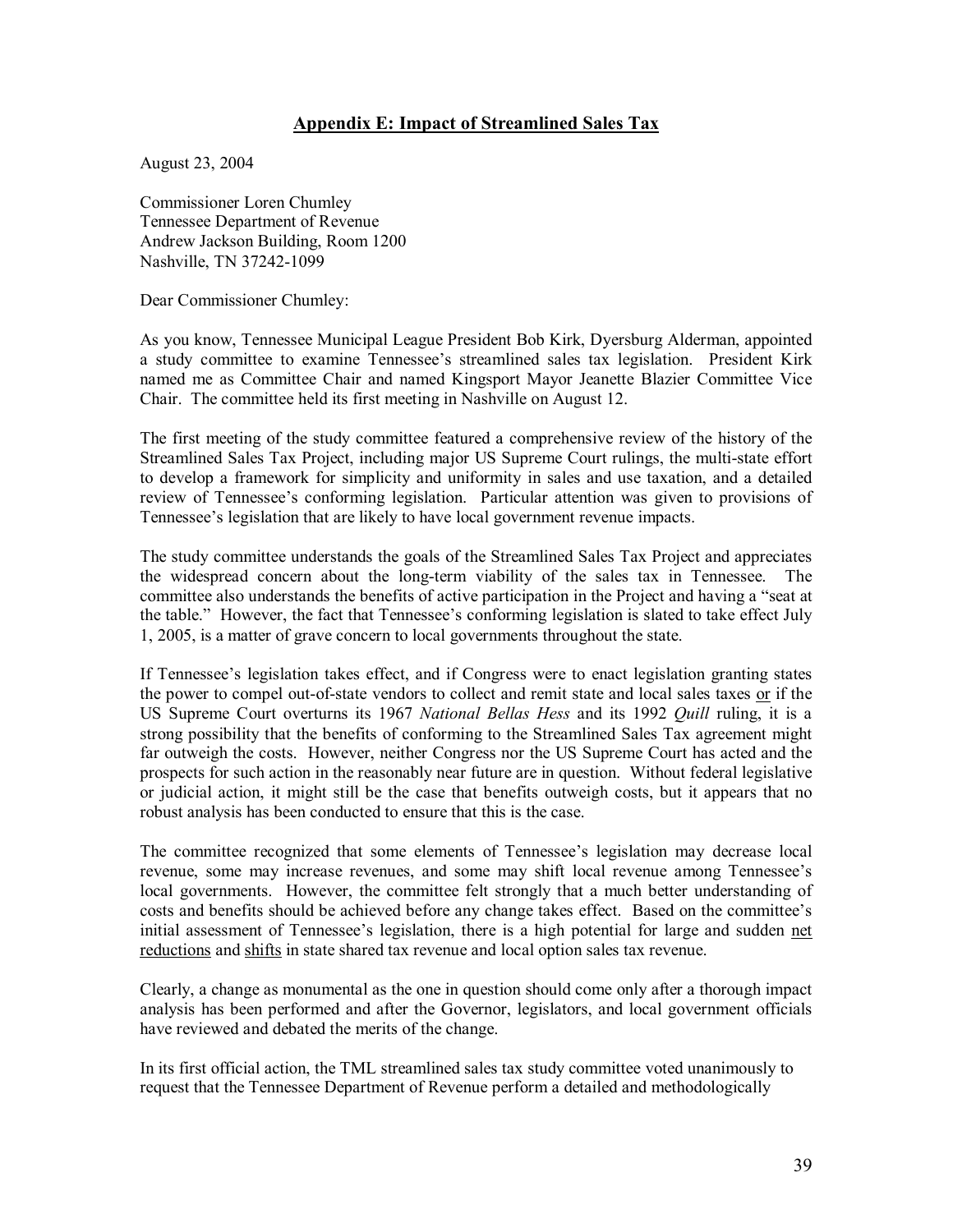#### **Appendix E: Impact of Streamlined Sales Tax**

sound impact analysis associated with PC 357 of 2003 and PC 959 of 2004. The committee's request is outlined below.

#### **1. The study committee requests that the Department of Revenue assess for each municipality the shared sales tax impact associated with changes to the taxation of:**

- a. Cable television services *(converted to privilege tax)*.
- b. Satellite television services *(converted to privilege tax)*.
- c. Tangible personal property purchased by common carriers for use out-of-state *(converted to privilege tax)*.
- d. Interstate telecommunications services sold to business *(current state rate reduced)*.
- e. Manufacturers purchases of water *(converted to privilege tax)*.
- f. Manufacturers purchases of energy fuels *(converted to privilege tax)*.
- g. Electricity and liquefied gas sold to farmers and nurserymen *(made exempt from state taxation)*.
- h. Aviation fuel *(converted to privilege tax)*.
- i. Non-exempt sales of dyed diesel fuel for off-road use *(converted to privilege tax)*.
- j. Machinery used to remanufacture industrial machinery *(exemption threshold removed)*.
- k. Farm machinery *(exemption threshold removed)*.
- l. Animal grooming and bathing services *(15% exemption repealed, bathing made taxable, grooming made exempt)*.
- m. Membership dues *(exemption threshold removed)*.
- n. Caskets, burial vaults and urns *(exemption threshold removed)*.

#### **2. The study committee requests that the Department of Revenue assess for each municipality and each county the local sales tax impact associated with changes to the taxation of:**

- a. Cable television services *(pulled out of local tax base and converted to shared tax)*.
- b. Tangible personal property purchased by common carriers for use out-of-state *(special local rate repealed and converted to shared tax)*.
- c. Interstate telecommunications services sold to business *(made subject to prevailing local option sales tax rates)*.
- d. Interstate telecommunications services sold to non-business *(made subject to prevailing local option sales tax rates)*.
- e. Intrastate telecommunications services *(made subject to prevailing local option sales tax rates)*.
- f. Manufacturers purchase of water *(special local rate repealed and converted to shared tax)*.
- g. 2.25% option for out-of-state vendors *(repealed)*.
- h. Materials owned by nonprofit colleges or universities when used by a contractor in performance of a contract with the university *(pulled out of local tax base with no replacement revenue)*.
- i. Single article sales (other than motor vehicles, aircraft, watercraft, modular homes, manufactured homes, and mobile homes) *(certain single articles will be made fully subject to local option sales taxes)*.
- j. Machinery used to remanufacture industrial machinery *(made totally exempt from local option sales taxes)*.
- k. Farm machinery *(made totally exempt from local option sales taxes)*.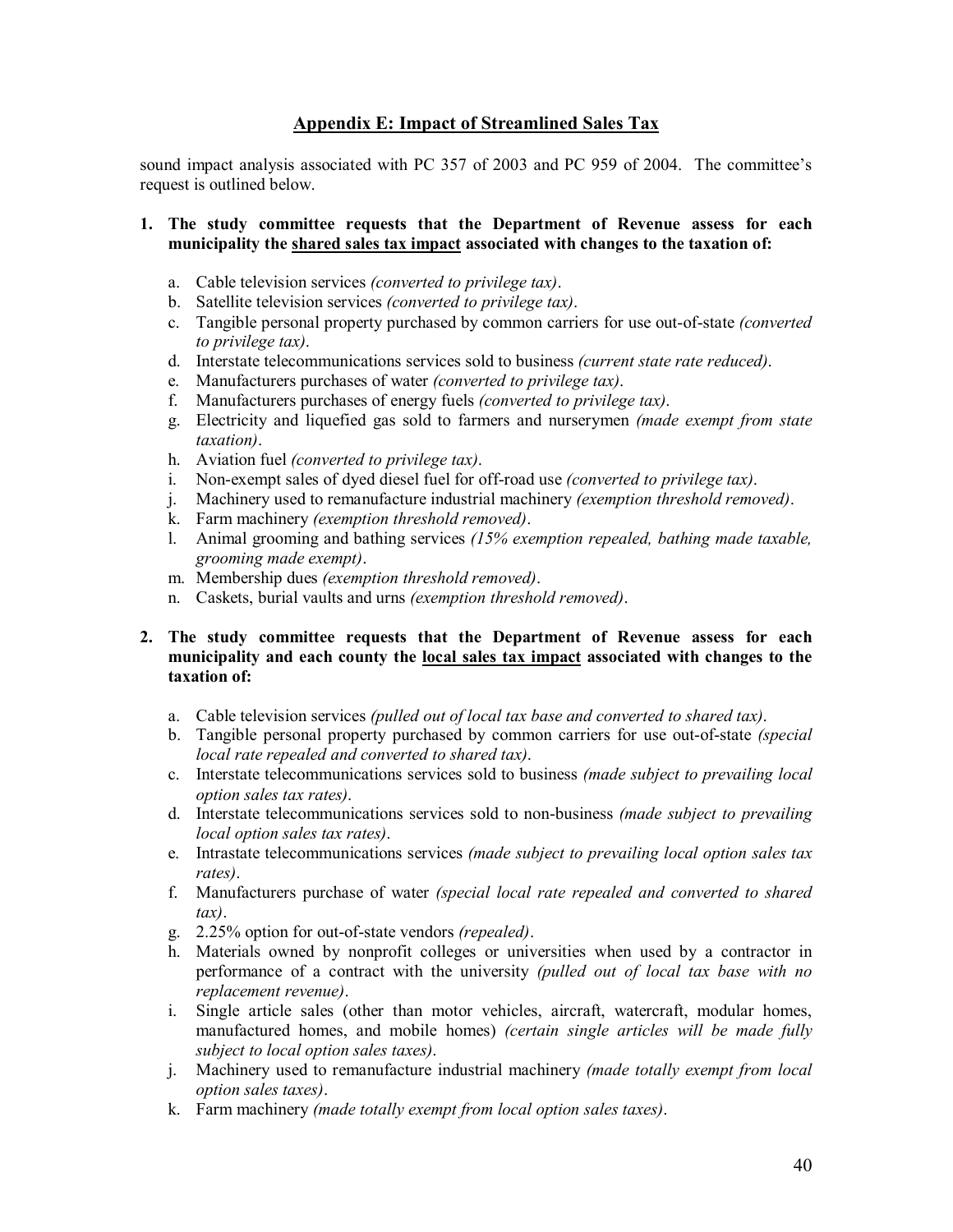#### **Appendix E: Impact of Streamlined Sales Tax**

- l. Animal grooming and bathing services *(grooming made totally exempt, bathing made fully taxable)*.
- m. Membership dues *(made fully taxable under local option sales tax)*.
- n. Caskets, burial vaults and urns *(made fully taxable under local option sales tax)*.

#### **3. The study committee requests that the Department of Revenue assess for each municipality and each county the local tax impact associated with the change from origin-based sourcing to destination-based sourcing.**

I realize that you and your department face numerous demands and limited resources. If you believe it will be impossible to fulfill this request in a timely fashion, then, in-lieu-of the impact analyses outlined above, I request the data necessary for TML to conduct the analysis. To conduct the analyses described above, data will be needed by jurisdiction and by SIC code (or other industry classification or designation). I understand that in certain limited circumstances, particularly when very small towns are involved, the release of jurisdiction and industry specific data could pose taxpayer confidentiality issues. However, I am confident that these issues can be resolved without much difficulty.

I look forward to working with you on this most critical matter.

Sincerely,

Tommy Bragg

TML Streamlined Sales Tax Study Committee Chair Murfreesboro Mayor

cc: Governor Phil Bredesen Deputy Governor Dave Cooley Governor's Senior Advisor for Legislation & Policy Anna Windrow Finance & Administration Commissioner Dave Goetz Senate Finance Committee Chair Douglas Henry House Finance Committee Chair Tommy Head Comptroller John Morgan Treasurer Dale Sims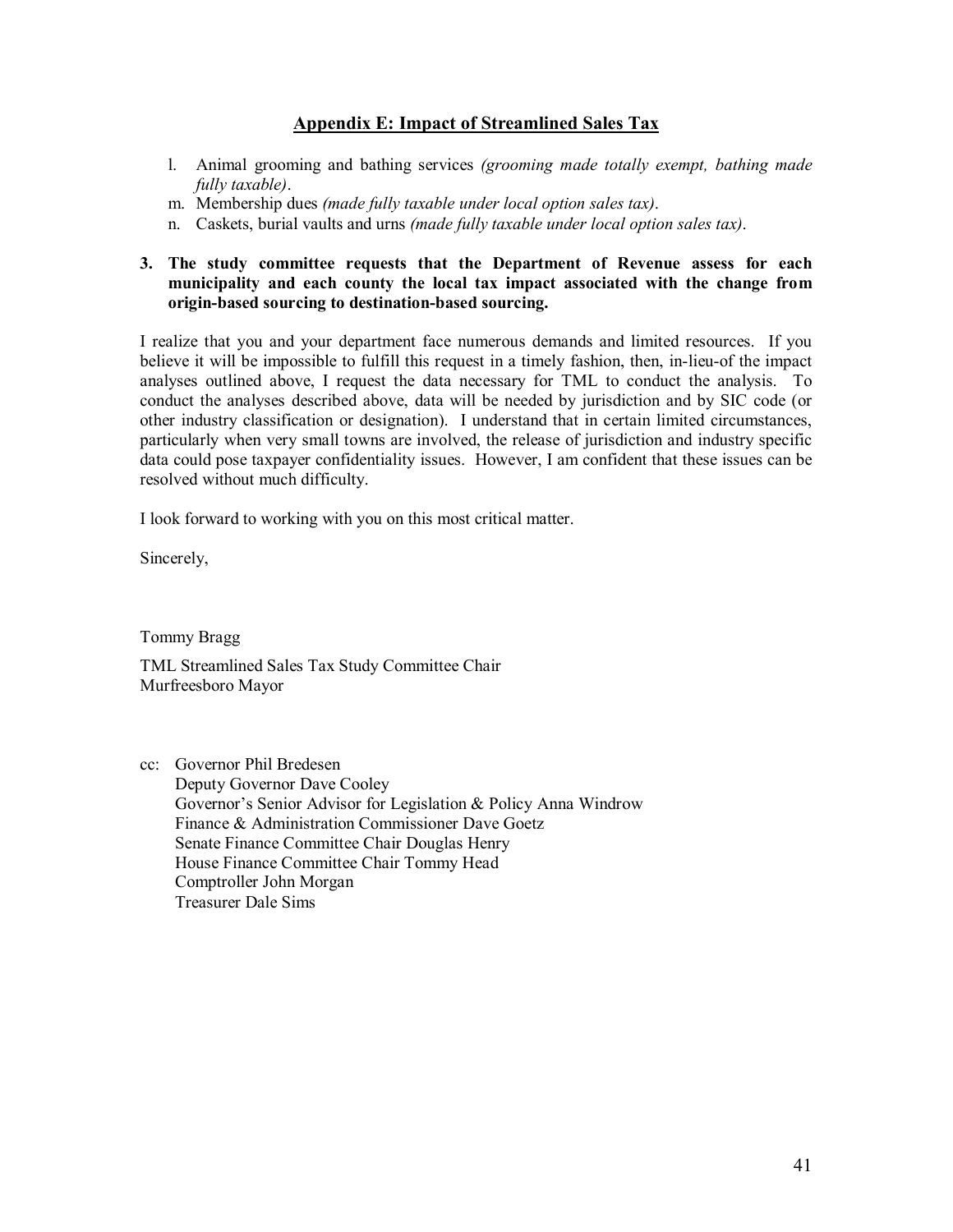#### **Appendix F: System-level Fiscal Capacity For Funding Education in Tennessee September, 2004**

### **New Model versus Current Model-Highlights**

- Provides system-level fiscal capacity for use in equalizing system-level funding formula
- Retains regression-based modified representative tax system approach
- Retains and enhances pupil and taxpayer equity measures
	- \* Tax base variables include state-shared tax revenue available to fund school systems
	- \* Per Capita Income replaced by
		- √ Median Household Income for county area-eliminates problem of group quarters and outliers in smaller counties
		- ✓ Child Poverty Rate for school systems-only income-related data available at that level
- Remains a fiscal behavioral model—does not set normative standards for local revenue
- Own-source revenue includes state-shared tax revenue used to fund school systems
	- $\checkmark$  More comprehensive-state-shared tax revenue substitutes for local revenues
	- $\checkmark$  Improves data integrity— state-shared tax revenue cannot be separated out of city general fund transfers
- Service Burden (public school students divided by population) no longer needed-covered by more comprehensive BEP Formula (separately funds academic, vocational and special education plus additional funds for English language learners and at-risk students)

A complete description of the fiscal capacity prototype can be found at the following website: http://www.state.tn.us/tacir/Fiscal%20Capacity/prototype.htm